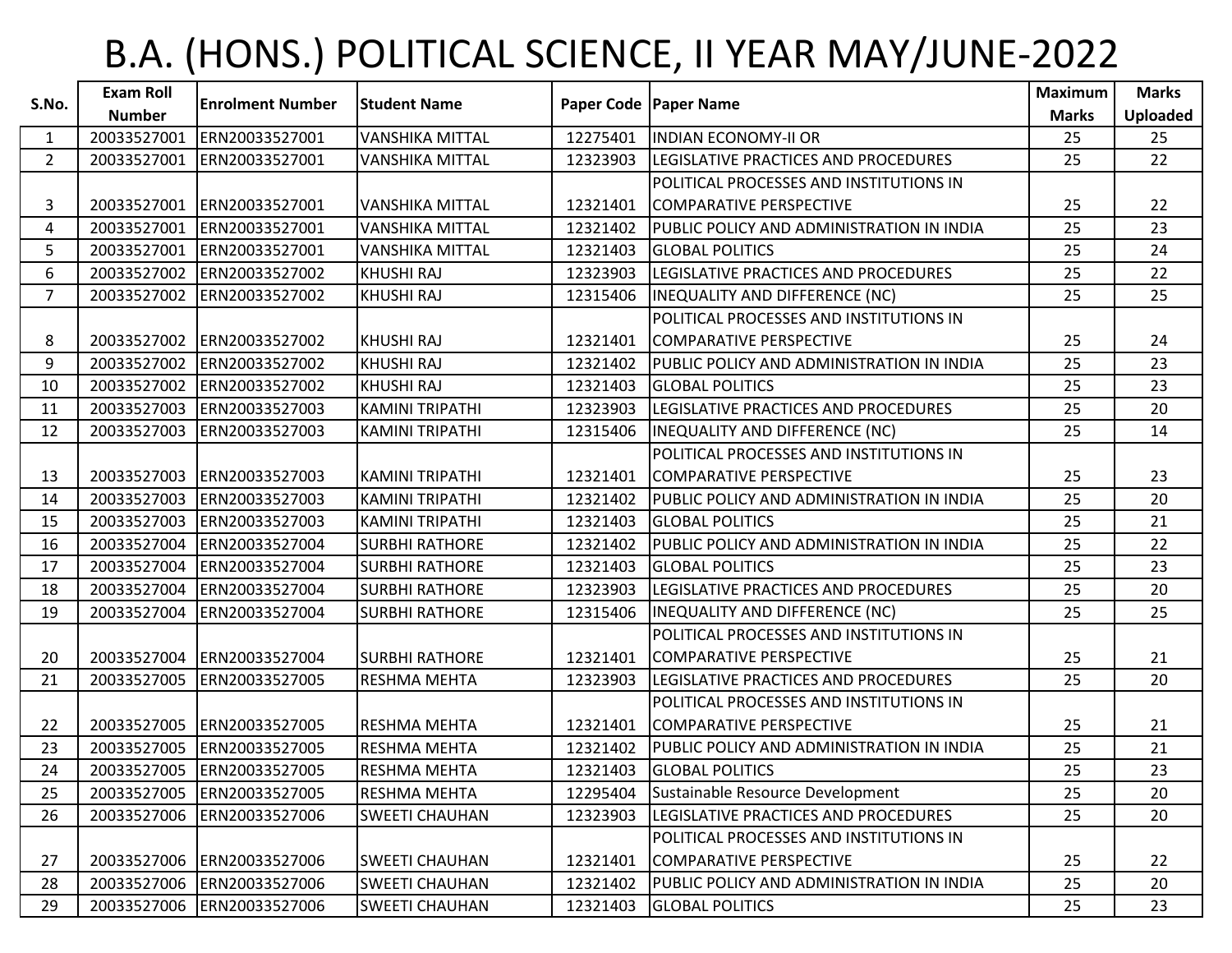| 30 | 20033527006 | ERN20033527006             | <b>SWEETI CHAUHAN</b>   | 12295404 | Sustainable Resource Development          | 25 | 21 |
|----|-------------|----------------------------|-------------------------|----------|-------------------------------------------|----|----|
| 31 | 20033527007 | ERN20033527007             | <b>KHUSHI RAIKWAR</b>   | 12323903 | LEGISLATIVE PRACTICES AND PROCEDURES      | 25 | 22 |
|    |             |                            |                         |          | POLITICAL PROCESSES AND INSTITUTIONS IN   |    |    |
| 32 | 20033527007 | ERN20033527007             | <b>KHUSHI RAIKWAR</b>   | 12321401 | COMPARATIVE PERSPECTIVE                   | 25 | 22 |
| 33 | 20033527007 | ERN20033527007             | <b>KHUSHI RAIKWAR</b>   | 12321402 | PUBLIC POLICY AND ADMINISTRATION IN INDIA | 25 | 18 |
| 34 | 20033527007 | ERN20033527007             | <b>KHUSHI RAIKWAR</b>   | 12321403 | <b>GLOBAL POLITICS</b>                    | 25 | 22 |
| 35 | 20033527007 | ERN20033527007             | <b>KHUSHI RAIKWAR</b>   | 11015411 | <b>Video Production</b>                   | 25 | 22 |
| 36 | 20033527008 | ERN20033527008             | <b>NEHA SHARMA</b>      | 12035916 | <b>CULTURE AND THEORY</b>                 | 25 | 18 |
| 37 | 20033527008 | ERN20033527008             | <b>NEHA SHARMA</b>      | 12323903 | LEGISLATIVE PRACTICES AND PROCEDURES      | 25 | 22 |
|    |             |                            |                         |          | POLITICAL PROCESSES AND INSTITUTIONS IN   |    |    |
| 38 |             | 20033527008 ERN20033527008 | <b>NEHA SHARMA</b>      | 12321401 | COMPARATIVE PERSPECTIVE                   | 25 | 23 |
| 39 | 20033527008 | ERN20033527008             | <b>NEHA SHARMA</b>      | 12321402 | PUBLIC POLICY AND ADMINISTRATION IN INDIA | 25 | 20 |
| 40 | 20033527008 | ERN20033527008             | <b>NEHA SHARMA</b>      | 12321403 | <b>GLOBAL POLITICS</b>                    | 25 | 21 |
| 41 | 20033527009 | ERN20033527009             | <b>RAJLAXMI SONI</b>    | 12323903 | LEGISLATIVE PRACTICES AND PROCEDURES      | 25 | 18 |
|    |             |                            |                         |          | POLITICAL PROCESSES AND INSTITUTIONS IN   |    |    |
| 42 | 20033527009 | ERN20033527009             | RAJLAXMI SONI           | 12321401 | COMPARATIVE PERSPECTIVE                   | 25 | 24 |
| 43 | 20033527009 | ERN20033527009             | RAJLAXMI SONI           | 12321402 | PUBLIC POLICY AND ADMINISTRATION IN INDIA | 25 | 21 |
| 44 | 20033527009 | ERN20033527009             | RAJLAXMI SONI           | 12321403 | <b>GLOBAL POLITICS</b>                    | 25 | 21 |
| 45 | 20033527009 | ERN20033527009             | <b>RAJLAXMI SONI</b>    | 12295404 | Sustainable Resource Development          | 25 | 22 |
| 46 | 20033527010 | ERN20033527010             | <b>BHAVNA CHAUDHARY</b> | 12323903 | LEGISLATIVE PRACTICES AND PROCEDURES      | 25 | 20 |
| 47 | 20033527010 | ERN20033527010             | <b>BHAVNA CHAUDHARY</b> | 12315406 | INEQUALITY AND DIFFERENCE (NC)            | 25 | 25 |
|    |             |                            |                         |          | POLITICAL PROCESSES AND INSTITUTIONS IN   |    |    |
| 48 |             | 20033527010 ERN20033527010 | <b>BHAVNA CHAUDHARY</b> | 12321401 | COMPARATIVE PERSPECTIVE                   | 25 | 22 |
| 49 | 20033527010 | ERN20033527010             | <b>BHAVNA CHAUDHARY</b> | 12321402 | PUBLIC POLICY AND ADMINISTRATION IN INDIA | 25 | 21 |
| 50 |             | 20033527010 ERN20033527010 | <b>BHAVNA CHAUDHARY</b> | 12321403 | <b>GLOBAL POLITICS</b>                    | 25 | 23 |
| 51 | 20033527011 | ERN20033527011             | <b>KHANAK SHARMA</b>    | 12035916 | <b>CULTURE AND THEORY</b>                 | 25 | 14 |
| 52 | 20033527011 | ERN20033527011             | <b>KHANAK SHARMA</b>    | 12323903 | LEGISLATIVE PRACTICES AND PROCEDURES      | 25 | 20 |
|    |             |                            |                         |          | POLITICAL PROCESSES AND INSTITUTIONS IN   |    |    |
| 53 |             | 20033527011 ERN20033527011 | <b>KHANAK SHARMA</b>    | 12321401 | COMPARATIVE PERSPECTIVE                   | 25 | 22 |
| 54 | 20033527011 | ERN20033527011             | <b>KHANAK SHARMA</b>    | 12321402 | PUBLIC POLICY AND ADMINISTRATION IN INDIA | 25 | 20 |
| 55 |             | 20033527011 ERN20033527011 | <b>KHANAK SHARMA</b>    | 12321403 | <b>GLOBAL POLITICS</b>                    | 25 | 22 |
|    |             |                            |                         |          | POLITICAL PROCESSES AND INSTITUTIONS IN   |    |    |
| 56 |             | 20033527012 ERN20033527012 | <b>NEHA DAHIYA</b>      | 12321401 | COMPARATIVE PERSPECTIVE                   | 25 | 22 |
| 57 | 20033527012 | ERN20033527012             | <b>NEHA DAHIYA</b>      | 12321402 | PUBLIC POLICY AND ADMINISTRATION IN INDIA | 25 | 21 |
| 58 | 20033527012 | ERN20033527012             | <b>NEHA DAHIYA</b>      | 12321403 | <b>GLOBAL POLITICS</b>                    | 25 | 24 |
| 59 |             | 20033527012 ERN20033527012 | <b>NEHA DAHIYA</b>      | 11015411 | <b>Video Production</b>                   | 25 | 23 |
| 60 |             | 20033527012 ERN20033527012 | <b>NEHA DAHIYA</b>      | 12323903 | LEGISLATIVE PRACTICES AND PROCEDURES      | 25 | 21 |
| 61 |             | 20033527013 ERN20033527013 | <b>NAHID</b>            | 12323903 | LEGISLATIVE PRACTICES AND PROCEDURES      | 25 | 20 |
| 62 |             | 20033527013 ERN20033527013 | <b>NAHID</b>            | 12055401 | HINDI KA VESHVIK PARIDRISHYE              | 25 | 23 |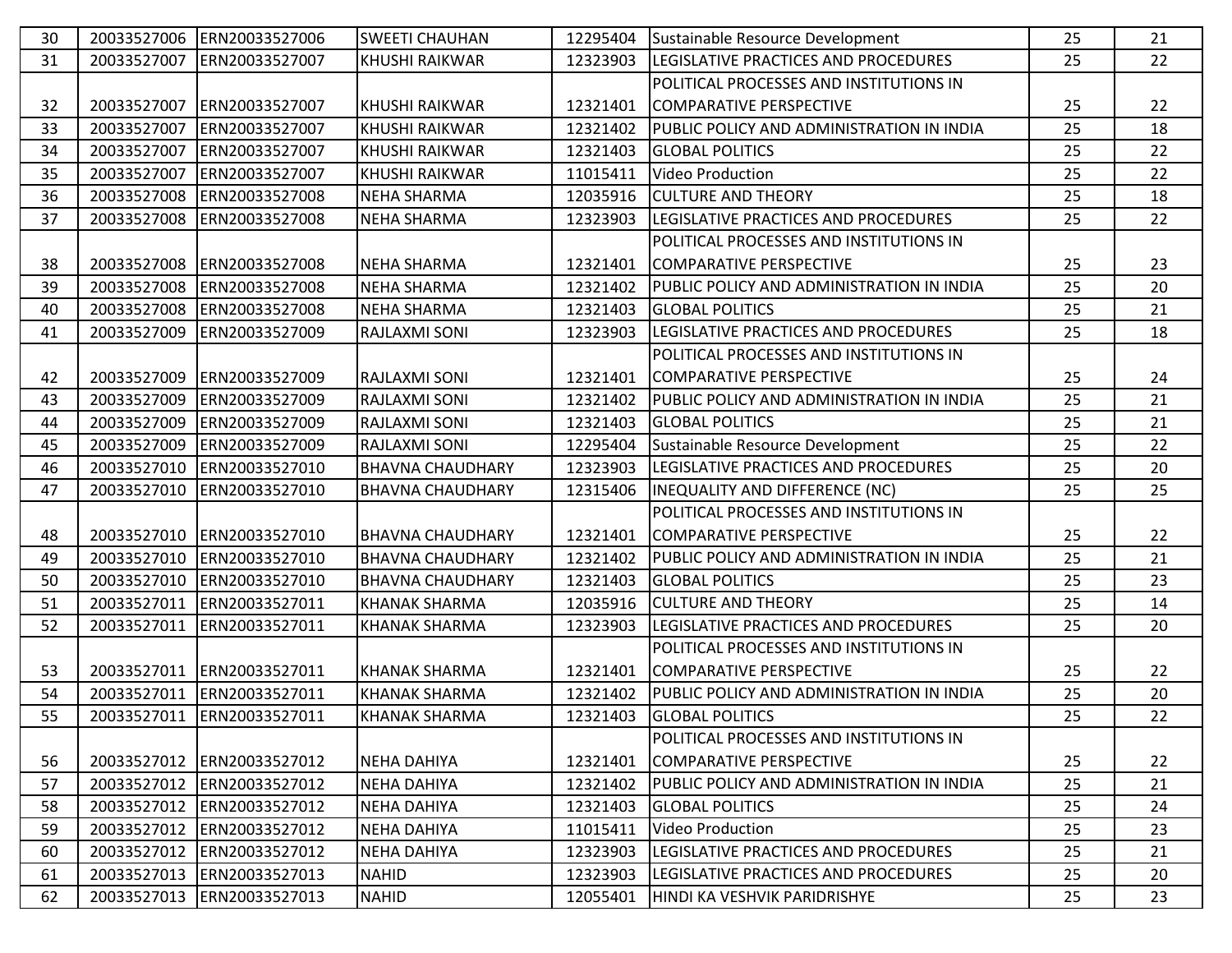|    |             |                             |                      |          | POLITICAL PROCESSES AND INSTITUTIONS IN   |    |    |
|----|-------------|-----------------------------|----------------------|----------|-------------------------------------------|----|----|
| 63 |             | 20033527013 ERN20033527013  | <b>NAHID</b>         | 12321401 | COMPARATIVE PERSPECTIVE                   | 25 | 22 |
| 64 |             | 20033527013 ERN20033527013  | <b>NAHID</b>         | 12321402 | PUBLIC POLICY AND ADMINISTRATION IN INDIA | 25 | 23 |
| 65 |             | 20033527013 ERN20033527013  | <b>NAHID</b>         | 12321403 | <b>GLOBAL POLITICS</b>                    | 25 | 21 |
| 66 |             | 20033527014 ERN20033527014  | <b>POOJA</b>         | 12323903 | LEGISLATIVE PRACTICES AND PROCEDURES      | 25 | 23 |
| 67 |             | 20033527014 ERN20033527014  | <b>POOJA</b>         | 12315406 | <b>INEQUALITY AND DIFFERENCE (NC)</b>     | 25 | 20 |
|    |             |                             |                      |          | POLITICAL PROCESSES AND INSTITUTIONS IN   |    |    |
| 68 |             | 20033527014 ERN20033527014  | POOJA                | 12321401 | COMPARATIVE PERSPECTIVE                   | 25 | 22 |
| 69 |             | 20033527014 ERN20033527014  | POOJA                | 12321402 | PUBLIC POLICY AND ADMINISTRATION IN INDIA | 25 | 22 |
| 70 |             | 20033527014 ERN20033527014  | POOJA                | 12321403 | <b>GLOBAL POLITICS</b>                    | 25 | 20 |
| 71 |             | 20033527015 ERN20033527015  | <b>RIDHI RAJ</b>     | 12323903 | LEGISLATIVE PRACTICES AND PROCEDURES      | 25 | 21 |
|    |             |                             |                      |          | POLITICAL PROCESSES AND INSTITUTIONS IN   |    |    |
| 72 |             | 20033527015 ERN20033527015  | <b>RIDHI RAJ</b>     | 12321401 | COMPARATIVE PERSPECTIVE                   | 25 | 22 |
| 73 |             | 20033527015 ERN20033527015  | <b>RIDHI RAJ</b>     | 12321402 | PUBLIC POLICY AND ADMINISTRATION IN INDIA | 25 | 20 |
| 74 |             | 20033527015  ERN20033527015 | <b>RIDHI RAJ</b>     | 12321403 | <b>GLOBAL POLITICS</b>                    | 25 | 23 |
| 75 |             | 20033527015 ERN20033527015  | <b>RIDHI RAJ</b>     | 12295404 | Sustainable Resource Development          | 25 | 19 |
| 76 |             | 20033527016 ERN20033527016  | <b>MAOLI PRAKASH</b> | 12323903 | LEGISLATIVE PRACTICES AND PROCEDURES      | 25 | 21 |
|    |             |                             |                      |          | POLITICAL PROCESSES AND INSTITUTIONS IN   |    |    |
| 77 |             | 20033527016 ERN20033527016  | <b>MAOLI PRAKASH</b> | 12321401 | <b>ICOMPARATIVE PERSPECTIVE</b>           | 25 | 21 |
| 78 |             | 20033527016 ERN20033527016  | <b>MAOLI PRAKASH</b> | 12321402 | PUBLIC POLICY AND ADMINISTRATION IN INDIA | 25 | 21 |
| 79 |             | 20033527016 ERN20033527016  | <b>MAOLI PRAKASH</b> | 12321403 | <b>GLOBAL POLITICS</b>                    | 25 | 23 |
| 80 | 20033527016 | ERN20033527016              | <b>MAOLI PRAKASH</b> | 11015411 | <b>Video Production</b>                   | 25 | 24 |
| 81 | 20033527017 | ERN20033527017              | <b>ANJALI GUPTA</b>  | 12323903 | LEGISLATIVE PRACTICES AND PROCEDURES      | 25 | 21 |
| 82 | 20033527017 | ERN20033527017              | <b>ANJALI GUPTA</b>  | 12315406 | INEQUALITY AND DIFFERENCE (NC)            | 25 | 24 |
|    |             |                             |                      |          | POLITICAL PROCESSES AND INSTITUTIONS IN   |    |    |
| 83 |             | 20033527017 ERN20033527017  | <b>ANJALI GUPTA</b>  | 12321401 | COMPARATIVE PERSPECTIVE                   | 25 | 22 |
| 84 | 20033527017 | ERN20033527017              | <b>ANJALI GUPTA</b>  | 12321402 | PUBLIC POLICY AND ADMINISTRATION IN INDIA | 25 | 20 |
| 85 |             | 20033527017 ERN20033527017  | <b>ANJALI GUPTA</b>  | 12321403 | <b>GLOBAL POLITICS</b>                    | 25 | 23 |
| 86 |             | 20033527018 ERN20033527018  | <b>SHRUTI SHARMA</b> | 12323903 | LEGISLATIVE PRACTICES AND PROCEDURES      | 25 | 20 |
|    |             |                             |                      |          | POLITICAL PROCESSES AND INSTITUTIONS IN   |    |    |
| 87 |             | 20033527018 ERN20033527018  | <b>SHRUTI SHARMA</b> | 12321401 | COMPARATIVE PERSPECTIVE                   | 25 | 21 |
| 88 |             | 20033527018 ERN20033527018  | <b>SHRUTI SHARMA</b> | 12321402 | PUBLIC POLICY AND ADMINISTRATION IN INDIA | 25 | 20 |
| 89 |             | 20033527018 ERN20033527018  | <b>SHRUTI SHARMA</b> | 12321403 | <b>GLOBAL POLITICS</b>                    | 25 | 23 |
| 90 |             | 20033527018 ERN20033527018  | <b>SHRUTI SHARMA</b> | 11015411 | <b>Video Production</b>                   | 25 | 22 |
|    |             |                             |                      |          | POLITICAL PROCESSES AND INSTITUTIONS IN   |    |    |
| 91 |             | 20033527019 ERN20033527019  | POOJA SANGWAN        | 12321401 | COMPARATIVE PERSPECTIVE                   | 25 | 23 |
| 92 |             | 20033527019 ERN20033527019  | POOJA SANGWAN        | 12321402 | PUBLIC POLICY AND ADMINISTRATION IN INDIA | 25 | 21 |
| 93 |             | 20033527019 ERN20033527019  | POOJA SANGWAN        | 12321403 | <b>GLOBAL POLITICS</b>                    | 25 | 23 |
| 94 |             | 20033527019 ERN20033527019  | POOJA SANGWAN        | 12295404 | Sustainable Resource Development          | 25 | 20 |
| 95 |             | 20033527019 ERN20033527019  | POOJA SANGWAN        | 12323903 | LEGISLATIVE PRACTICES AND PROCEDURES      | 25 | 20 |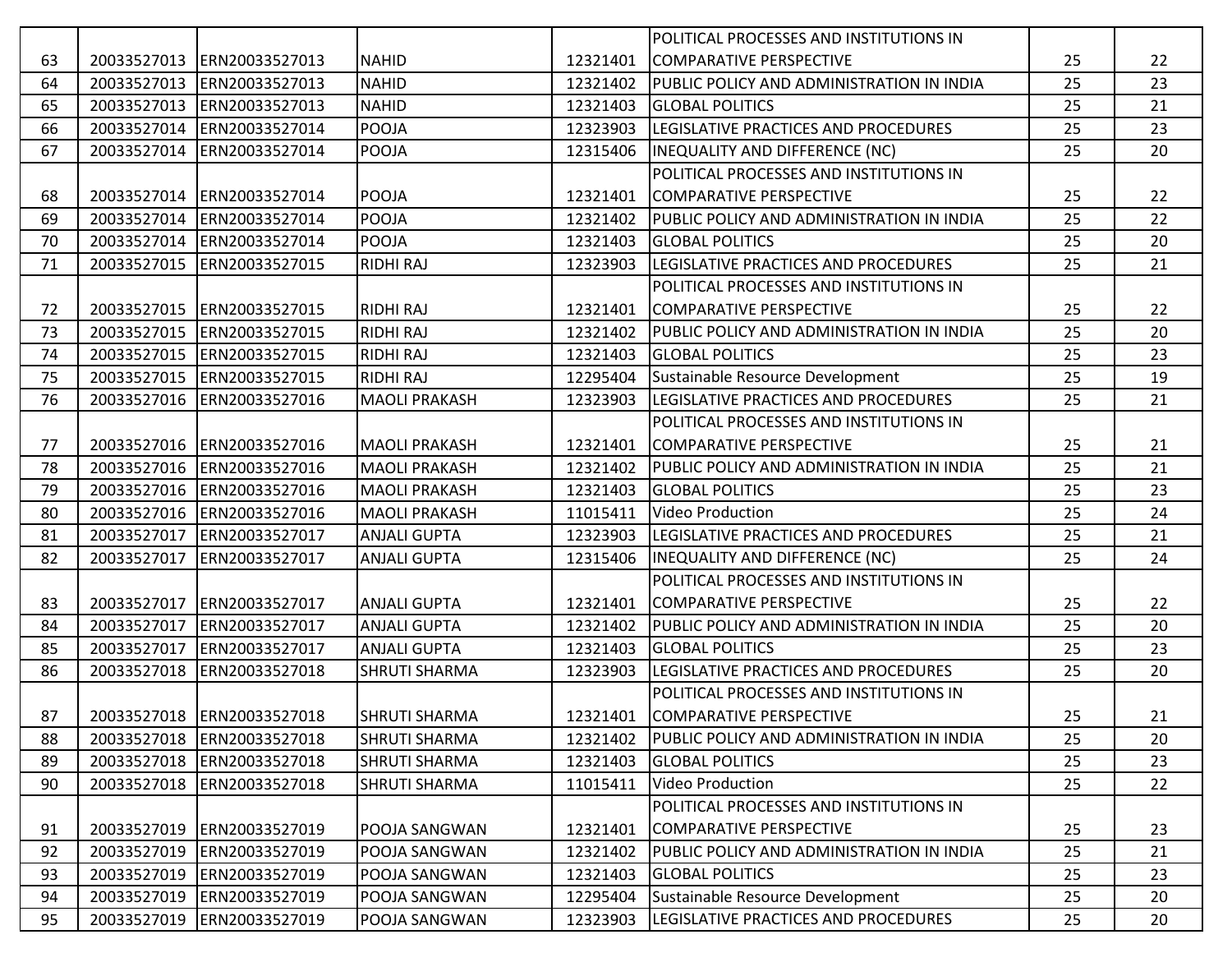| 96  | 20033527020 | ERN20033527020             | <b>TANNU</b>          | 12323903 | LEGISLATIVE PRACTICES AND PROCEDURES      | 25 | 20 |
|-----|-------------|----------------------------|-----------------------|----------|-------------------------------------------|----|----|
|     |             |                            |                       |          | POLITICAL PROCESSES AND INSTITUTIONS IN   |    |    |
| 97  | 20033527020 | ERN20033527020             | <b>TANNU</b>          | 12321401 | COMPARATIVE PERSPECTIVE                   | 25 | 21 |
| 98  | 20033527020 | ERN20033527020             | <b>TANNU</b>          | 12321402 | PUBLIC POLICY AND ADMINISTRATION IN INDIA | 25 | 20 |
| 99  | 20033527020 | ERN20033527020             | <b>TANNU</b>          | 12321403 | <b>GLOBAL POLITICS</b>                    | 25 | 23 |
| 100 | 20033527020 | ERN20033527020             | <b>TANNU</b>          | 12295404 | Sustainable Resource Development          | 25 | 16 |
| 101 | 20033527021 | ERN20033527021             | <b>SHALINI PETWAL</b> | 12323903 | LEGISLATIVE PRACTICES AND PROCEDURES      | 25 | 21 |
|     |             |                            |                       |          | POLITICAL PROCESSES AND INSTITUTIONS IN   |    |    |
| 102 | 20033527021 | ERN20033527021             | <b>SHALINI PETWAL</b> | 12321401 | COMPARATIVE PERSPECTIVE                   | 25 | 22 |
| 103 | 20033527021 | ERN20033527021             | <b>SHALINI PETWAL</b> | 12321402 | PUBLIC POLICY AND ADMINISTRATION IN INDIA | 25 | 19 |
| 104 | 20033527021 | ERN20033527021             | <b>SHALINI PETWAL</b> | 12321403 | <b>GLOBAL POLITICS</b>                    | 25 | 23 |
| 105 | 20033527021 | ERN20033527021             | <b>SHALINI PETWAL</b> | 11015411 | <b>Video Production</b>                   | 25 | 23 |
| 106 | 20033527022 | ERN20033527022             | PRIYA BHAGAT          | 12323903 | LEGISLATIVE PRACTICES AND PROCEDURES      | 25 | 22 |
|     |             |                            |                       |          | POLITICAL PROCESSES AND INSTITUTIONS IN   |    |    |
| 107 | 20033527022 | ERN20033527022             | PRIYA BHAGAT          | 12321401 | COMPARATIVE PERSPECTIVE                   | 25 | 22 |
| 108 | 20033527022 | ERN20033527022             | PRIYA BHAGAT          | 12321402 | PUBLIC POLICY AND ADMINISTRATION IN INDIA | 25 | 20 |
| 109 | 20033527022 | ERN20033527022             | PRIYA BHAGAT          | 12321403 | <b>GLOBAL POLITICS</b>                    | 25 | 24 |
| 110 | 20033527022 | ERN20033527022             | PRIYA BHAGAT          | 12295404 | Sustainable Resource Development          | 25 | 22 |
| 111 | 20033527023 | ERN20033527023             | <b>SUMEDHA GUPTA</b>  | 12323903 | LEGISLATIVE PRACTICES AND PROCEDURES      | 25 | 21 |
|     |             |                            |                       |          | POLITICAL PROCESSES AND INSTITUTIONS IN   |    |    |
| 112 | 20033527023 | ERN20033527023             | <b>SUMEDHA GUPTA</b>  | 12321401 | COMPARATIVE PERSPECTIVE                   | 25 | 22 |
| 113 | 20033527023 | ERN20033527023             | <b>SUMEDHA GUPTA</b>  | 12321402 | PUBLIC POLICY AND ADMINISTRATION IN INDIA | 25 | 20 |
| 114 | 20033527023 | ERN20033527023             | <b>SUMEDHA GUPTA</b>  | 12321403 | <b>GLOBAL POLITICS</b>                    | 25 | 24 |
| 115 | 20033527023 | ERN20033527023             | <b>SUMEDHA GUPTA</b>  | 12295404 | Sustainable Resource Development          | 25 | 22 |
| 116 | 20033527024 | ERN20033527024             | ANNU                  | 12323903 | LEGISLATIVE PRACTICES AND PROCEDURES      | 25 | 20 |
| 117 | 20033527024 | ERN20033527024             | ANNU                  | 12055401 | HINDI KA VESHVIK PARIDRISHYE              | 25 | 23 |
|     |             |                            |                       |          | POLITICAL PROCESSES AND INSTITUTIONS IN   |    |    |
| 118 | 20033527024 | ERN20033527024             | ANNU                  | 12321401 | ICOMPARATIVE PERSPECTIVE                  | 25 | 21 |
| 119 | 20033527024 | ERN20033527024             | ANNU                  | 12321402 | PUBLIC POLICY AND ADMINISTRATION IN INDIA | 25 | 21 |
| 120 | 20033527024 | ERN20033527024             | ANNU                  | 12321403 | <b>GLOBAL POLITICS</b>                    | 25 | 23 |
| 121 |             | 20033527025 ERN20033527025 | <b>MUSKAN</b>         | 12323903 | LEGISLATIVE PRACTICES AND PROCEDURES      | 25 | 20 |
| 122 | 20033527025 | ERN20033527025             | <b>MUSKAN</b>         | 12055401 | HINDI KA VESHVIK PARIDRISHYE              | 25 | 23 |
|     |             |                            |                       |          | POLITICAL PROCESSES AND INSTITUTIONS IN   |    |    |
| 123 | 20033527025 | ERN20033527025             | <b>MUSKAN</b>         | 12321401 | COMPARATIVE PERSPECTIVE                   | 25 | 21 |
| 124 |             | 20033527025 ERN20033527025 | <b>MUSKAN</b>         | 12321402 | PUBLIC POLICY AND ADMINISTRATION IN INDIA | 25 | 20 |
| 125 |             | 20033527025 ERN20033527025 | <b>MUSKAN</b>         | 12321403 | <b>GLOBAL POLITICS</b>                    | 25 | 21 |
| 126 |             | 20033527026 ERN20033527026 | <b>JANVI MITTAL</b>   | 12323903 | LEGISLATIVE PRACTICES AND PROCEDURES      | 25 | 21 |
| 127 | 20033527026 | ERN20033527026             | <b>JANVI MITTAL</b>   | 12315406 | IINEQUALITY AND DIFFERENCE (NC)           | 25 | 25 |
|     |             |                            |                       |          | POLITICAL PROCESSES AND INSTITUTIONS IN   |    |    |
| 128 |             | 20033527026 ERN20033527026 | <b>JANVI MITTAL</b>   | 12321401 | COMPARATIVE PERSPECTIVE                   | 25 | 21 |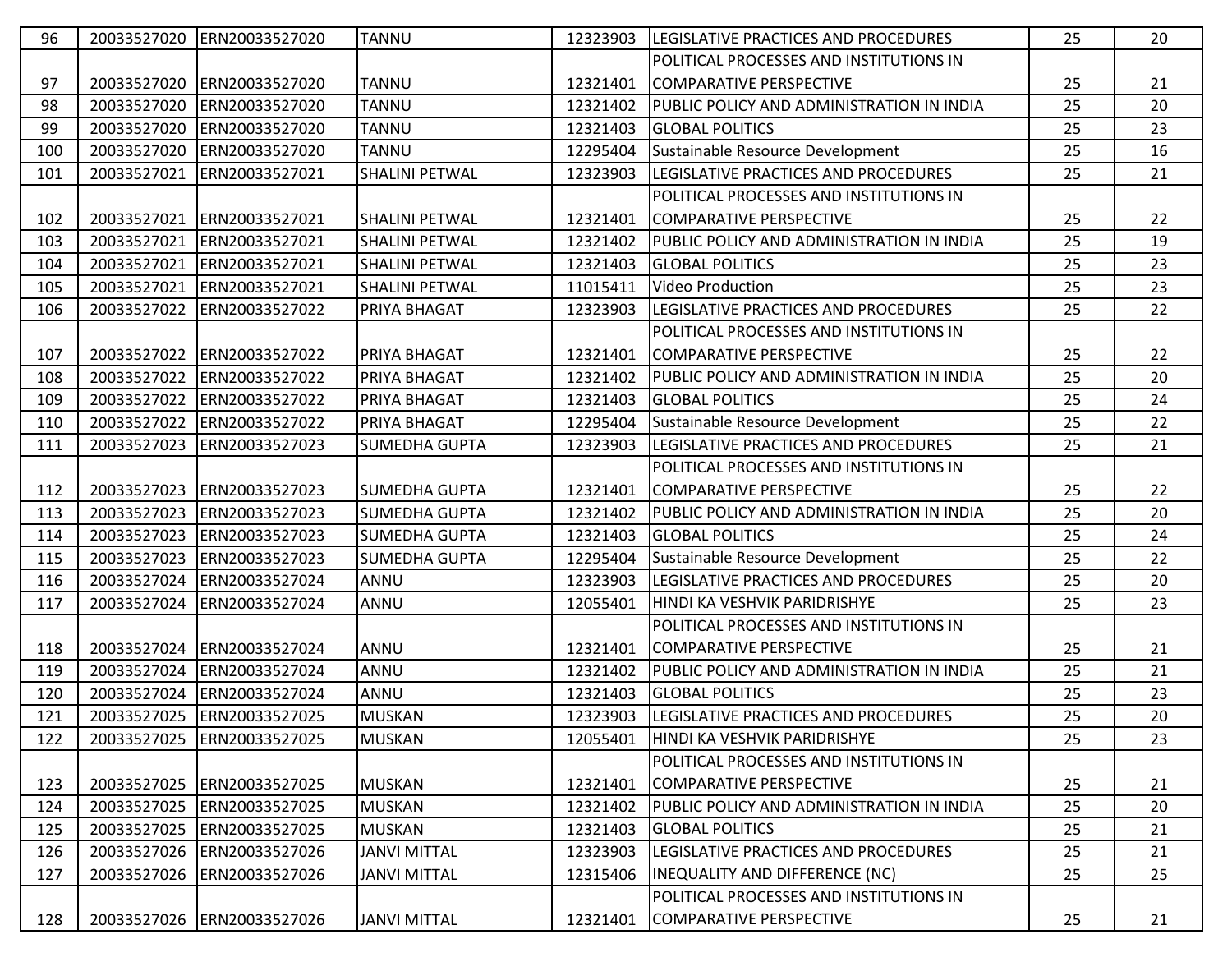| 129 |             | 20033527026 ERN20033527026 | <b>JANVI MITTAL</b>      | 12321402 | PUBLIC POLICY AND ADMINISTRATION IN INDIA    | 25 | 20 |
|-----|-------------|----------------------------|--------------------------|----------|----------------------------------------------|----|----|
| 130 | 20033527026 | ERN20033527026             | <b>JANVI MITTAL</b>      | 12321403 | <b>GLOBAL POLITICS</b>                       | 25 | 23 |
|     |             |                            |                          |          | POLITICAL PROCESSES AND INSTITUTIONS IN      |    |    |
| 131 | 20033527027 | ERN20033527027             | <b>RIYA SHARMA</b>       | 12321401 | COMPARATIVE PERSPECTIVE                      | 25 | 22 |
| 132 | 20033527027 | ERN20033527027             | RIYA SHARMA              | 12321402 | PUBLIC POLICY AND ADMINISTRATION IN INDIA    | 25 | 18 |
| 133 | 20033527027 | ERN20033527027             | <b>RIYA SHARMA</b>       | 12321403 | <b>GLOBAL POLITICS</b>                       | 25 | 24 |
| 134 | 20033527027 | ERN20033527027             | RIYA SHARMA              | 12295404 | Sustainable Resource Development             | 25 | 22 |
| 135 | 20033527027 | ERN20033527027             | <b>RIYA SHARMA</b>       | 12323903 | LEGISLATIVE PRACTICES AND PROCEDURES         | 25 | 20 |
| 136 | 20033527028 | 20KALCBHPS000099           | <b>RISHIKA CHAURASIA</b> | 12035916 | <b>CULTURE AND THEORY</b>                    | 25 | 15 |
| 137 | 20033527028 | 20KALCBHPS000099           | RISHIKA CHAURASIA        | 12323903 | LEGISLATIVE PRACTICES AND PROCEDURES         | 25 | 23 |
|     |             |                            |                          |          | POLITICAL PROCESSES AND INSTITUTIONS IN      |    |    |
| 138 | 20033527028 | 20KALCBHPS000099           | RISHIKA CHAURASIA        | 12321401 | COMPARATIVE PERSPECTIVE                      | 25 | 22 |
| 139 | 20033527028 | 20KALCBHPS000099           | RISHIKA CHAURASIA        | 12321402 | PUBLIC POLICY AND ADMINISTRATION IN INDIA    | 25 | 21 |
| 140 | 20033527028 | 20KALCBHPS000099           | IRISHIKA CHAURASIA       | 12321403 | <b>GLOBAL POLITICS</b>                       | 25 | 24 |
| 141 | 20033527029 | ERN20033527029             | <b>SHIVANI</b>           | 12035916 | <b>CULTURE AND THEORY</b>                    | 25 | 15 |
| 142 | 20033527029 | ERN20033527029             | SHIVANI                  | 12323903 | LEGISLATIVE PRACTICES AND PROCEDURES         | 25 | 22 |
|     |             |                            |                          |          | POLITICAL PROCESSES AND INSTITUTIONS IN      |    |    |
| 143 | 20033527029 | ERN20033527029             | <b>SHIVANI</b>           | 12321401 | COMPARATIVE PERSPECTIVE                      | 25 | 22 |
| 144 | 20033527029 | ERN20033527029             | SHIVANI                  | 12321402 | PUBLIC POLICY AND ADMINISTRATION IN INDIA    | 25 | 20 |
| 145 | 20033527029 | ERN20033527029             | <b>SHIVANI</b>           | 12321403 | <b>GLOBAL POLITICS</b>                       | 25 | 21 |
| 146 | 20033527030 | ERN20033527030             | <b>ANISHA BHATT</b>      | 12323903 | <b>LEGISLATIVE PRACTICES AND PROCEDURES</b>  | 25 | 21 |
| 147 | 20033527030 | ERN20033527030             | <b>ANISHA BHATT</b>      | 12315406 | <b>INEQUALITY AND DIFFERENCE (NC)</b>        | 25 | 25 |
|     |             |                            |                          |          | POLITICAL PROCESSES AND INSTITUTIONS IN      |    |    |
| 148 | 20033527030 | ERN20033527030             | <b>ANISHA BHATT</b>      | 12321401 | COMPARATIVE PERSPECTIVE                      | 25 | 22 |
| 149 | 20033527030 | ERN20033527030             | <b>ANISHA BHATT</b>      | 12321402 | PUBLIC POLICY AND ADMINISTRATION IN INDIA    | 25 | 19 |
| 150 | 20033527030 | ERN20033527030             | <b>ANISHA BHATT</b>      | 12321403 | <b>GLOBAL POLITICS</b>                       | 25 | 23 |
| 151 | 20033527031 | ERN20033527031             | <b>SAKSHI DUBEY</b>      | 12323903 | LEGISLATIVE PRACTICES AND PROCEDURES         | 25 | 21 |
|     |             |                            |                          |          | POLITICAL PROCESSES AND INSTITUTIONS IN      |    |    |
| 152 |             | 20033527031 ERN20033527031 | <b>SAKSHI DUBEY</b>      | 12321401 | COMPARATIVE PERSPECTIVE                      | 25 | 22 |
| 153 |             | 20033527031 ERN20033527031 | <b>SAKSHI DUBEY</b>      | 12321402 | PUBLIC POLICY AND ADMINISTRATION IN INDIA    | 25 | 20 |
| 154 |             | 20033527031 ERN20033527031 | <b>SAKSHI DUBEY</b>      | 12321403 | <b>GLOBAL POLITICS</b>                       | 25 | 24 |
| 155 |             | 20033527031 ERN20033527031 | <b>SAKSHI DUBEY</b>      | 11015411 | Video Production                             | 25 | 23 |
| 156 |             | 20033527032 ERN20033527032 | <b>JYOTI</b>             | 12035916 | <b>CULTURE AND THEORY</b>                    | 25 | 19 |
| 157 |             | 20033527032 ERN20033527032 | <b>JYOTI</b>             | 12323903 | <b>ILEGISLATIVE PRACTICES AND PROCEDURES</b> | 25 | 23 |
|     |             |                            |                          |          | POLITICAL PROCESSES AND INSTITUTIONS IN      |    |    |
| 158 |             | 20033527032 ERN20033527032 | <b>JYOTI</b>             | 12321401 | COMPARATIVE PERSPECTIVE                      | 25 | 23 |
| 159 |             | 20033527032 ERN20033527032 | <b>JYOTI</b>             | 12321402 | PUBLIC POLICY AND ADMINISTRATION IN INDIA    | 25 | 21 |
| 160 |             | 20033527032 ERN20033527032 | <b>JYOTI</b>             | 12321403 | <b>GLOBAL POLITICS</b>                       | 25 | 23 |
| 161 |             | 20033527033 ERN20033527033 | <b>PREETI</b>            | 12275401 | <b>INDIAN ECONOMY-II OR</b>                  | 25 | 25 |
| 162 |             | 20033527033 ERN20033527033 | <b>PREETI</b>            | 12323903 | LEGISLATIVE PRACTICES AND PROCEDURES         | 25 | 22 |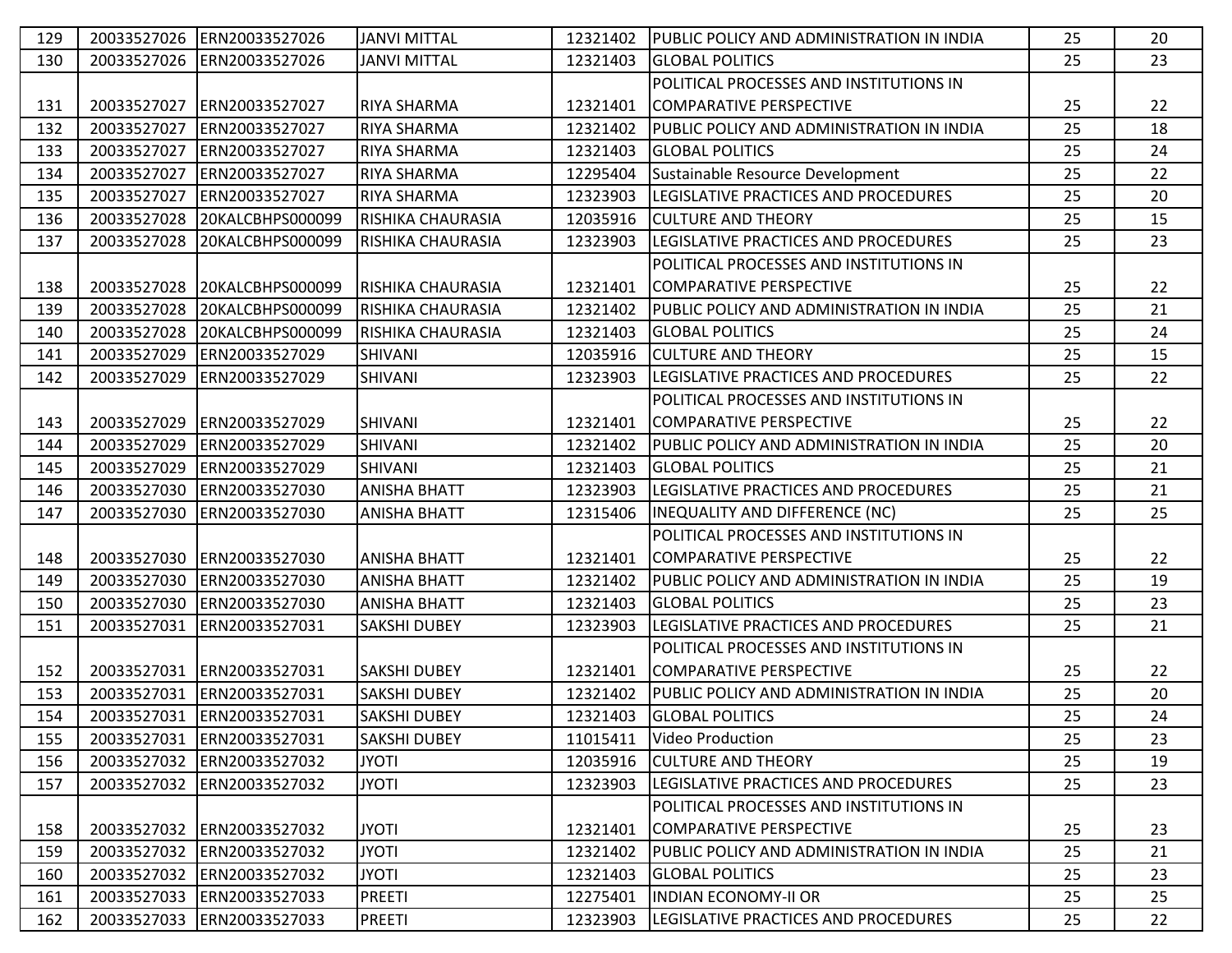|     |             |                            |                        |          | POLITICAL PROCESSES AND INSTITUTIONS IN          |    |    |
|-----|-------------|----------------------------|------------------------|----------|--------------------------------------------------|----|----|
| 163 | 20033527033 | ERN20033527033             | <b>PREETI</b>          | 12321401 | COMPARATIVE PERSPECTIVE                          | 25 | 22 |
| 164 | 20033527033 | ERN20033527033             | <b>PREETI</b>          | 12321402 | PUBLIC POLICY AND ADMINISTRATION IN INDIA        | 25 | 20 |
| 165 |             | 20033527033 ERN20033527033 | <b>PREETI</b>          | 12321403 | <b>GLOBAL POLITICS</b>                           | 25 | 23 |
| 166 | 20033527034 | ERN20033527034             | <b>AARTI AGGARWAL</b>  | 12323903 | LEGISLATIVE PRACTICES AND PROCEDURES             | 25 | 20 |
| 167 | 20033527034 | ERN20033527034             | <b>AARTI AGGARWAL</b>  | 12315406 | <b>INEQUALITY AND DIFFERENCE (NC)</b>            | 25 | 16 |
|     |             |                            |                        |          | POLITICAL PROCESSES AND INSTITUTIONS IN          |    |    |
| 168 | 20033527034 | ERN20033527034             | <b>AARTI AGGARWAL</b>  | 12321401 | COMPARATIVE PERSPECTIVE                          | 25 | 23 |
| 169 | 20033527034 | ERN20033527034             | <b>AARTI AGGARWAL</b>  | 12321402 | PUBLIC POLICY AND ADMINISTRATION IN INDIA        | 25 | 23 |
| 170 | 20033527034 | ERN20033527034             | AARTI AGGARWAL         | 12321403 | <b>GLOBAL POLITICS</b>                           | 25 | 21 |
|     |             |                            |                        |          | POLITICAL PROCESSES AND INSTITUTIONS IN          |    |    |
| 171 | 20033527035 | ERN20033527035             | <b>KINGCHUM LEPCHA</b> | 12321401 | <b>COMPARATIVE PERSPECTIVE</b>                   | 25 | 21 |
| 172 | 20033527035 | ERN20033527035             | <b>KINGCHUM LEPCHA</b> | 12321402 | PUBLIC POLICY AND ADMINISTRATION IN INDIA        | 25 | 21 |
| 173 |             | 20033527035 ERN20033527035 | <b>KINGCHUM LEPCHA</b> | 12321403 | <b>GLOBAL POLITICS</b>                           | 25 | 22 |
| 174 | 20033527035 | ERN20033527035             | <b>KINGCHUM LEPCHA</b> | 11015411 | <b>Video Production</b>                          | 25 | 22 |
| 175 | 20033527035 | ERN20033527035             | <b>KINGCHUM LEPCHA</b> | 12323903 | LEGISLATIVE PRACTICES AND PROCEDURES             | 25 | 22 |
| 176 | 20033527036 | ERN20033527036             | <b>SANDHYA KUMARI</b>  | 12035916 | <b>CULTURE AND THEORY</b>                        | 25 | 15 |
| 177 | 20033527036 | ERN20033527036             | <b>SANDHYA KUMARI</b>  | 12323903 | LEGISLATIVE PRACTICES AND PROCEDURES             | 25 | 22 |
|     |             |                            |                        |          | POLITICAL PROCESSES AND INSTITUTIONS IN          |    |    |
| 178 |             | 20033527036 ERN20033527036 | <b>SANDHYA KUMARI</b>  | 12321401 | ICOMPARATIVE PERSPECTIVE                         | 25 | 22 |
| 179 | 20033527036 | ERN20033527036             | <b>SANDHYA KUMARI</b>  | 12321402 | PUBLIC POLICY AND ADMINISTRATION IN INDIA        | 25 | 20 |
| 180 | 20033527036 | ERN20033527036             | <b>SANDHYA KUMARI</b>  | 12321403 | <b>GLOBAL POLITICS</b>                           | 25 | 21 |
| 181 | 20033527037 | ERN20033527037             | <b>TINA</b>            | 12275401 | <b>INDIAN ECONOMY-II OR</b>                      | 25 | 22 |
| 182 | 20033527037 | ERN20033527037             | <b>TINA</b>            | 12323903 | LEGISLATIVE PRACTICES AND PROCEDURES             | 25 | 22 |
|     |             |                            |                        |          | POLITICAL PROCESSES AND INSTITUTIONS IN          |    |    |
| 183 | 20033527037 | ERN20033527037             | <b>TINA</b>            | 12321401 | COMPARATIVE PERSPECTIVE                          | 25 | 22 |
| 184 | 20033527037 | ERN20033527037             | <b>TINA</b>            | 12321402 | PUBLIC POLICY AND ADMINISTRATION IN INDIA        | 25 | 20 |
| 185 | 20033527037 | ERN20033527037             | <b>TINA</b>            | 12321403 | <b>GLOBAL POLITICS</b>                           | 25 | 23 |
| 186 | 20033527038 | ERN20033527038             | Bhavya Arora           | 12035916 | <b>CULTURE AND THEORY</b>                        | 25 | 20 |
|     |             |                            |                        |          | POLITICAL PROCESSES AND INSTITUTIONS IN          |    |    |
| 187 |             | 20033527038 ERN20033527038 | Bhavya Arora           | 12321401 | COMPARATIVE PERSPECTIVE                          | 25 | 23 |
| 188 |             | 20033527038 ERN20033527038 | Bhavya Arora           | 12321402 | <b>PUBLIC POLICY AND ADMINISTRATION IN INDIA</b> | 25 | 19 |
| 189 | 20033527038 | ERN20033527038             | Bhavya Arora           | 12321403 | <b>GLOBAL POLITICS</b>                           | 25 | 22 |
| 190 | 20033527038 | ERN20033527038             | Bhavya Arora           | 12323903 | LEGISLATIVE PRACTICES AND PROCEDURES             | 25 | 21 |
| 191 | 20033527039 | ERN20033527039             | <b>KHUSHI TYAGI</b>    | 12035916 | <b>CULTURE AND THEORY</b>                        | 25 | 16 |
| 192 | 20033527039 | ERN20033527039             | KHUSHI TYAGI           | 12323903 | LEGISLATIVE PRACTICES AND PROCEDURES             | 25 | 22 |
|     |             |                            |                        |          | POLITICAL PROCESSES AND INSTITUTIONS IN          |    |    |
| 193 | 20033527039 | ERN20033527039             | KHUSHI TYAGI           | 12321401 | <b>COMPARATIVE PERSPECTIVE</b>                   | 25 | 21 |
| 194 | 20033527039 | ERN20033527039             | <b>KHUSHI TYAGI</b>    | 12321402 | PUBLIC POLICY AND ADMINISTRATION IN INDIA        | 25 | 21 |
| 195 | 20033527039 | ERN20033527039             | KHUSHI TYAGI           | 12321403 | <b>GLOBAL POLITICS</b>                           | 25 | 19 |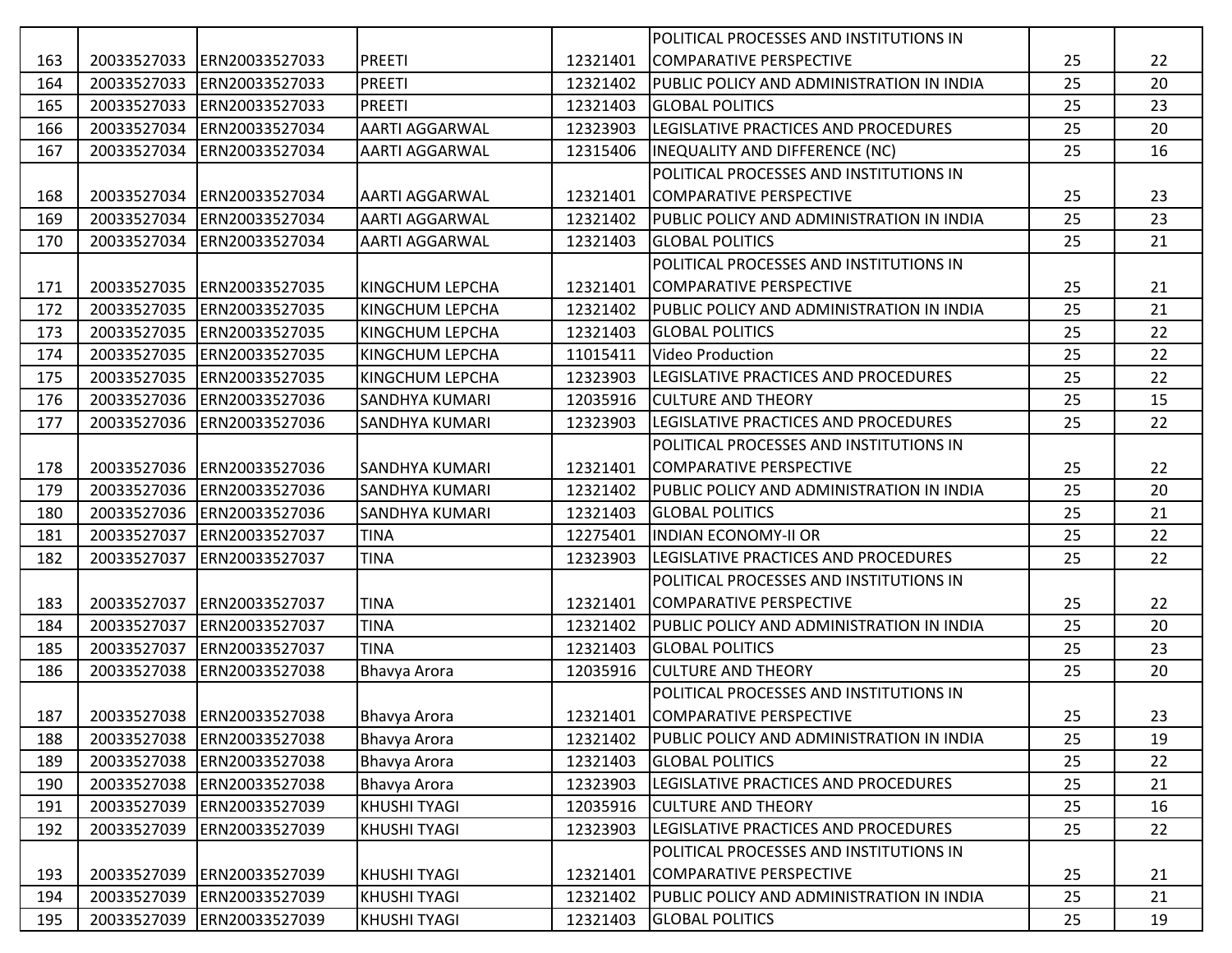| 196 | 20033527040 | ERN20033527040              | <b>PREETI KUMARI</b>    | 12323903 | LEGISLATIVE PRACTICES AND PROCEDURES         | 25 | 20          |
|-----|-------------|-----------------------------|-------------------------|----------|----------------------------------------------|----|-------------|
|     |             |                             |                         |          | POLITICAL PROCESSES AND INSTITUTIONS IN      |    |             |
| 197 | 20033527040 | ERN20033527040              | <b>PREETI KUMARI</b>    | 12321401 | COMPARATIVE PERSPECTIVE                      | 25 | 24          |
| 198 | 20033527040 | ERN20033527040              | <b>PREETI KUMARI</b>    | 12321402 | PUBLIC POLICY AND ADMINISTRATION IN INDIA    | 25 | 20          |
| 199 | 20033527040 | ERN20033527040              | PREETI KUMARI           | 12321403 | <b>GLOBAL POLITICS</b>                       | 25 | 20          |
| 200 | 20033527040 | ERN20033527040              | <b>PREETI KUMARI</b>    | 12295404 | Sustainable Resource Development             | 25 | $\mathbf 0$ |
| 201 | 20033527041 | ERN20033527041              | PRIYA RAJ VERMA         | 12323903 | <b>ILEGISLATIVE PRACTICES AND PROCEDURES</b> | 25 | 22          |
| 202 | 20033527041 | ERN20033527041              | PRIYA RAJ VERMA         | 12315406 | <b>INEQUALITY AND DIFFERENCE (NC)</b>        | 25 | 16          |
|     |             |                             |                         |          | POLITICAL PROCESSES AND INSTITUTIONS IN      |    |             |
| 203 | 20033527041 | ERN20033527041              | PRIYA RAJ VERMA         | 12321401 | COMPARATIVE PERSPECTIVE                      | 25 | 23          |
| 204 | 20033527041 | ERN20033527041              | PRIYA RAJ VERMA         | 12321402 | PUBLIC POLICY AND ADMINISTRATION IN INDIA    | 25 | 18          |
| 205 | 20033527041 | ERN20033527041              | PRIYA RAJ VERMA         | 12321403 | <b>GLOBAL POLITICS</b>                       | 25 | 20          |
| 206 | 20033527042 | ERN20033527042              | <b>BHUMIKA</b>          | 12323903 | LEGISLATIVE PRACTICES AND PROCEDURES         | 25 | 22          |
| 207 | 20033527042 | ERN20033527042              | <b>BHUMIKA</b>          | 12315406 | INEQUALITY AND DIFFERENCE (NC)               | 25 | 25          |
|     |             |                             |                         |          | POLITICAL PROCESSES AND INSTITUTIONS IN      |    |             |
| 208 | 20033527042 | ERN20033527042              | BHUMIKA                 | 12321401 | COMPARATIVE PERSPECTIVE                      | 25 | 21          |
| 209 | 20033527042 | ERN20033527042              | <b>BHUMIKA</b>          | 12321402 | PUBLIC POLICY AND ADMINISTRATION IN INDIA    | 25 | 20          |
| 210 | 20033527042 | ERN20033527042              | <b>BHUMIKA</b>          | 12321403 | <b>GLOBAL POLITICS</b>                       | 25 | 23          |
| 211 | 20033527043 | ERN20033527043              | <b>SRISHTI SINHA</b>    | 12323903 | LEGISLATIVE PRACTICES AND PROCEDURES         | 25 | 20          |
| 212 | 20033527043 | ERN20033527043              | <b>SRISHTI SINHA</b>    | 12315406 | <b>INEQUALITY AND DIFFERENCE (NC)</b>        | 25 | 25          |
|     |             |                             |                         |          | POLITICAL PROCESSES AND INSTITUTIONS IN      |    |             |
| 213 | 20033527043 | ERN20033527043              | <b>SRISHTI SINHA</b>    | 12321401 | COMPARATIVE PERSPECTIVE                      | 25 | 23          |
| 214 | 20033527043 | ERN20033527043              | <b>SRISHTI SINHA</b>    | 12321402 | PUBLIC POLICY AND ADMINISTRATION IN INDIA    | 25 | 19          |
|     |             |                             |                         |          |                                              |    |             |
| 215 | 20033527043 | ERN20033527043              | <b>SRISHTI SINHA</b>    | 12321403 | <b>GLOBAL POLITICS</b>                       | 25 | 23          |
| 216 | 20033527044 | ERN20033527044              | <b>KARINA</b>           | 12323903 | LEGISLATIVE PRACTICES AND PROCEDURES         | 25 | 21          |
|     |             |                             |                         |          | POLITICAL PROCESSES AND INSTITUTIONS IN      |    |             |
| 217 | 20033527044 | ERN20033527044              | <b>KARINA</b>           | 12321401 | COMPARATIVE PERSPECTIVE                      | 25 | 22          |
| 218 | 20033527044 | ERN20033527044              | <b>KARINA</b>           | 12321402 | PUBLIC POLICY AND ADMINISTRATION IN INDIA    | 25 | 18          |
| 219 | 20033527044 | ERN20033527044              | <b>KARINA</b>           | 12321403 | <b>GLOBAL POLITICS</b>                       | 25 | 23          |
| 220 | 20033527044 | ERN20033527044              | <b>KARINA</b>           | 12295404 | Sustainable Resource Development             | 25 | 20          |
| 221 |             | 20033527045  ERN20033527045 | <b>SUHANI SHARMA</b>    | 12323903 | LEGISLATIVE PRACTICES AND PROCEDURES         | 25 | 21          |
|     |             |                             |                         |          | POLITICAL PROCESSES AND INSTITUTIONS IN      |    |             |
| 222 | 20033527045 | ERN20033527045              | SUHANI SHARMA           | 12321401 | COMPARATIVE PERSPECTIVE                      | 25 | 21          |
| 223 | 20033527045 | ERN20033527045              | <b>SUHANI SHARMA</b>    | 12321402 | PUBLIC POLICY AND ADMINISTRATION IN INDIA    | 25 | 19          |
| 224 | 20033527045 | ERN20033527045              | <b>SUHANI SHARMA</b>    | 12321403 | <b>GLOBAL POLITICS</b>                       | 25 | 22          |
| 225 | 20033527045 | ERN20033527045              | <b>SUHANI SHARMA</b>    | 12295404 | Sustainable Resource Development             | 25 | 21          |
| 226 | 20033527046 | ERN20033527046              | <b>GAURI SRIVASTAVA</b> | 12035916 | <b>CULTURE AND THEORY</b>                    | 25 | 8           |
| 227 | 20033527046 | ERN20033527046              | <b>GAURI SRIVASTAVA</b> | 12323903 | LEGISLATIVE PRACTICES AND PROCEDURES         | 25 | 21          |
|     |             |                             |                         |          | POLITICAL PROCESSES AND INSTITUTIONS IN      |    |             |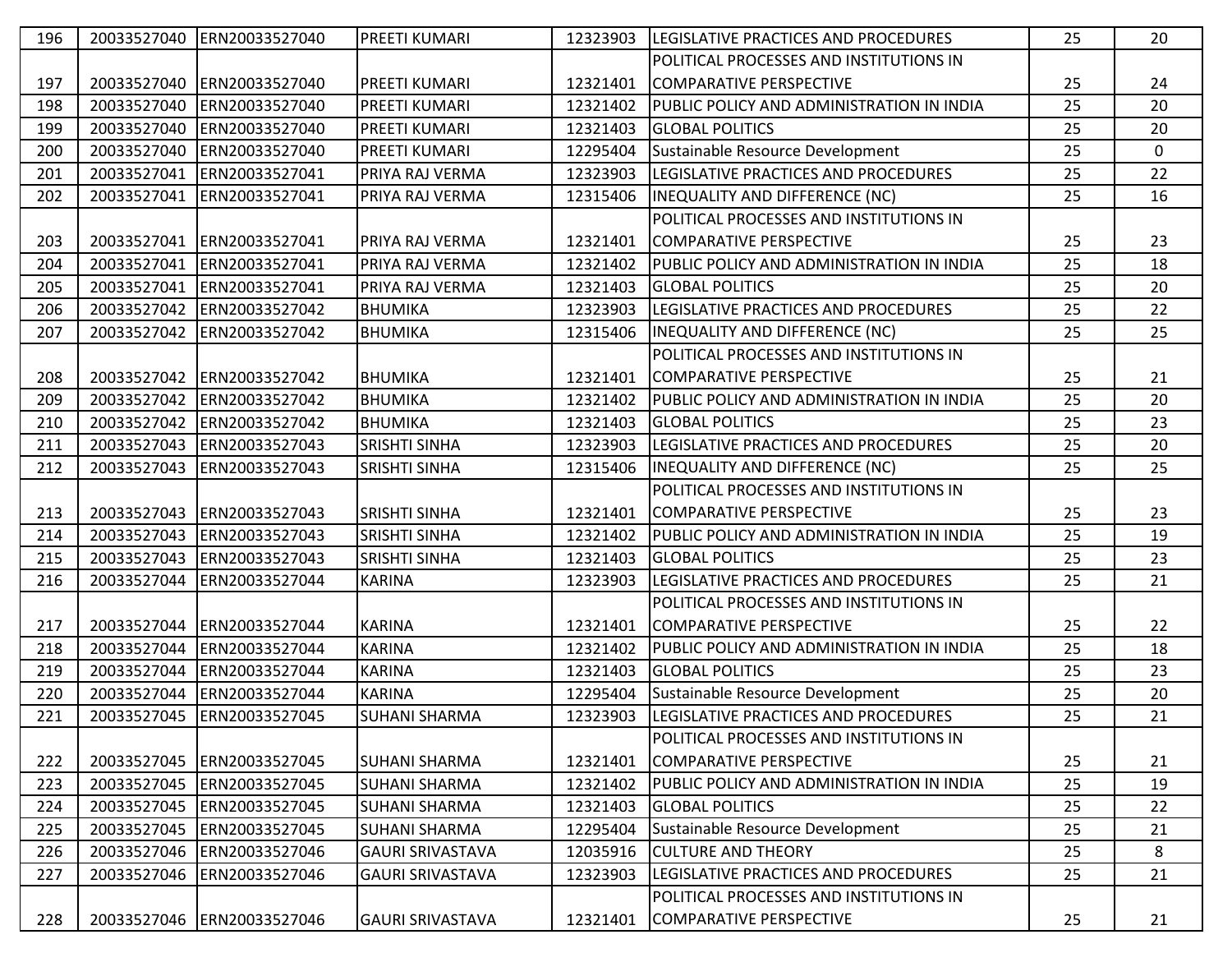| 229 | 20033527046             | ERN20033527046             | <b>GAURI SRIVASTAVA</b> | 12321402 | PUBLIC POLICY AND ADMINISTRATION IN INDIA    | 25 | 20 |
|-----|-------------------------|----------------------------|-------------------------|----------|----------------------------------------------|----|----|
| 230 | 20033527046             | ERN20033527046             | <b>GAURI SRIVASTAVA</b> | 12321403 | <b>GLOBAL POLITICS</b>                       | 25 | 21 |
| 231 | 20033527047             | ERN20033527047             | <b>SUHANI BARUA</b>     | 12323903 | LEGISLATIVE PRACTICES AND PROCEDURES         | 25 | 20 |
| 232 | 20033527047             | ERN20033527047             | <b>SUHANI BARUA</b>     | 12315406 | INEQUALITY AND DIFFERENCE (NC)               | 25 | 25 |
|     |                         |                            |                         |          | POLITICAL PROCESSES AND INSTITUTIONS IN      |    |    |
| 233 | 20033527047             | ERN20033527047             | <b>SUHANI BARUA</b>     | 12321401 | <b>COMPARATIVE PERSPECTIVE</b>               | 25 | 22 |
| 234 | 20033527047             | ERN20033527047             | <b>SUHANI BARUA</b>     | 12321402 | PUBLIC POLICY AND ADMINISTRATION IN INDIA    | 25 | 18 |
| 235 | 20033527047             | ERN20033527047             | <b>SUHANI BARUA</b>     | 12321403 | <b>GLOBAL POLITICS</b>                       | 25 | 20 |
| 236 | 20033527048             | 20KALCBHPS000055           | <b>KHUSHI ARORA</b>     | 12323903 | <b>ILEGISLATIVE PRACTICES AND PROCEDURES</b> | 25 | 14 |
|     |                         |                            |                         |          | POLITICAL PROCESSES AND INSTITUTIONS IN      |    |    |
| 237 | 20033527048             | 20KALCBHPS000055           | KHUSHI ARORA            | 12321401 | COMPARATIVE PERSPECTIVE                      | 25 | 23 |
| 238 | 20033527048             | 20KALCBHPS000055           | <b>KHUSHI ARORA</b>     | 12321402 | PUBLIC POLICY AND ADMINISTRATION IN INDIA    | 25 | 19 |
| 239 | 20033527048             | 20KALCBHPS000055           | <b>KHUSHI ARORA</b>     | 12321403 | <b>GLOBAL POLITICS</b>                       | 25 | 22 |
| 240 | 20033527048             | 20KALCBHPS000055           | <b>KHUSHI ARORA</b>     | 11015411 | <b>Video Production</b>                      | 25 | 23 |
| 241 | 20033527049             | 20KALCBHPS000043           | <b>ISHIKA CHAUHAN</b>   | 12275401 | <b>INDIAN ECONOMY-II OR</b>                  | 25 | 24 |
| 242 | 20033527049             | 20KALCBHPS000043           | <b>ISHIKA CHAUHAN</b>   | 12323903 | LEGISLATIVE PRACTICES AND PROCEDURES         | 25 | 21 |
|     |                         |                            |                         |          | POLITICAL PROCESSES AND INSTITUTIONS IN      |    |    |
| 243 | 20033527049             | 20KALCBHPS000043           | <b>ISHIKA CHAUHAN</b>   | 12321401 | COMPARATIVE PERSPECTIVE                      | 25 | 23 |
| 244 | 20033527049             | 20KALCBHPS000043           | <b>ISHIKA CHAUHAN</b>   | 12321402 | PUBLIC POLICY AND ADMINISTRATION IN INDIA    | 25 | 21 |
| 245 | 20033527049             | 20KALCBHPS000043           | <b>ISHIKA CHAUHAN</b>   | 12321403 | <b>GLOBAL POLITICS</b>                       | 25 | 23 |
| 246 | 20033527050             | ERN20033527050             | KHUBEE AGARWAL          | 12275401 | <b>INDIAN ECONOMY-II OR</b>                  | 25 | 25 |
| 247 | 20033527050             | ERN20033527050             | KHUBEE AGARWAL          | 12323903 | LEGISLATIVE PRACTICES AND PROCEDURES         | 25 | 20 |
|     |                         |                            |                         |          | POLITICAL PROCESSES AND INSTITUTIONS IN      |    |    |
| 248 | 20033527050             | ERN20033527050             | <b>KHUBEE AGARWAL</b>   | 12321401 | <b>COMPARATIVE PERSPECTIVE</b>               | 25 | 21 |
| 249 | 20033527050             | ERN20033527050             | <b>KHUBEE AGARWAL</b>   | 12321402 | PUBLIC POLICY AND ADMINISTRATION IN INDIA    | 25 | 20 |
| 250 | 20033527050             | ERN20033527050             | <b>KHUBEE AGARWAL</b>   | 12321403 | <b>GLOBAL POLITICS</b>                       | 25 | 23 |
| 251 | 20033527051             | ERN20033527051             | <b>RITU</b>             | 12323903 | LEGISLATIVE PRACTICES AND PROCEDURES         | 25 | 23 |
|     |                         |                            |                         |          | POLITICAL PROCESSES AND INSTITUTIONS IN      |    |    |
| 252 |                         | 20033527051 ERN20033527051 | <b>RITU</b>             | 12321401 | COMPARATIVE PERSPECTIVE                      | 25 | 22 |
| 253 |                         | 20033527051 ERN20033527051 | <b>RITU</b>             | 12321402 | PUBLIC POLICY AND ADMINISTRATION IN INDIA    | 25 | 20 |
| 254 |                         | 20033527051 ERN20033527051 | <b>RITU</b>             | 12321403 | <b>GLOBAL POLITICS</b>                       | 25 | 23 |
| 255 | 20033527051             | ERN20033527051             | <b>RITU</b>             | 12295404 | Sustainable Resource Development             | 25 | 20 |
| 256 | 20033527052             | ERN20033527052             | <b>AKANSHA</b>          | 12323903 | LEGISLATIVE PRACTICES AND PROCEDURES         | 25 | 20 |
| 257 |                         | 20033527052 ERN20033527052 | <b>AKANSHA</b>          | 12055401 | HINDI KA VESHVIK PARIDRISHYE                 | 25 | 21 |
|     |                         |                            |                         |          | POLITICAL PROCESSES AND INSTITUTIONS IN      |    |    |
| 258 |                         | 20033527052 ERN20033527052 | <b>AKANSHA</b>          | 12321401 | COMPARATIVE PERSPECTIVE                      | 25 | 21 |
| 259 |                         | 20033527052 ERN20033527052 | <b>AKANSHA</b>          | 12321402 | PUBLIC POLICY AND ADMINISTRATION IN INDIA    | 25 | 19 |
| 260 |                         | 20033527052 ERN20033527052 | AKANSHA                 | 12321403 | <b>GLOBAL POLITICS</b>                       | 25 | 20 |
| 261 | 20033527053 DU527/88101 |                            | SAROSHI                 | 12035916 | <b>CULTURE AND THEORY</b>                    | 25 | 16 |
| 262 | 20033527053 DU527/88101 |                            | SAROSHI                 | 12323903 | LEGISLATIVE PRACTICES AND PROCEDURES         | 25 | 19 |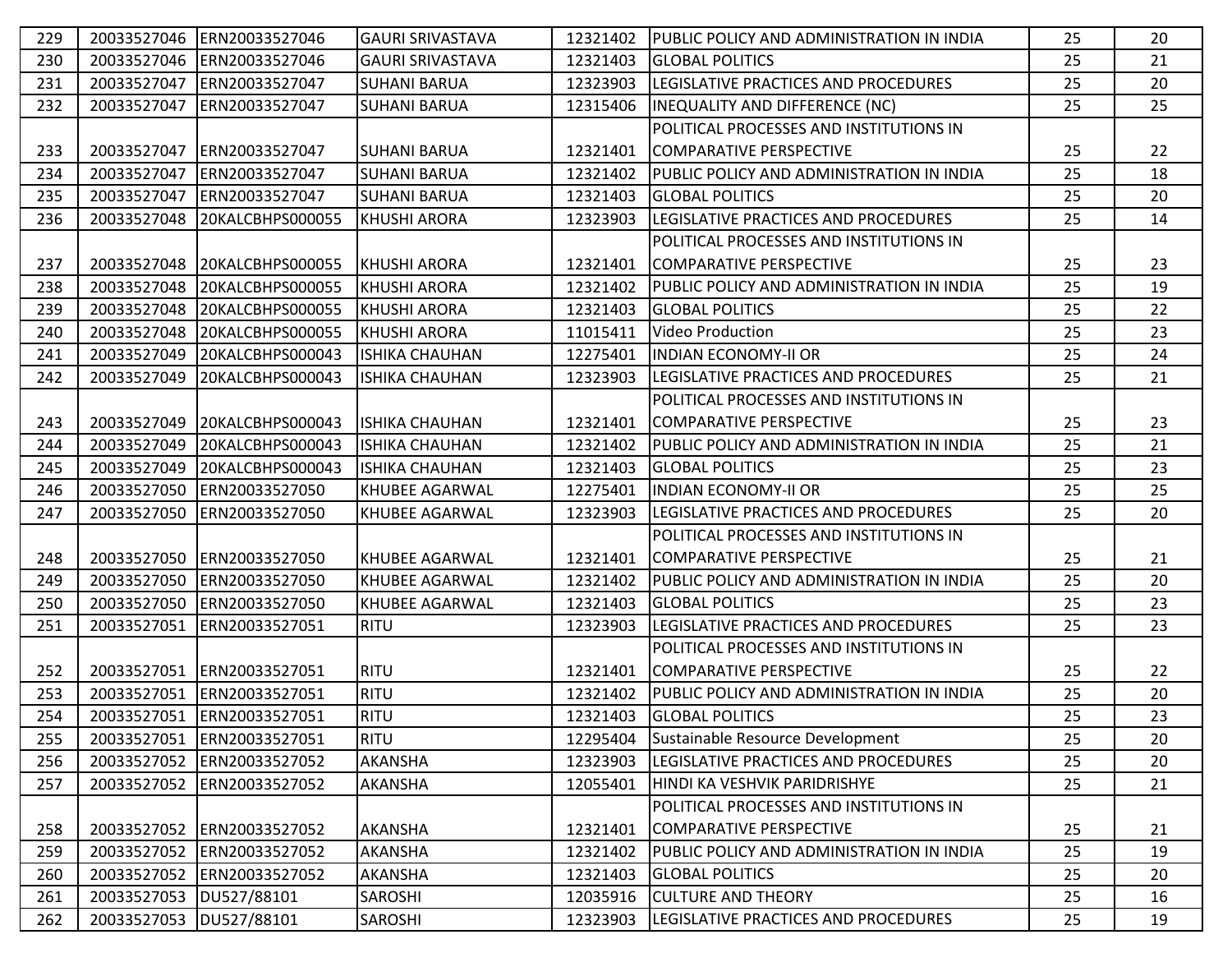|     |                         |                |                      |          | POLITICAL PROCESSES AND INSTITUTIONS IN   |    |    |
|-----|-------------------------|----------------|----------------------|----------|-------------------------------------------|----|----|
| 263 | 20033527053 DU527/88101 |                | <b>SAROSHI</b>       | 12321401 | COMPARATIVE PERSPECTIVE                   | 25 | 21 |
| 264 | 20033527053             | DU527/88101    | <b>SAROSHI</b>       | 12321402 | PUBLIC POLICY AND ADMINISTRATION IN INDIA | 25 | 19 |
| 265 | 20033527053 DU527/88101 |                | <b>SAROSHI</b>       | 12321403 | <b>GLOBAL POLITICS</b>                    | 25 | 23 |
| 266 | 20033527054             | ERN20033527054 | <b>DIVYA SHARMA</b>  | 12275401 | <b>INDIAN ECONOMY-II OR</b>               | 25 | 22 |
| 267 | 20033527054             | ERN20033527054 | <b>DIVYA SHARMA</b>  | 12323903 | LEGISLATIVE PRACTICES AND PROCEDURES      | 25 | 20 |
|     |                         |                |                      |          | POLITICAL PROCESSES AND INSTITUTIONS IN   |    |    |
| 268 | 20033527054             | ERN20033527054 | <b>DIVYA SHARMA</b>  | 12321401 | COMPARATIVE PERSPECTIVE                   | 25 | 22 |
| 269 | 20033527054             | ERN20033527054 | <b>DIVYA SHARMA</b>  | 12321402 | PUBLIC POLICY AND ADMINISTRATION IN INDIA | 25 | 18 |
| 270 | 20033527054             | ERN20033527054 | <b>DIVYA SHARMA</b>  | 12321403 | <b>GLOBAL POLITICS</b>                    | 25 | 23 |
| 271 | 20033527055             | ERN20033527055 | <b>ANSHIKA SINGH</b> | 12323903 | LEGISLATIVE PRACTICES AND PROCEDURES      | 25 | 22 |
| 272 | 20033527055             | ERN20033527055 | <b>ANSHIKA SINGH</b> | 12315406 | INEQUALITY AND DIFFERENCE (NC)            | 25 | 25 |
|     |                         |                |                      |          | POLITICAL PROCESSES AND INSTITUTIONS IN   |    |    |
| 273 | 20033527055             | ERN20033527055 | <b>ANSHIKA SINGH</b> | 12321401 | COMPARATIVE PERSPECTIVE                   | 25 | 22 |
| 274 | 20033527055             | ERN20033527055 | <b>ANSHIKA SINGH</b> | 12321402 | PUBLIC POLICY AND ADMINISTRATION IN INDIA | 25 | 18 |
| 275 | 20033527055             | ERN20033527055 | <b>ANSHIKA SINGH</b> | 12321403 | <b>GLOBAL POLITICS</b>                    | 25 | 23 |
| 276 | 20033527056             | ERN20033527056 | <b>ANMOL</b>         | 12323903 | LEGISLATIVE PRACTICES AND PROCEDURES      | 25 | 22 |
| 277 | 20033527056             | ERN20033527056 | ANMOL                | 12315406 | <b>INEQUALITY AND DIFFERENCE (NC)</b>     | 25 | 15 |
|     |                         |                |                      |          | POLITICAL PROCESSES AND INSTITUTIONS IN   |    |    |
| 278 | 20033527056             | ERN20033527056 | <b>ANMOL</b>         | 12321401 | <b>COMPARATIVE PERSPECTIVE</b>            | 25 | 23 |
| 279 | 20033527056             | ERN20033527056 | <b>ANMOL</b>         | 12321402 | PUBLIC POLICY AND ADMINISTRATION IN INDIA | 25 | 19 |
| 280 | 20033527056             | ERN20033527056 | <b>ANMOL</b>         | 12321403 | <b>GLOBAL POLITICS</b>                    | 25 | 23 |
| 281 | 20033527057             | ERN20033527057 | <b>ASTHA SINGH</b>   | 12275401 | <b>INDIAN ECONOMY-II OR</b>               | 25 | 16 |
| 282 | 20033527057             | ERN20033527057 | <b>ASTHA SINGH</b>   | 12323903 | LEGISLATIVE PRACTICES AND PROCEDURES      | 25 | 19 |
|     |                         |                |                      |          | POLITICAL PROCESSES AND INSTITUTIONS IN   |    |    |
| 283 | 20033527057             | ERN20033527057 | <b>ASTHA SINGH</b>   | 12321401 | COMPARATIVE PERSPECTIVE                   | 25 | 21 |
| 284 | 20033527057             | ERN20033527057 | <b>ASTHA SINGH</b>   | 12321402 | PUBLIC POLICY AND ADMINISTRATION IN INDIA | 25 | 13 |
| 285 | 20033527057             | ERN20033527057 | <b>ASTHA SINGH</b>   | 12321403 | <b>GLOBAL POLITICS</b>                    | 25 | 20 |
| 286 | 20033527058             | ERN20033527058 | <b>ROZI KUMAR</b>    | 12323903 | LEGISLATIVE PRACTICES AND PROCEDURES      | 25 | 18 |
| 287 | 20033527058             | ERN20033527058 | <b>ROZI KUMAR</b>    | 12055401 | HINDI KA VESHVIK PARIDRISHYE              | 25 | 20 |
|     |                         |                |                      |          | POLITICAL PROCESSES AND INSTITUTIONS IN   |    |    |
| 288 | 20033527058             | ERN20033527058 | <b>ROZI KUMAR</b>    | 12321401 | COMPARATIVE PERSPECTIVE                   | 25 | 21 |
| 289 | 20033527058             | ERN20033527058 | <b>ROZI KUMAR</b>    | 12321402 | PUBLIC POLICY AND ADMINISTRATION IN INDIA | 25 | 23 |
| 290 | 20033527058             | ERN20033527058 | <b>ROZI KUMAR</b>    | 12321403 | <b>GLOBAL POLITICS</b>                    | 25 | 21 |
| 291 | 20033527059             | ERN20033527059 | SONAM                | 12323903 | LEGISLATIVE PRACTICES AND PROCEDURES      | 25 | 22 |
| 292 | 20033527059             | ERN20033527059 | SONAM                | 12315406 | INEQUALITY AND DIFFERENCE (NC)            | 25 | 25 |
|     |                         |                |                      |          | POLITICAL PROCESSES AND INSTITUTIONS IN   |    |    |
| 293 | 20033527059             | ERN20033527059 | SONAM                | 12321401 | COMPARATIVE PERSPECTIVE                   | 25 | 24 |
| 294 | 20033527059             | ERN20033527059 | SONAM                | 12321402 | PUBLIC POLICY AND ADMINISTRATION IN INDIA | 25 | 23 |
| 295 | 20033527059             | ERN20033527059 | SONAM                | 12321403 | <b>GLOBAL POLITICS</b>                    | 25 | 23 |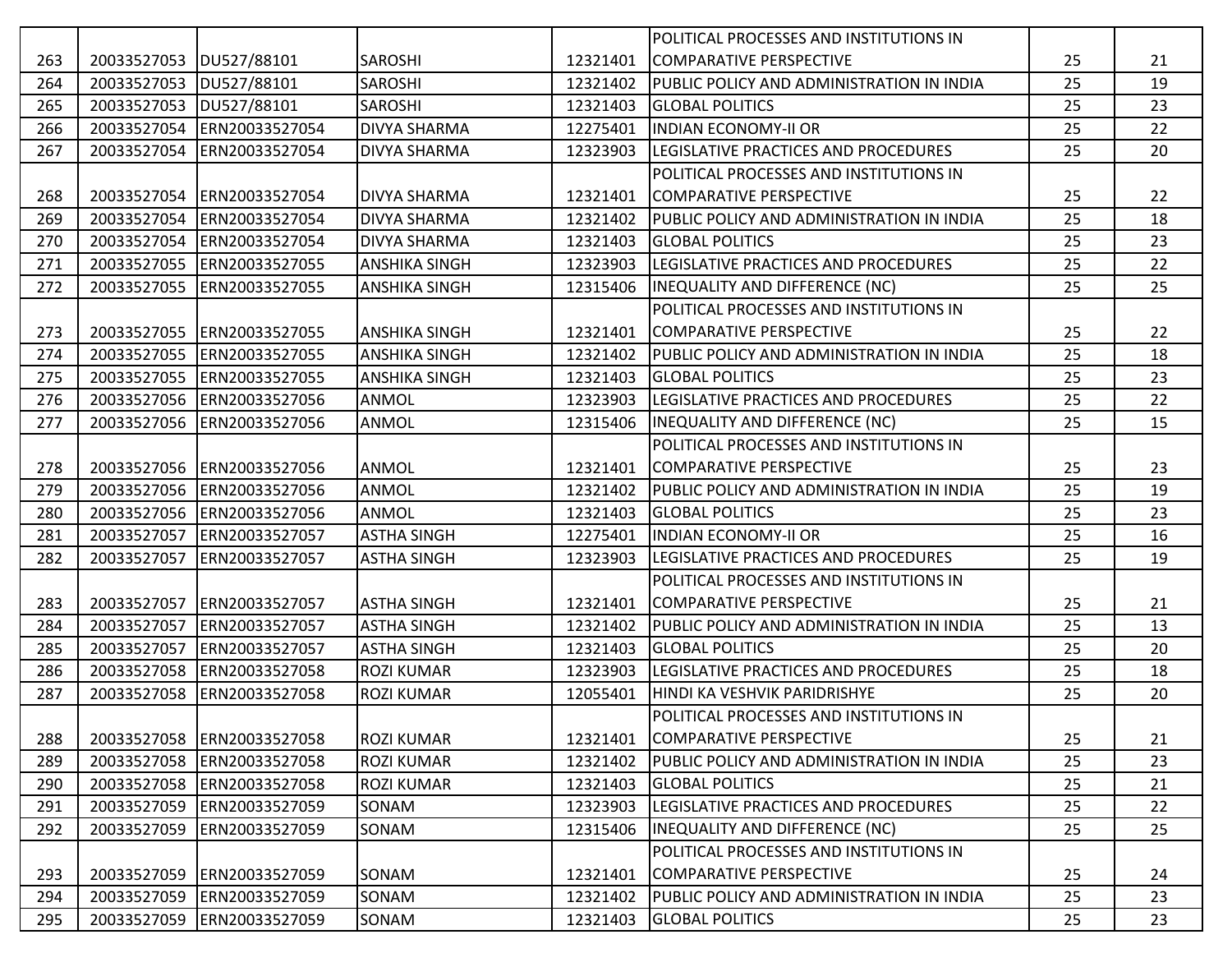| 296 |             | 20033527060 ERN20033527060  | ANJALI VISHWAKARMA        | 12323903 | LEGISLATIVE PRACTICES AND PROCEDURES           | 25 | 22 |
|-----|-------------|-----------------------------|---------------------------|----------|------------------------------------------------|----|----|
|     |             |                             |                           |          | POLITICAL PROCESSES AND INSTITUTIONS IN        |    |    |
| 297 | 20033527060 | ERN20033527060              | ANJALI VISHWAKARMA        | 12321401 | COMPARATIVE PERSPECTIVE                        | 25 | 23 |
| 298 | 20033527060 | ERN20033527060              | <b>ANJALI VISHWAKARMA</b> | 12321402 | PUBLIC POLICY AND ADMINISTRATION IN INDIA      | 25 | 23 |
| 299 | 20033527060 | ERN20033527060              | <b>ANJALI VISHWAKARMA</b> | 12321403 | <b>GLOBAL POLITICS</b>                         | 25 | 21 |
| 300 | 20033527060 | ERN20033527060              | <b>ANJALI VISHWAKARMA</b> | 12295404 | Sustainable Resource Development               | 25 | 18 |
| 301 | 20033527061 | ERN20033527061              | <b>DOLLY KUMARI</b>       | 12323903 | LEGISLATIVE PRACTICES AND PROCEDURES           | 25 | 21 |
|     |             |                             |                           |          | POLITICAL PROCESSES AND INSTITUTIONS IN        |    |    |
| 302 | 20033527061 | ERN20033527061              | <b>DOLLY KUMARI</b>       | 12321401 | COMPARATIVE PERSPECTIVE                        | 25 | 24 |
| 303 | 20033527061 | ERN20033527061              | <b>DOLLY KUMARI</b>       | 12321402 | PUBLIC POLICY AND ADMINISTRATION IN INDIA      | 25 | 24 |
| 304 | 20033527061 | ERN20033527061              | <b>DOLLY KUMARI</b>       | 12321403 | <b>GLOBAL POLITICS</b>                         | 25 | 21 |
| 305 | 20033527061 | ERN20033527061              | <b>DOLLY KUMARI</b>       | 12295404 | Sustainable Resource Development               | 25 | 20 |
| 306 | 20033527062 | ERN20033527062              | <b>MOUSUMI PAL</b>        | 12035916 | <b>CULTURE AND THEORY</b>                      | 25 | 20 |
| 307 | 20033527062 | ERN20033527062              | <b>MOUSUMI PAL</b>        | 12323903 | LEGISLATIVE PRACTICES AND PROCEDURES           | 25 | 22 |
|     |             |                             |                           |          | POLITICAL PROCESSES AND INSTITUTIONS IN        |    |    |
| 308 | 20033527062 | ERN20033527062              | <b>MOUSUMI PAL</b>        | 12321401 | COMPARATIVE PERSPECTIVE                        | 25 | 23 |
| 309 | 20033527062 | ERN20033527062              | <b>MOUSUMI PAL</b>        | 12321402 | PUBLIC POLICY AND ADMINISTRATION IN INDIA      | 25 | 23 |
| 310 | 20033527062 | ERN20033527062              | <b>MOUSUMI PAL</b>        | 12321403 | <b>GLOBAL POLITICS</b>                         | 25 | 21 |
| 311 | 20033527063 | ERN20033527063              | <b>AKANSHA KATARIA</b>    | 12323903 | LEGISLATIVE PRACTICES AND PROCEDURES           | 25 | 22 |
| 312 | 20033527063 | ERN20033527063              | <b>AKANSHA KATARIA</b>    | 12315406 | <b>INEQUALITY AND DIFFERENCE (NC)</b>          | 25 | 12 |
|     |             |                             |                           |          | POLITICAL PROCESSES AND INSTITUTIONS IN        |    |    |
| 313 | 20033527063 | ERN20033527063              | <b>AKANSHA KATARIA</b>    | 12321401 | COMPARATIVE PERSPECTIVE                        | 25 | 22 |
| 314 | 20033527063 | ERN20033527063              | <b>AKANSHA KATARIA</b>    | 12321402 | PUBLIC POLICY AND ADMINISTRATION IN INDIA      | 25 | 20 |
| 315 | 20033527063 | ERN20033527063              | <b>AKANSHA KATARIA</b>    | 12321403 | <b>GLOBAL POLITICS</b>                         | 25 | 20 |
| 316 | 20033527064 | ERN20033527064              | <b>ISHIKA GUPTA</b>       | 12323903 | LEGISLATIVE PRACTICES AND PROCEDURES           | 25 | 21 |
| 317 | 20033527064 | ERN20033527064              | <b>ISHIKA GUPTA</b>       | 12315406 | INEQUALITY AND DIFFERENCE (NC)                 | 25 | 12 |
|     |             |                             |                           |          | POLITICAL PROCESSES AND INSTITUTIONS IN        |    |    |
| 318 |             | 20033527064 ERN20033527064  | <b>ISHIKA GUPTA</b>       | 12321401 | COMPARATIVE PERSPECTIVE                        | 25 | 23 |
| 319 | 20033527064 | ERN20033527064              | <b>ISHIKA GUPTA</b>       | 12321402 | PUBLIC POLICY AND ADMINISTRATION IN INDIA      | 25 | 23 |
| 320 | 20033527064 | ERN20033527064              | <b>ISHIKA GUPTA</b>       | 12321403 | <b>GLOBAL POLITICS</b>                         | 25 | 20 |
| 321 |             | 20033527065  ERN20033527065 | <b>MEGHA SHARMA</b>       | 12275401 | <b>INDIAN ECONOMY-II OR</b>                    | 25 | 25 |
| 322 |             | 20033527065 ERN20033527065  | <b>MEGHA SHARMA</b>       | 12323903 | <b>ILEGISLATIVE PRACTICES AND PROCEDURES</b>   | 25 | 20 |
|     |             |                             |                           |          | POLITICAL PROCESSES AND INSTITUTIONS IN        |    |    |
| 323 | 20033527065 | ERN20033527065              | MEGHA SHARMA              | 12321401 | COMPARATIVE PERSPECTIVE                        | 25 | 23 |
| 324 |             | 20033527065 ERN20033527065  | <b>MEGHA SHARMA</b>       | 12321402 | PUBLIC POLICY AND ADMINISTRATION IN INDIA      | 25 | 23 |
| 325 |             | 20033527065 ERN20033527065  | <b>MEGHA SHARMA</b>       | 12321403 | <b>GLOBAL POLITICS</b>                         | 25 | 21 |
| 326 |             | 20033527066 ERN20033527066  | PRIYANSHU DAGAR           | 12323903 | LEGISLATIVE PRACTICES AND PROCEDURES           | 25 | 20 |
| 327 | 20033527066 | ERN20033527066              | <b>PRIYANSHU DAGAR</b>    | 12315406 | IINEQUALITY AND DIFFERENCE (NC)                | 25 | 13 |
|     |             |                             |                           |          | <b>POLITICAL PROCESSES AND INSTITUTIONS IN</b> |    |    |
| 328 |             | 20033527066 ERN20033527066  | PRIYANSHU DAGAR           | 12321401 | COMPARATIVE PERSPECTIVE                        | 25 | 22 |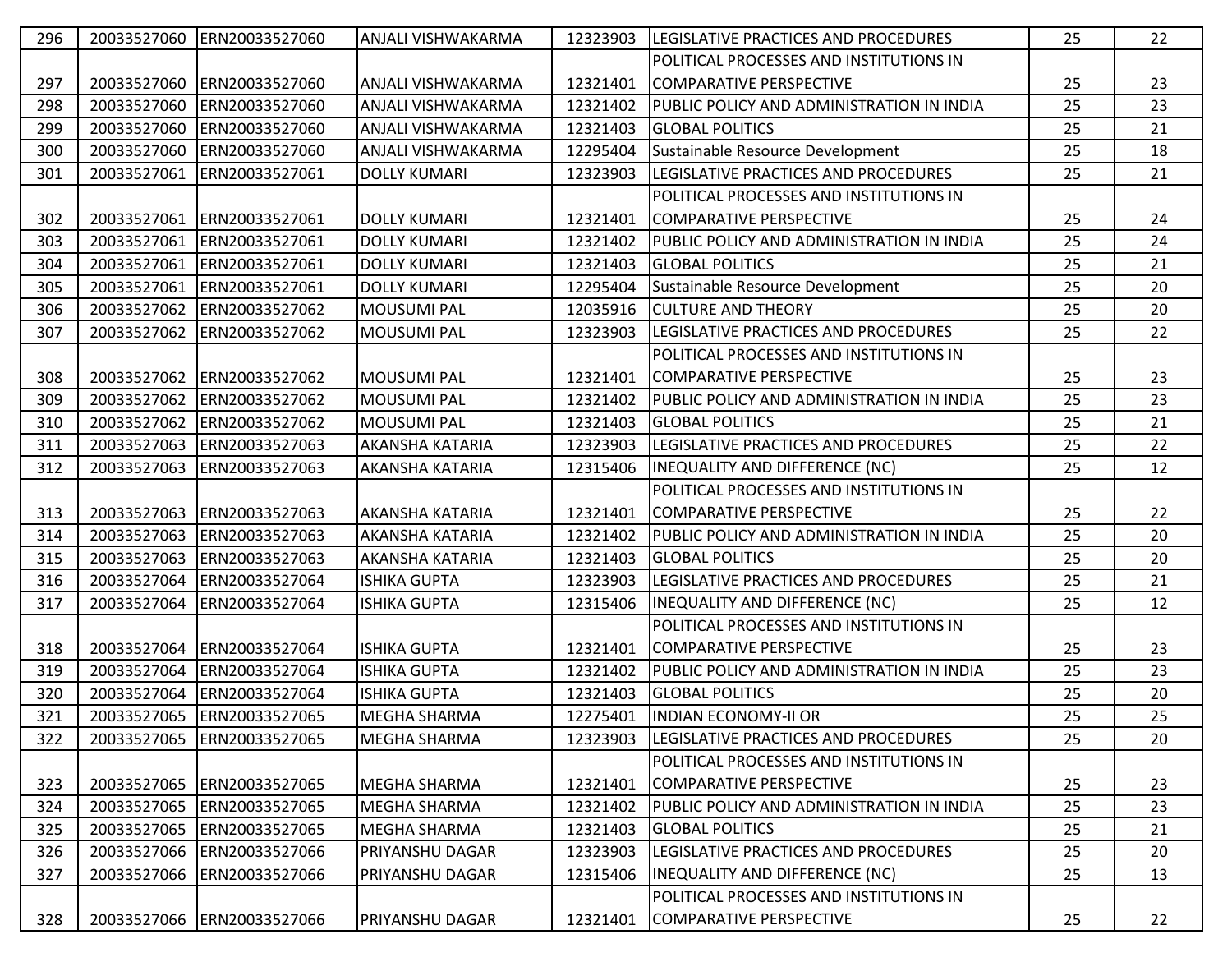| 329 | 20033527066 | ERN20033527066             | IPRIYANSHU DAGAR        | 12321402 | <b>IPUBLIC POLICY AND ADMINISTRATION IN INDIA</b> | 25 | 20 |
|-----|-------------|----------------------------|-------------------------|----------|---------------------------------------------------|----|----|
| 330 | 20033527066 | ERN20033527066             | <b>PRIYANSHU DAGAR</b>  | 12321403 | <b>GLOBAL POLITICS</b>                            | 25 | 21 |
| 331 | 20033527067 | ERN20033527067             | TANU KUMARI             | 12323903 | LEGISLATIVE PRACTICES AND PROCEDURES              | 25 | 15 |
|     |             |                            |                         |          | POLITICAL PROCESSES AND INSTITUTIONS IN           |    |    |
| 332 |             | 20033527067 ERN20033527067 | ITANU KUMARI            | 12321401 | COMPARATIVE PERSPECTIVE                           | 25 | 24 |
| 333 | 20033527067 | IERN20033527067            | <b>TANU KUMARI</b>      | 12321402 | PUBLIC POLICY AND ADMINISTRATION IN INDIA         | 25 | 23 |
| 334 | 20033527067 | ERN20033527067             | <b>TANU KUMARI</b>      | 12321403 | <b>GLOBAL POLITICS</b>                            | 25 | 20 |
| 335 | 20033527067 | ERN20033527067             | <b>TANU KUMARI</b>      | 11015411 | Video Production                                  | 25 | 23 |
| 336 | 20033527068 | ERN20033527068             | <b>SHILPI KUMARI</b>    | 12035916 | <b>CULTURE AND THEORY</b>                         | 25 | 12 |
| 337 | 20033527068 | ERN20033527068             | SHILPI KUMARI           | 12323903 | <b>ILEGISLATIVE PRACTICES AND PROCEDURES</b>      | 25 | 20 |
|     |             |                            |                         |          | POLITICAL PROCESSES AND INSTITUTIONS IN           |    |    |
| 338 | 20033527068 | ERN20033527068             | <b>SHILPI KUMARI</b>    | 12321401 | COMPARATIVE PERSPECTIVE                           | 25 | 23 |
| 339 | 20033527068 | ERN20033527068             | <b>SHILPI KUMARI</b>    | 12321402 | PUBLIC POLICY AND ADMINISTRATION IN INDIA         | 25 | 22 |
| 340 | 20033527068 | ERN20033527068             | <b>SHILPI KUMARI</b>    | 12321403 | <b>GLOBAL POLITICS</b>                            | 25 | 21 |
| 341 | 20033527069 | ERN20033527069             | <b>MADIYA</b>           | 12035916 | <b>CULTURE AND THEORY</b>                         | 25 | 14 |
| 342 | 20033527069 | ERN20033527069             | <b>MADIYA</b>           | 12323903 | LEGISLATIVE PRACTICES AND PROCEDURES              | 25 | 19 |
|     |             |                            |                         |          | POLITICAL PROCESSES AND INSTITUTIONS IN           |    |    |
| 343 | 20033527069 | ERN20033527069             | <b>MADIYA</b>           | 12321401 | COMPARATIVE PERSPECTIVE                           | 25 | 23 |
| 344 | 20033527069 | ERN20033527069             | <b>MADIYA</b>           | 12321402 | PUBLIC POLICY AND ADMINISTRATION IN INDIA         | 25 | 23 |
| 345 | 20033527069 | ERN20033527069             | <b>MADIYA</b>           | 12321403 | <b>GLOBAL POLITICS</b>                            | 25 | 21 |
| 346 | 20033527070 | ERN20033527070             | <b>MANSI KOTNALA</b>    | 12035916 | <b>CULTURE AND THEORY</b>                         | 25 | 19 |
| 347 | 20033527070 | ERN20033527070             | <b>MANSI KOTNALA</b>    | 12323903 | LEGISLATIVE PRACTICES AND PROCEDURES              | 25 | 21 |
|     |             |                            |                         |          | POLITICAL PROCESSES AND INSTITUTIONS IN           |    |    |
| 348 |             | 20033527070 ERN20033527070 | <b>MANSI KOTNALA</b>    | 12321401 | COMPARATIVE PERSPECTIVE                           | 25 | 23 |
| 349 | 20033527070 | ERN20033527070             | <b>MANSI KOTNALA</b>    | 12321402 | PUBLIC POLICY AND ADMINISTRATION IN INDIA         | 25 | 23 |
| 350 | 20033527070 | ERN20033527070             | <b>MANSI KOTNALA</b>    | 12321403 | <b>GLOBAL POLITICS</b>                            | 25 | 20 |
| 351 | 20033527071 | ERN20033527071             | AASHMIKA AWASTHI        | 12323903 | LEGISLATIVE PRACTICES AND PROCEDURES              | 25 | 20 |
|     |             |                            |                         |          | POLITICAL PROCESSES AND INSTITUTIONS IN           |    |    |
| 352 |             | 20033527071 ERN20033527071 | AASHMIKA AWASTHI        | 12321401 | COMPARATIVE PERSPECTIVE                           | 25 | 23 |
| 353 |             | 20033527071 ERN20033527071 | <b>AASHMIKA AWASTHI</b> | 12321402 | PUBLIC POLICY AND ADMINISTRATION IN INDIA         | 25 | 23 |
| 354 |             | 20033527071 ERN20033527071 | <b>AASHMIKA AWASTHI</b> | 12321403 | <b>IGLOBAL POLITICS</b>                           | 25 | 21 |
| 355 | 20033527071 | ERN20033527071             | <b>AASHMIKA AWASTHI</b> | 11015411 | Video Production                                  | 25 | 23 |
| 356 | 20033527072 | ERN20033527072             | <b>DIBYASHREE ROY</b>   | 12035916 | <b>CULTURE AND THEORY</b>                         | 25 | 21 |
| 357 | 20033527072 | ERN20033527072             | <b>DIBYASHREE ROY</b>   | 12323903 | LEGISLATIVE PRACTICES AND PROCEDURES              | 25 | 21 |
|     |             |                            |                         |          | POLITICAL PROCESSES AND INSTITUTIONS IN           |    |    |
| 358 |             | 20033527072 ERN20033527072 | <b>DIBYASHREE ROY</b>   | 12321401 | COMPARATIVE PERSPECTIVE                           | 25 | 23 |
| 359 |             | 20033527072 ERN20033527072 | <b>DIBYASHREE ROY</b>   | 12321402 | PUBLIC POLICY AND ADMINISTRATION IN INDIA         | 25 | 23 |
| 360 | 20033527072 | ERN20033527072             | <b>DIBYASHREE ROY</b>   | 12321403 | <b>GLOBAL POLITICS</b>                            | 25 | 22 |
| 361 |             | 20033527073 ERN20033527073 | <b>ANJALI PALIWAL</b>   | 12323903 | <b>LEGISLATIVE PRACTICES AND PROCEDURES</b>       | 25 | 16 |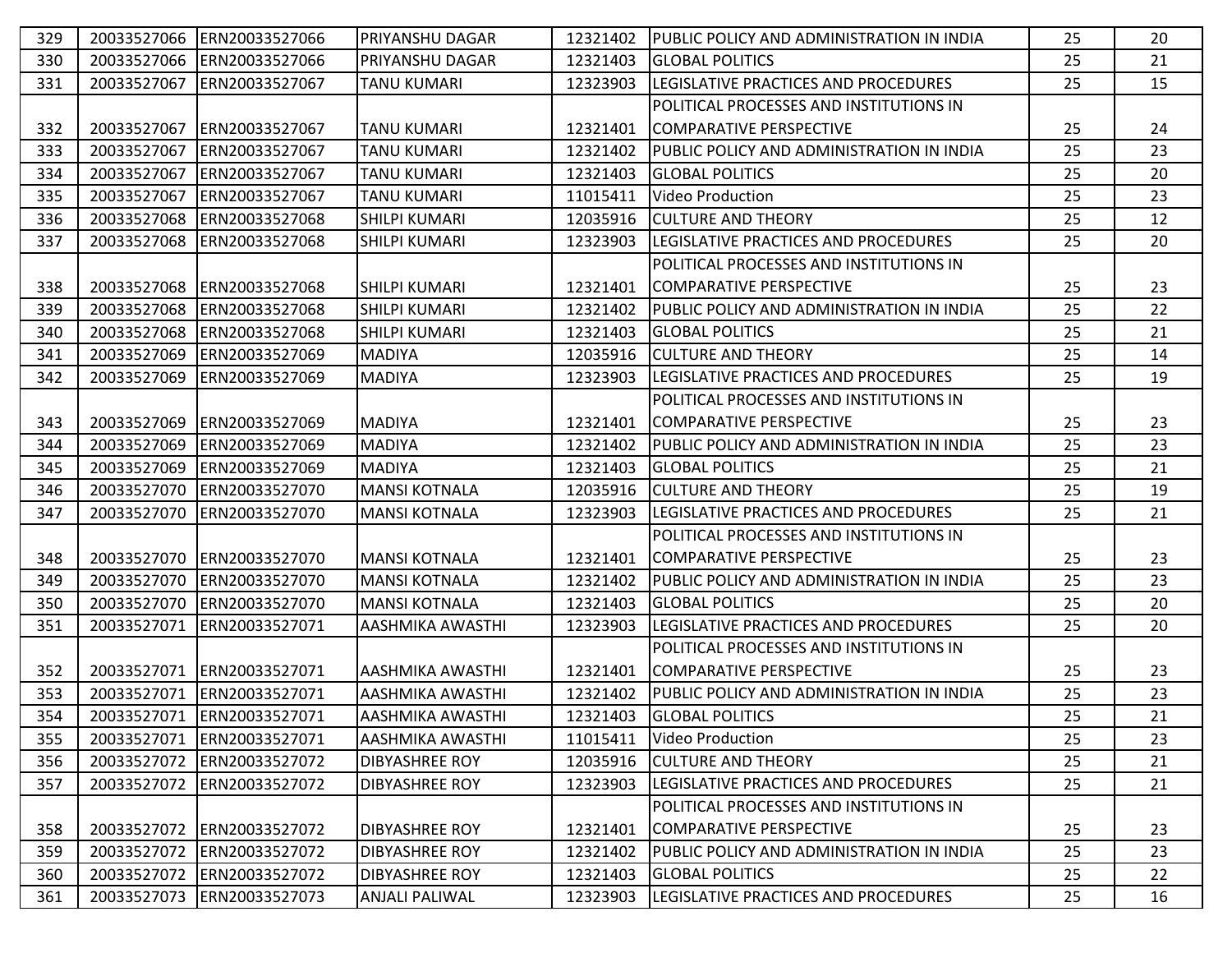|     |             |                            |                       |          | POLITICAL PROCESSES AND INSTITUTIONS IN   |    |             |
|-----|-------------|----------------------------|-----------------------|----------|-------------------------------------------|----|-------------|
| 362 | 20033527073 | ERN20033527073             | ANJALI PALIWAL        | 12321401 | COMPARATIVE PERSPECTIVE                   | 25 | 24          |
| 363 | 20033527073 | ERN20033527073             | <b>ANJALI PALIWAL</b> | 12321402 | PUBLIC POLICY AND ADMINISTRATION IN INDIA | 25 | 23          |
| 364 | 20033527073 | ERN20033527073             | <b>ANJALI PALIWAL</b> | 12321403 | <b>GLOBAL POLITICS</b>                    | 25 | 21          |
| 365 | 20033527073 | ERN20033527073             | <b>ANJALI PALIWAL</b> | 12295404 | Sustainable Resource Development          | 25 | 20          |
| 366 | 20033527074 | ERN20033527074             | <b>DRISHTI KUMAR</b>  | 12323903 | LEGISLATIVE PRACTICES AND PROCEDURES      | 25 | 20          |
| 367 | 20033527074 | ERN20033527074             | <b>DRISHTI KUMAR</b>  | 32355402 | <b>NUMERICAL METHODS</b>                  | 25 | 24          |
|     |             |                            |                       |          | POLITICAL PROCESSES AND INSTITUTIONS IN   |    |             |
| 368 | 20033527074 | ERN20033527074             | <b>DRISHTI KUMAR</b>  | 12321401 | COMPARATIVE PERSPECTIVE                   | 25 | 24          |
| 369 | 20033527074 | ERN20033527074             | <b>DRISHTI KUMAR</b>  | 12321402 | PUBLIC POLICY AND ADMINISTRATION IN INDIA | 25 | 23          |
| 370 | 20033527074 | ERN20033527074             | <b>DRISHTI KUMAR</b>  | 12321403 | <b>GLOBAL POLITICS</b>                    | 25 | 23          |
| 371 | 20033527075 | ERN20033527075             | Jinti sarmah          | 12035916 | <b>CULTURE AND THEORY</b>                 | 25 | $\mathbf 0$ |
| 372 | 20033527075 | ERN20033527075             | Jinti sarmah          | 12323903 | LEGISLATIVE PRACTICES AND PROCEDURES      | 25 | $\mathbf 0$ |
|     |             |                            |                       |          | POLITICAL PROCESSES AND INSTITUTIONS IN   |    |             |
| 373 | 20033527075 | ERN20033527075             | Jinti sarmah          | 12321401 | COMPARATIVE PERSPECTIVE                   | 25 | 14          |
| 374 | 20033527075 | ERN20033527075             | Jinti sarmah          | 12321402 | PUBLIC POLICY AND ADMINISTRATION IN INDIA | 25 | 0           |
| 375 | 20033527075 | ERN20033527075             | Jinti sarmah          | 12321403 | <b>GLOBAL POLITICS</b>                    | 25 | 10          |
| 376 | 20033527076 | ERN20033527076             | <b>ABHILASHA</b>      | 12323903 | LEGISLATIVE PRACTICES AND PROCEDURES      | 25 | 23          |
| 377 | 20033527076 | ERN20033527076             | ABHILASHA             | 12315406 | <b>INEQUALITY AND DIFFERENCE (NC)</b>     | 25 | 25          |
|     |             |                            |                       |          | POLITICAL PROCESSES AND INSTITUTIONS IN   |    |             |
| 378 | 20033527076 | ERN20033527076             | <b>ABHILASHA</b>      | 12321401 | COMPARATIVE PERSPECTIVE                   | 25 | 22          |
| 379 | 20033527076 | ERN20033527076             | <b>ABHILASHA</b>      | 12321402 | PUBLIC POLICY AND ADMINISTRATION IN INDIA | 25 | 22          |
| 380 | 20033527076 | ERN20033527076             | <b>ABHILASHA</b>      | 12321403 | <b>GLOBAL POLITICS</b>                    | 25 | 19          |
| 381 | 20033527077 | ERN20033527077             | <b>LOVEY DWIVEDI</b>  | 12275401 | <b>INDIAN ECONOMY-II OR</b>               | 25 | 25          |
| 382 | 20033527077 | ERN20033527077             | <b>LOVEY DWIVEDI</b>  | 12323903 | LEGISLATIVE PRACTICES AND PROCEDURES      | 25 | 22          |
|     |             |                            |                       |          | POLITICAL PROCESSES AND INSTITUTIONS IN   |    |             |
| 383 | 20033527077 | ERN20033527077             | <b>LOVEY DWIVEDI</b>  | 12321401 | COMPARATIVE PERSPECTIVE                   | 25 | 23          |
| 384 | 20033527077 | ERN20033527077             | <b>LOVEY DWIVEDI</b>  | 12321402 | PUBLIC POLICY AND ADMINISTRATION IN INDIA | 25 | 21          |
| 385 | 20033527077 | ERN20033527077             | <b>LOVEY DWIVEDI</b>  | 12321403 | <b>GLOBAL POLITICS</b>                    | 25 | 21          |
| 386 | 20033527078 | ERN20033527078             | <b>ANSHIKA GUPTA</b>  | 12323903 | LEGISLATIVE PRACTICES AND PROCEDURES      | 25 | 17          |
|     |             |                            |                       |          | POLITICAL PROCESSES AND INSTITUTIONS IN   |    |             |
| 387 |             | 20033527078 ERN20033527078 | ANSHIKA GUPTA         | 12321401 | COMPARATIVE PERSPECTIVE                   | 25 | 22          |
| 388 | 20033527078 | ERN20033527078             | <b>ANSHIKA GUPTA</b>  | 12321402 | PUBLIC POLICY AND ADMINISTRATION IN INDIA | 25 | 21          |
| 389 | 20033527078 | ERN20033527078             | <b>ANSHIKA GUPTA</b>  | 12321403 | <b>GLOBAL POLITICS</b>                    | 25 | 21          |
| 390 | 20033527078 | ERN20033527078             | <b>ANSHIKA GUPTA</b>  | 11015411 | <b>Video Production</b>                   | 25 | 24          |
| 391 | 20033527079 | ERN20033527079             | <b>JYOTI MISHRA</b>   | 12323903 | LEGISLATIVE PRACTICES AND PROCEDURES      | 25 | 22          |
|     |             |                            |                       |          | POLITICAL PROCESSES AND INSTITUTIONS IN   |    |             |
| 392 | 20033527079 | ERN20033527079             | <b>JYOTI MISHRA</b>   | 12321401 | COMPARATIVE PERSPECTIVE                   | 25 | 21          |
| 393 | 20033527079 | ERN20033527079             | <b>JYOTI MISHRA</b>   | 12321402 | PUBLIC POLICY AND ADMINISTRATION IN INDIA | 25 | 20          |
| 394 | 20033527079 | ERN20033527079             | <b>JYOTI MISHRA</b>   | 12321403 | <b>GLOBAL POLITICS</b>                    | 25 | 20          |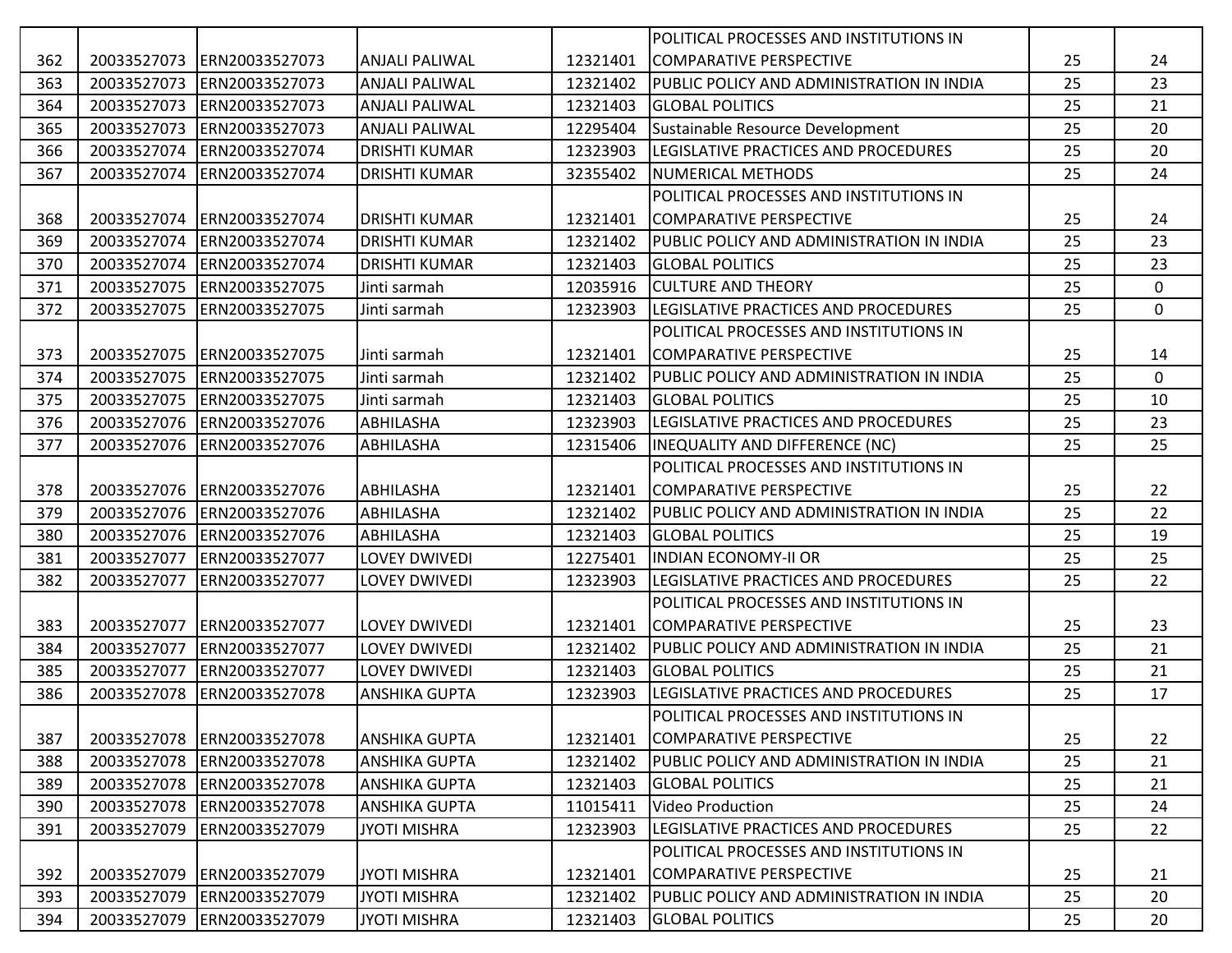| 395 | 20033527079 | ERN20033527079               | <b>JYOTI MISHRA</b>     | 12295404 | Sustainable Resource Development               | 25 | 24 |
|-----|-------------|------------------------------|-------------------------|----------|------------------------------------------------|----|----|
| 396 | 20033527080 | ERN20033527080               | <b>SHIKHA</b>           | 12275401 | <b>INDIAN ECONOMY-II OR</b>                    | 25 | 25 |
| 397 | 20033527080 | ERN20033527080               | <b>SHIKHA</b>           | 12323903 | LEGISLATIVE PRACTICES AND PROCEDURES           | 25 | 23 |
|     |             |                              |                         |          | POLITICAL PROCESSES AND INSTITUTIONS IN        |    |    |
| 398 |             | 20033527080 ERN20033527080   | <b>SHIKHA</b>           | 12321401 | COMPARATIVE PERSPECTIVE                        | 25 | 22 |
| 399 | 20033527080 | ERN20033527080               | <b>SHIKHA</b>           | 12321402 | PUBLIC POLICY AND ADMINISTRATION IN INDIA      | 25 | 24 |
| 400 | 20033527080 | ERN20033527080               | <b>SHIKHA</b>           | 12321403 | <b>GLOBAL POLITICS</b>                         | 25 | 22 |
| 401 | 20033527081 | ERN20033527081               | RIYA GAUTAM             | 12323903 | LEGISLATIVE PRACTICES AND PROCEDURES           | 25 | 21 |
| 402 | 20033527081 | ERN20033527081               | <b>RIYA GAUTAM</b>      | 12315406 | <b>INEQUALITY AND DIFFERENCE (NC)</b>          | 25 | 25 |
|     |             |                              |                         |          | POLITICAL PROCESSES AND INSTITUTIONS IN        |    |    |
| 403 |             | 20033527081 ERN20033527081   | <b>RIYA GAUTAM</b>      | 12321401 | COMPARATIVE PERSPECTIVE                        | 25 | 22 |
| 404 | 20033527081 | ERN20033527081               | <b>RIYA GAUTAM</b>      | 12321402 | PUBLIC POLICY AND ADMINISTRATION IN INDIA      | 25 | 20 |
| 405 | 20033527081 | ERN20033527081               | RIYA GAUTAM             | 12321403 | <b>GLOBAL POLITICS</b>                         | 25 | 21 |
| 406 | 20033527082 | 20KALCBHPS000108             | <b>SAKSHI SINGH</b>     | 12323903 | LEGISLATIVE PRACTICES AND PROCEDURES           | 25 | 23 |
| 407 | 20033527082 | 20KALCBHPS000108             | <b>SAKSHI SINGH</b>     | 12315406 | <b>INEQUALITY AND DIFFERENCE (NC)</b>          | 25 | 10 |
|     |             |                              |                         |          | POLITICAL PROCESSES AND INSTITUTIONS IN        |    |    |
| 408 |             | 20033527082 20KALCBHPS000108 | <b>SAKSHI SINGH</b>     | 12321401 | <b>COMPARATIVE PERSPECTIVE</b>                 | 25 | 22 |
| 409 |             | 20033527082 20KALCBHPS000108 | <b>SAKSHI SINGH</b>     | 12321402 | PUBLIC POLICY AND ADMINISTRATION IN INDIA      | 25 | 21 |
| 410 | 20033527082 | 20KALCBHPS000108             | <b>SAKSHI SINGH</b>     | 12321403 | <b>GLOBAL POLITICS</b>                         | 25 | 21 |
| 411 | 20033527083 | 20KALCBHPS000106             | <b>SAAKSHI SHARMA</b>   | 12323903 | LEGISLATIVE PRACTICES AND PROCEDURES           | 25 | 23 |
| 412 | 20033527083 | 20KALCBHPS000106             | SAAKSHI SHARMA          | 12315406 | INEQUALITY AND DIFFERENCE (NC)                 | 25 | 25 |
|     |             |                              |                         |          | POLITICAL PROCESSES AND INSTITUTIONS IN        |    |    |
| 413 |             | 20033527083 20KALCBHPS000106 | <b>SAAKSHI SHARMA</b>   | 12321401 | COMPARATIVE PERSPECTIVE                        | 25 | 23 |
| 414 |             | 20033527083 20KALCBHPS000106 | <b>SAAKSHI SHARMA</b>   | 12321402 | PUBLIC POLICY AND ADMINISTRATION IN INDIA      | 25 | 20 |
| 415 | 20033527083 | 20KALCBHPS000106             | <b>SAAKSHI SHARMA</b>   | 12321403 | <b>GLOBAL POLITICS</b>                         | 25 | 21 |
| 416 | 20033527084 | ERN20033527084               | VAISHNAVI SHARMA        | 12323903 | LEGISLATIVE PRACTICES AND PROCEDURES           | 25 | 21 |
|     |             |                              |                         |          | POLITICAL PROCESSES AND INSTITUTIONS IN        |    |    |
| 417 |             | 20033527084 ERN20033527084   | <b>VAISHNAVI SHARMA</b> | 12321401 | COMPARATIVE PERSPECTIVE                        | 25 | 21 |
| 418 |             | 20033527084 ERN20033527084   | VAISHNAVI SHARMA        | 12321402 | PUBLIC POLICY AND ADMINISTRATION IN INDIA      | 25 | 20 |
| 419 |             | 20033527084 ERN20033527084   | <b>VAISHNAVI SHARMA</b> | 12321403 | <b>GLOBAL POLITICS</b>                         | 25 | 20 |
| 420 |             | 20033527084 ERN20033527084   | VAISHNAVI SHARMA        | 11015411 | Video Production                               | 25 | 22 |
| 421 | 20033527085 | ERN20033527085               | LAXMI KUMARI            | 12323903 | LEGISLATIVE PRACTICES AND PROCEDURES           | 25 | 21 |
| 422 | 20033527085 | ERN20033527085               | LAXMI KUMARI            | 12055401 | HINDI KA VESHVIK PARIDRISHYE                   | 25 | 23 |
|     |             |                              |                         |          | <b>POLITICAL PROCESSES AND INSTITUTIONS IN</b> |    |    |
| 423 | 20033527085 | ERN20033527085               | <b>LAXMI KUMARI</b>     | 12321401 | COMPARATIVE PERSPECTIVE                        | 25 | 23 |
| 424 |             | 20033527085 ERN20033527085   | LAXMI KUMARI            | 12321402 | PUBLIC POLICY AND ADMINISTRATION IN INDIA      | 25 | 23 |
| 425 |             | 20033527085 ERN20033527085   | LAXMI KUMARI            | 12321403 | <b>GLOBAL POLITICS</b>                         | 25 | 21 |
| 426 | 20033527086 | 20KALCBHPS000140             | <b>VAISHALI</b>         | 12275401 | <b>INDIAN ECONOMY-II OR</b>                    | 25 | 21 |
| 427 |             | 20033527086 20KALCBHPS000140 | <b>VAISHALI</b>         | 12323903 | <b>LEGISLATIVE PRACTICES AND PROCEDURES</b>    | 25 | 22 |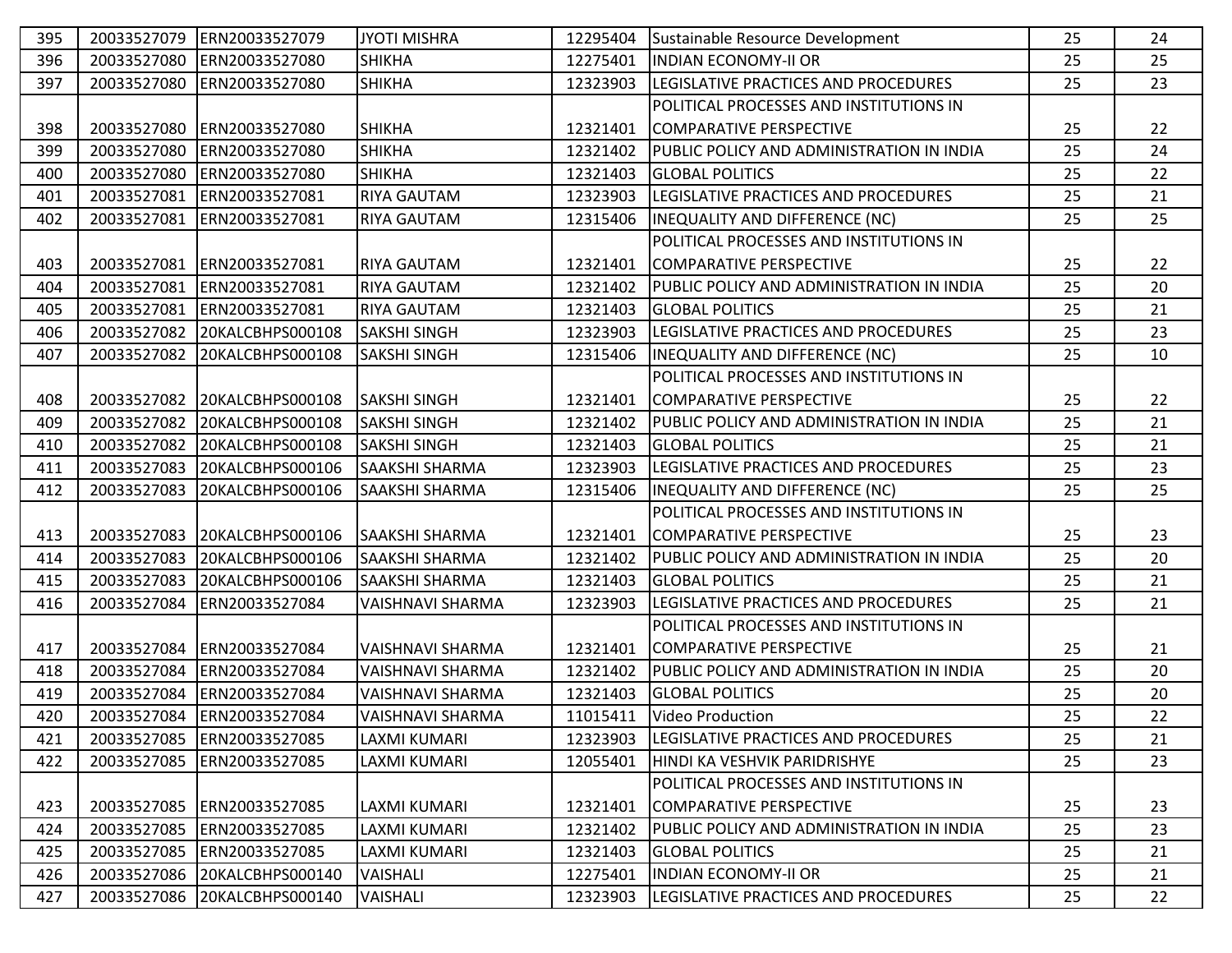|     |             |                            |                        |          | POLITICAL PROCESSES AND INSTITUTIONS IN    |    |    |
|-----|-------------|----------------------------|------------------------|----------|--------------------------------------------|----|----|
| 428 | 20033527086 | 20KALCBHPS000140           | <b>VAISHALI</b>        | 12321401 | COMPARATIVE PERSPECTIVE                    | 25 | 21 |
| 429 | 20033527086 | 20KALCBHPS000140           | <b>VAISHALI</b>        | 12321402 | PUBLIC POLICY AND ADMINISTRATION IN INDIA  | 25 | 20 |
| 430 | 20033527086 | 20KALCBHPS000140           | <b>VAISHALI</b>        | 12321403 | <b>GLOBAL POLITICS</b>                     | 25 | 20 |
| 431 | 20033527087 | ERN20033527087             | PRIYANSHI              | 12323903 | LEGISLATIVE PRACTICES AND PROCEDURES       | 25 | 16 |
| 432 | 20033527087 | ERN20033527087             | PRIYANSHI              | 12315406 | INEQUALITY AND DIFFERENCE (NC)             | 25 | 23 |
|     |             |                            |                        |          | POLITICAL PROCESSES AND INSTITUTIONS IN    |    |    |
| 433 | 20033527087 | ERN20033527087             | PRIYANSHI              | 12321401 | COMPARATIVE PERSPECTIVE                    | 25 | 22 |
| 434 | 20033527087 | ERN20033527087             | PRIYANSHI              | 12321402 | PUBLIC POLICY AND ADMINISTRATION IN INDIA  | 25 | 22 |
| 435 | 20033527087 | ERN20033527087             | PRIYANSHI              | 12321403 | <b>GLOBAL POLITICS</b>                     | 25 | 18 |
| 436 | 20033527088 | ERN20033527088             | <b>MANISHA KUMARI</b>  | 12323903 | LEGISLATIVE PRACTICES AND PROCEDURES       | 25 | 20 |
| 437 | 20033527088 | ERN20033527088             | <b>MANISHA KUMARI</b>  | 12315406 | INEQUALITY AND DIFFERENCE (NC)             | 25 | 22 |
|     |             |                            |                        |          | POLITICAL PROCESSES AND INSTITUTIONS IN    |    |    |
| 438 | 20033527088 | ERN20033527088             | <b>MANISHA KUMARI</b>  | 12321401 | COMPARATIVE PERSPECTIVE                    | 25 | 23 |
| 439 | 20033527088 | ERN20033527088             | <b>MANISHA KUMARI</b>  | 12321402 | PUBLIC POLICY AND ADMINISTRATION IN INDIA  | 25 | 18 |
| 440 | 20033527088 | ERN20033527088             | <b>MANISHA KUMARI</b>  | 12321403 | <b>GLOBAL POLITICS</b>                     | 25 | 22 |
| 441 | 20033527089 | ERN20033527089             | <b>SHAEESTA AKHTAR</b> | 12035916 | <b>CULTURE AND THEORY</b>                  | 25 | 14 |
| 442 | 20033527089 | ERN20033527089             | <b>SHAEESTA AKHTAR</b> | 12323903 | LEGISLATIVE PRACTICES AND PROCEDURES       | 25 | 21 |
|     |             |                            |                        |          | POLITICAL PROCESSES AND INSTITUTIONS IN    |    |    |
| 443 | 20033527089 | ERN20033527089             | <b>SHAEESTA AKHTAR</b> | 12321401 | COMPARATIVE PERSPECTIVE                    | 25 | 20 |
| 444 | 20033527089 | ERN20033527089             | <b>SHAEESTA AKHTAR</b> | 12321402 | PUBLIC POLICY AND ADMINISTRATION IN INDIA  | 25 | 20 |
| 445 | 20033527089 | ERN20033527089             | <b>SHAEESTA AKHTAR</b> | 12321403 | <b>GLOBAL POLITICS</b>                     | 25 | 18 |
| 446 | 20033527090 | ERN20033527090             | <b>SNIGDHA YADAV</b>   | 12323903 | LEGISLATIVE PRACTICES AND PROCEDURES       | 25 | 20 |
|     |             |                            |                        |          | POLITICAL PROCESSES AND INSTITUTIONS IN    |    |    |
| 447 | 20033527090 | ERN20033527090             | <b>SNIGDHA YADAV</b>   | 12321401 | COMPARATIVE PERSPECTIVE                    | 25 | 23 |
| 448 | 20033527090 | ERN20033527090             | <b>SNIGDHA YADAV</b>   | 12321402 | PUBLIC POLICY AND ADMINISTRATION IN INDIA  | 25 | 23 |
| 449 | 20033527090 | ERN20033527090             | <b>SNIGDHA YADAV</b>   | 12321403 | <b>GLOBAL POLITICS</b>                     | 25 | 21 |
| 450 | 20033527090 | ERN20033527090             | <b>SNIGDHA YADAV</b>   | 12295404 | Sustainable Resource Development           | 25 | 21 |
| 451 | 20033527091 | ERN20033527091             | <b>CHANCHAL</b>        | 12323903 | LEGISLATIVE PRACTICES AND PROCEDURES       | 25 | 17 |
| 452 | 20033527091 | ERN20033527091             | <b>CHANCHAL</b>        | 12315406 | INEQUALITY AND DIFFERENCE (NC)             | 25 | 19 |
|     |             |                            |                        |          | POLITICAL PROCESSES AND INSTITUTIONS IN    |    |    |
| 453 |             | 20033527091 ERN20033527091 | <b>CHANCHAL</b>        |          | 12321401 COMPARATIVE PERSPECTIVE           | 25 | 23 |
| 454 | 20033527091 | ERN20033527091             | <b>CHANCHAL</b>        | 12321402 | IPUBLIC POLICY AND ADMINISTRATION IN INDIA | 25 | 23 |
| 455 | 20033527091 | ERN20033527091             | <b>CHANCHAL</b>        | 12321403 | <b>GLOBAL POLITICS</b>                     | 25 | 21 |
| 456 | 20033527092 | ERN20033527092             | <b>DIKSHA</b>          | 12323903 | LEGISLATIVE PRACTICES AND PROCEDURES       | 25 | 22 |
|     |             |                            |                        |          | POLITICAL PROCESSES AND INSTITUTIONS IN    |    |    |
| 457 |             | 20033527092 ERN20033527092 | <b>DIKSHA</b>          | 12321401 | COMPARATIVE PERSPECTIVE                    | 25 | 21 |
| 458 |             | 20033527092 ERN20033527092 | <b>DIKSHA</b>          | 12321402 | PUBLIC POLICY AND ADMINISTRATION IN INDIA  | 25 | 23 |
| 459 |             | 20033527092 ERN20033527092 | <b>DIKSHA</b>          | 12321403 | <b>I</b> GLOBAL POLITICS                   | 25 | 21 |
| 460 |             | 20033527092 ERN20033527092 | <b>DIKSHA</b>          | 11015411 | Video Production                           | 25 | 22 |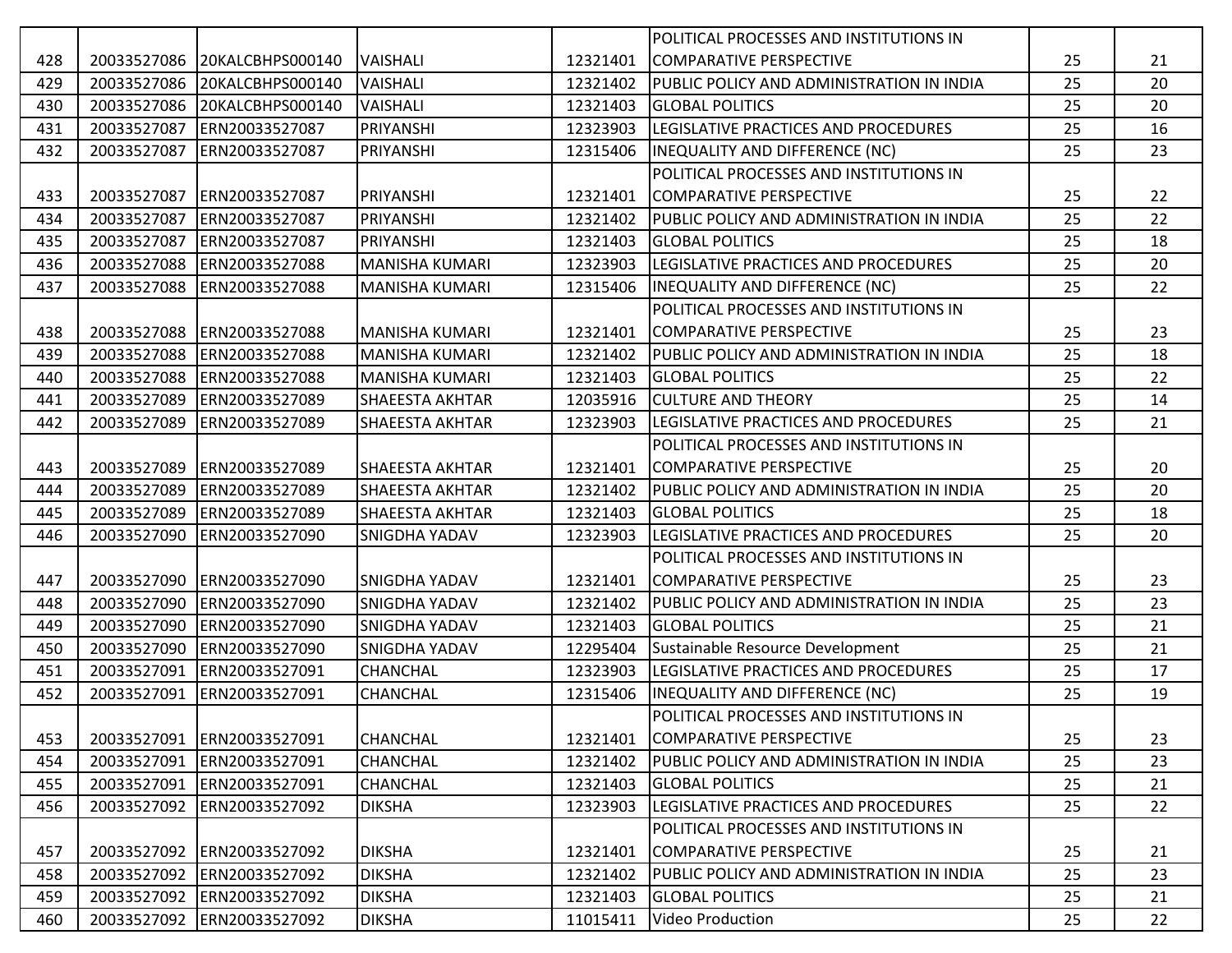| 461        |             |                                                          |                                                 |                      |                                                                     |          |              |
|------------|-------------|----------------------------------------------------------|-------------------------------------------------|----------------------|---------------------------------------------------------------------|----------|--------------|
|            | 20033527093 | ERN20033527093                                           | <b>NEHA</b>                                     | 12323903             | LEGISLATIVE PRACTICES AND PROCEDURES                                | 25       | 22           |
| 462        | 20033527093 | ERN20033527093                                           | <b>NEHA</b>                                     | 12055401             | HINDI KA VESHVIK PARIDRISHYE                                        | 25       | 21           |
|            |             |                                                          |                                                 |                      | POLITICAL PROCESSES AND INSTITUTIONS IN                             |          |              |
| 463        | 20033527093 | ERN20033527093                                           | <b>NEHA</b>                                     | 12321401             | <b>COMPARATIVE PERSPECTIVE</b>                                      | 25       | 21           |
| 464        | 20033527093 | ERN20033527093                                           | <b>NEHA</b>                                     | 12321402             | PUBLIC POLICY AND ADMINISTRATION IN INDIA                           | 25       | 20           |
| 465        | 20033527093 | ERN20033527093                                           | <b>NEHA</b>                                     | 12321403             | <b>GLOBAL POLITICS</b>                                              | 25       | 18           |
| 466        | 20033527094 | ERN20033527094                                           | <b>SHIWANI</b>                                  | 12323903             | LEGISLATIVE PRACTICES AND PROCEDURES                                | 25       | 20           |
|            |             |                                                          |                                                 |                      | POLITICAL PROCESSES AND INSTITUTIONS IN                             |          |              |
| 467        | 20033527094 | ERN20033527094                                           | <b>SHIWANI</b>                                  | 12321401             | <b>COMPARATIVE PERSPECTIVE</b>                                      | 25       | 23           |
| 468        | 20033527094 | ERN20033527094                                           | <b>SHIWANI</b>                                  | 12321402             | PUBLIC POLICY AND ADMINISTRATION IN INDIA                           | 25       | 20           |
| 469        | 20033527094 | ERN20033527094                                           | <b>SHIWANI</b>                                  | 12321403             | <b>GLOBAL POLITICS</b>                                              | 25       | 18           |
| 470        | 20033527094 | ERN20033527094                                           | <b>SHIWANI</b>                                  | 12295404             | Sustainable Resource Development                                    | 25       | 18           |
| 471        | 20033527095 | ERN20033527095                                           | <b>DIVYA</b>                                    | 12323903             | LEGISLATIVE PRACTICES AND PROCEDURES                                | 25       | 20           |
| 472        | 20033527095 | ERN20033527095                                           | <b>DIVYA</b>                                    | 12055401             | HINDI KA VESHVIK PARIDRISHYE                                        | 25       | 20           |
|            |             |                                                          |                                                 |                      | POLITICAL PROCESSES AND INSTITUTIONS IN                             |          |              |
| 473        | 20033527095 | ERN20033527095                                           | <b>DIVYA</b>                                    | 12321401             | <b>COMPARATIVE PERSPECTIVE</b>                                      | 25       | 23           |
| 474        | 20033527095 | ERN20033527095                                           | <b>DIVYA</b>                                    | 12321402             | IPUBLIC POLICY AND ADMINISTRATION IN INDIA                          | 25       | 22           |
| 475        |             | 20033527095 ERN20033527095                               | <b>DIVYA</b>                                    | 12321403             | <b>GLOBAL POLITICS</b>                                              | 25       | 21           |
| 476        | 20033527096 | ERN20033527096                                           | <b>RITIKA BAGHEL</b>                            | 12035916             | <b>CULTURE AND THEORY</b>                                           | 25       | 16           |
| 477        | 20033527096 | ERN20033527096                                           | <b>RITIKA BAGHEL</b>                            | 12323903             | LEGISLATIVE PRACTICES AND PROCEDURES                                | 25       | 24           |
|            |             |                                                          |                                                 |                      | POLITICAL PROCESSES AND INSTITUTIONS IN                             |          |              |
| 478        | 20033527096 | ERN20033527096                                           | <b>RITIKA BAGHEL</b>                            | 12321401             | <b>COMPARATIVE PERSPECTIVE</b>                                      | 25       | 22           |
|            |             |                                                          |                                                 |                      |                                                                     |          |              |
| 479        | 20033527096 | ERN20033527096                                           | <b>RITIKA BAGHEL</b>                            | 12321402             | PUBLIC POLICY AND ADMINISTRATION IN INDIA                           | 25       | 20           |
| 480        | 20033527096 | ERN20033527096                                           | <b>RITIKA BAGHEL</b>                            | 12321403             | <b>GLOBAL POLITICS</b>                                              | 25       | 20           |
| 481        | 20033527097 | ERN20033527097                                           | <b>PRINCY</b>                                   | 12035916             | <b>CULTURE AND THEORY</b>                                           | 25       | $\mathbf{0}$ |
| 482        | 20033527097 | ERN20033527097                                           | <b>PRINCY</b>                                   | 12323903             | LEGISLATIVE PRACTICES AND PROCEDURES                                | 25       | 24           |
|            |             |                                                          |                                                 |                      | POLITICAL PROCESSES AND INSTITUTIONS IN                             |          |              |
| 483        | 20033527097 | ERN20033527097                                           | <b>PRINCY</b>                                   | 12321401             | <b>COMPARATIVE PERSPECTIVE</b>                                      | 25       | 22           |
| 484        | 20033527097 | ERN20033527097                                           | <b>PRINCY</b>                                   | 12321402             | PUBLIC POLICY AND ADMINISTRATION IN INDIA                           | 25       | 20           |
| 485        | 20033527097 | ERN20033527097                                           | <b>PRINCY</b>                                   | 12321403             | <b>GLOBAL POLITICS</b>                                              | 25       | 19           |
| 486        |             |                                                          |                                                 |                      |                                                                     |          |              |
|            | 20033527098 | 20033527098 ERN20033527098<br>ERN20033527098             | <b>NEELAM KUMARI</b><br><b>NEELAM KUMARI</b>    | 12275401<br>12323903 | <b>INDIAN ECONOMY-II OR</b><br>LEGISLATIVE PRACTICES AND PROCEDURES | 25<br>25 | 23<br>23     |
| 487        |             |                                                          |                                                 |                      | POLITICAL PROCESSES AND INSTITUTIONS IN                             |          |              |
|            | 20033527098 | ERN20033527098                                           | NEELAM KUMARI                                   | 12321401             | ICOMPARATIVE PERSPECTIVE                                            | 25       | 21           |
| 488        |             |                                                          | <b>NEELAM KUMARI</b>                            |                      |                                                                     |          |              |
| 489        |             | 20033527098 ERN20033527098                               |                                                 | 12321402             | PUBLIC POLICY AND ADMINISTRATION IN INDIA                           | 25       | 20           |
| 490<br>491 |             | 20033527098 ERN20033527098<br>20033527099 ERN20033527099 | <b>NEELAM KUMARI</b><br><b>BHAVYA CHOUDHARY</b> | 12321403<br>12323903 | <b>GLOBAL POLITICS</b><br>LEGISLATIVE PRACTICES AND PROCEDURES      | 25<br>25 | 21<br>24     |
| 492        | 20033527099 | ERN20033527099                                           | <b>BHAVYA CHOUDHARY</b>                         | 12315406             | <b>INEQUALITY AND DIFFERENCE (NC)</b>                               | 25       | 20           |
|            |             |                                                          |                                                 |                      | POLITICAL PROCESSES AND INSTITUTIONS IN                             |          |              |
| 493        |             | 20033527099 ERN20033527099                               | <b>BHAVYA CHOUDHARY</b>                         | 12321401             | COMPARATIVE PERSPECTIVE                                             | 25       | 22           |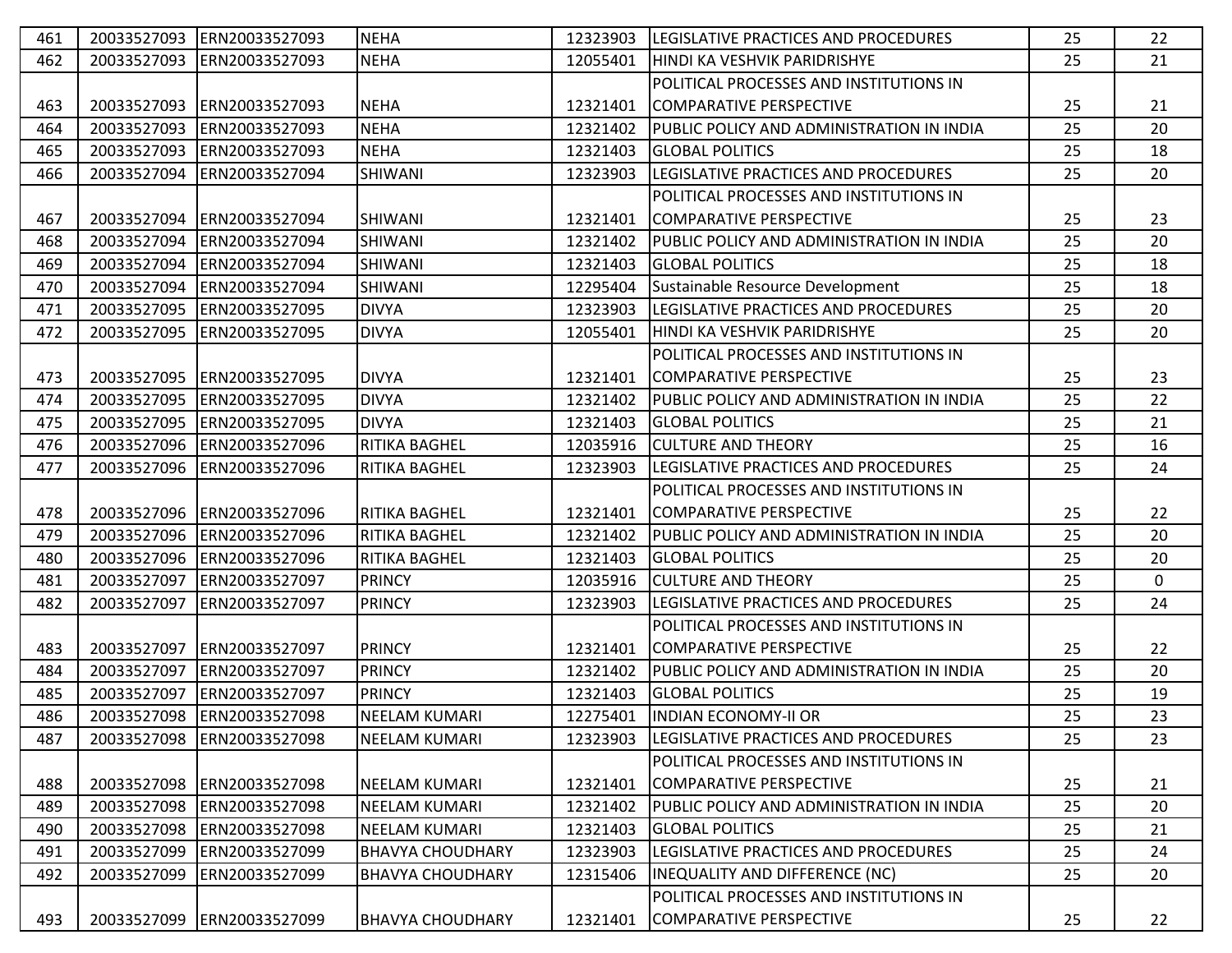| 494 | 20033527099 | ERN20033527099              | <b>BHAVYA CHOUDHARY</b>   | 12321402 | <b>PUBLIC POLICY AND ADMINISTRATION IN INDIA</b> | 25 | 21 |
|-----|-------------|-----------------------------|---------------------------|----------|--------------------------------------------------|----|----|
| 495 | 20033527099 | ERN20033527099              | <b>BHAVYA CHOUDHARY</b>   | 12321403 | <b>GLOBAL POLITICS</b>                           | 25 | 19 |
| 496 | 20033527100 | ERN20033527100              | <b>KANCHAN LOHIYA</b>     | 12323903 | LEGISLATIVE PRACTICES AND PROCEDURES             | 25 | 20 |
| 497 |             | 20033527100 ERN20033527100  | <b>KANCHAN LOHIYA</b>     | 12315406 | <b>INEQUALITY AND DIFFERENCE (NC)</b>            | 25 | 15 |
|     |             |                             |                           |          | POLITICAL PROCESSES AND INSTITUTIONS IN          |    |    |
| 498 |             | 20033527100 ERN20033527100  | <b>KANCHAN LOHIYA</b>     | 12321401 | COMPARATIVE PERSPECTIVE                          | 25 | 23 |
| 499 | 20033527100 | ERN20033527100              | <b>KANCHAN LOHIYA</b>     | 12321402 | PUBLIC POLICY AND ADMINISTRATION IN INDIA        | 25 | 22 |
| 500 | 20033527100 | ERN20033527100              | <b>KANCHAN LOHIYA</b>     | 12321403 | <b>GLOBAL POLITICS</b>                           | 25 | 20 |
| 501 | 20033527101 | ERN20033527101              | <b>TANNU</b>              | 12275401 | <b>IINDIAN ECONOMY-II OR</b>                     | 25 | 25 |
| 502 | 20033527101 | ERN20033527101              | <b>TANNU</b>              | 12323903 | <b>LEGISLATIVE PRACTICES AND PROCEDURES</b>      | 25 | 21 |
|     |             |                             |                           |          | POLITICAL PROCESSES AND INSTITUTIONS IN          |    |    |
| 503 | 20033527101 | ERN20033527101              | <b>TANNU</b>              | 12321401 | COMPARATIVE PERSPECTIVE                          | 25 | 23 |
| 504 | 20033527101 | ERN20033527101              | <b>TANNU</b>              | 12321402 | PUBLIC POLICY AND ADMINISTRATION IN INDIA        | 25 | 22 |
| 505 | 20033527101 | ERN20033527101              | <b>TANNU</b>              | 12321403 | <b>GLOBAL POLITICS</b>                           | 25 | 21 |
| 506 | 20033527102 | ERN20033527102              | <b>ANAMIKA</b>            | 12323903 | LEGISLATIVE PRACTICES AND PROCEDURES             | 25 | 23 |
| 507 | 20033527102 | ERN20033527102              | <b>ANAMIKA</b>            | 12315406 | <b>INEQUALITY AND DIFFERENCE (NC)</b>            | 25 | 24 |
|     |             |                             |                           |          | POLITICAL PROCESSES AND INSTITUTIONS IN          |    |    |
| 508 | 20033527102 | ERN20033527102              | <b>ANAMIKA</b>            | 12321401 | COMPARATIVE PERSPECTIVE                          | 25 | 22 |
| 509 | 20033527102 | ERN20033527102              | ANAMIKA                   | 12321402 | PUBLIC POLICY AND ADMINISTRATION IN INDIA        | 25 | 21 |
| 510 | 20033527102 | ERN20033527102              | <b>ANAMIKA</b>            | 12321403 | <b>GLOBAL POLITICS</b>                           | 25 | 20 |
| 511 |             | 20033527103 ERN20033527103  | <b>PAKHI YADAV</b>        | 12035916 | <b>CULTURE AND THEORY</b>                        | 25 | 20 |
| 512 |             | 20033527103 ERN20033527103  | <b>PAKHI YADAV</b>        | 12323903 | LEGISLATIVE PRACTICES AND PROCEDURES             | 25 | 24 |
|     |             |                             |                           |          | POLITICAL PROCESSES AND INSTITUTIONS IN          |    |    |
| 513 |             | 20033527103 ERN20033527103  | <b>PAKHI YADAV</b>        | 12321401 | <b>COMPARATIVE PERSPECTIVE</b>                   | 25 | 23 |
| 514 | 20033527103 | ERN20033527103              | PAKHI YADAV               | 12321402 | PUBLIC POLICY AND ADMINISTRATION IN INDIA        | 25 | 21 |
| 515 |             | 20033527103 ERN20033527103  | <b>PAKHI YADAV</b>        | 12321403 | <b>GLOBAL POLITICS</b>                           | 25 | 20 |
| 516 |             | 20033527104 ERN20033527104  | <b>KANISHKA CHAUDHARY</b> | 12323903 | <b>LEGISLATIVE PRACTICES AND PROCEDURES</b>      | 25 | 23 |
|     |             |                             |                           |          | POLITICAL PROCESSES AND INSTITUTIONS IN          |    |    |
| 517 |             | 20033527104 ERN20033527104  | KANISHKA CHAUDHARY        | 12321401 | <b>COMPARATIVE PERSPECTIVE</b>                   | 25 | 23 |
| 518 |             | 20033527104 ERN20033527104  | <b>KANISHKA CHAUDHARY</b> | 12321402 | PUBLIC POLICY AND ADMINISTRATION IN INDIA        | 25 | 22 |
| 519 |             | 20033527104 ERN20033527104  | <b>KANISHKA CHAUDHARY</b> | 12321403 | <b>GLOBAL POLITICS</b>                           | 25 | 19 |
| 520 |             | 20033527104 ERN20033527104  | <b>KANISHKA CHAUDHARY</b> | 12295404 | Sustainable Resource Development                 | 25 | 21 |
| 521 | 20033527105 | ERN20033527105              | <b>ANJALI MEENA</b>       | 12275401 | <b>INDIAN ECONOMY-II OR</b>                      | 25 | 23 |
| 522 |             | 20033527105 ERN20033527105  | <b>ANJALI MEENA</b>       | 12323903 | LEGISLATIVE PRACTICES AND PROCEDURES             | 25 | 22 |
|     |             |                             |                           |          | POLITICAL PROCESSES AND INSTITUTIONS IN          |    |    |
| 523 |             | 20033527105  ERN20033527105 | <b>ANJALI MEENA</b>       | 12321401 | COMPARATIVE PERSPECTIVE                          | 25 | 22 |
| 524 |             | 20033527105 ERN20033527105  | <b>ANJALI MEENA</b>       | 12321402 | PUBLIC POLICY AND ADMINISTRATION IN INDIA        | 25 | 20 |
| 525 |             | 20033527105 ERN20033527105  | <b>ANJALI MEENA</b>       | 12321403 | <b>GLOBAL POLITICS</b>                           | 25 | 19 |
| 526 |             | 20033527106 ERN20033527106  | <b>MOMINA PARVEEN</b>     | 12135906 | FUNDAMENTALS OF INDIAN PHILOSOPHY                | 25 | 24 |
| 527 |             | 20033527106 ERN20033527106  | MOMINA PARVEEN            | 12323903 | LEGISLATIVE PRACTICES AND PROCEDURES             | 25 | 22 |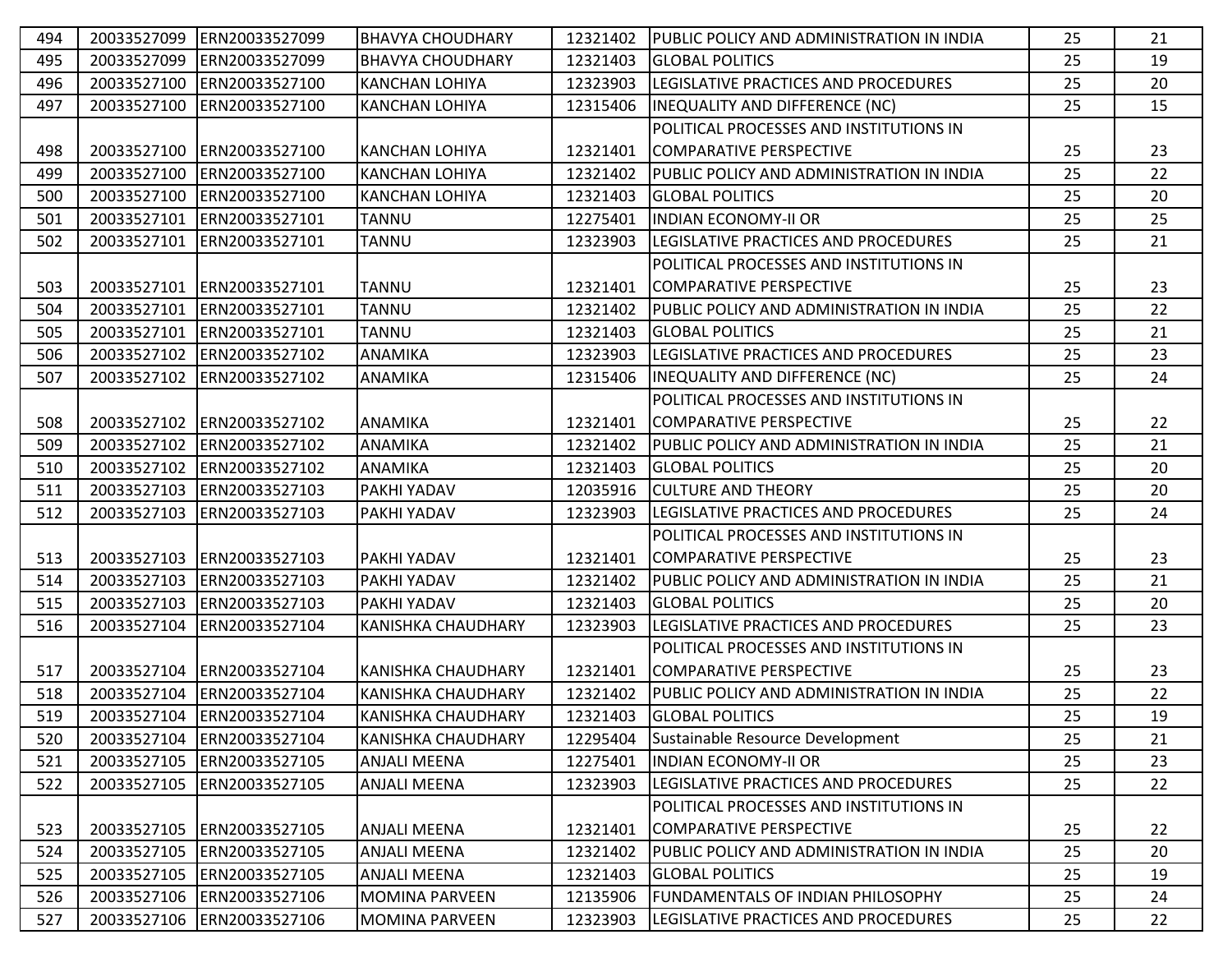|     |             |                              |                           |          | POLITICAL PROCESSES AND INSTITUTIONS IN      |    |    |
|-----|-------------|------------------------------|---------------------------|----------|----------------------------------------------|----|----|
| 528 | 20033527106 | ERN20033527106               | <b>MOMINA PARVEEN</b>     | 12321401 | COMPARATIVE PERSPECTIVE                      | 25 | 22 |
| 529 | 20033527106 | ERN20033527106               | <b>MOMINA PARVEEN</b>     | 12321402 | PUBLIC POLICY AND ADMINISTRATION IN INDIA    | 25 | 20 |
| 530 |             | 20033527106 ERN20033527106   | <b>MOMINA PARVEEN</b>     | 12321403 | <b>GLOBAL POLITICS</b>                       | 25 | 22 |
| 531 | 20033527107 | ERN20033527107               | AAGMANDEEP KAUR           | 12035916 | <b>CULTURE AND THEORY</b>                    | 25 | 18 |
| 532 | 20033527107 | ERN20033527107               | <b>AAGMANDEEP KAUR</b>    | 12323903 | LEGISLATIVE PRACTICES AND PROCEDURES         | 25 | 23 |
|     |             |                              |                           |          | POLITICAL PROCESSES AND INSTITUTIONS IN      |    |    |
| 533 | 20033527107 | ERN20033527107               | <b>AAGMANDEEP KAUR</b>    | 12321401 | COMPARATIVE PERSPECTIVE                      | 25 | 22 |
| 534 | 20033527107 | ERN20033527107               | <b>AAGMANDEEP KAUR</b>    | 12321402 | IPUBLIC POLICY AND ADMINISTRATION IN INDIA   | 25 | 20 |
| 535 | 20033527107 | ERN20033527107               | AAGMANDEEP KAUR           | 12321403 | IGLOBAL POLITICS                             | 25 | 21 |
| 536 | 20033527108 | ERN20033527108               | ANUSHKA BHADAURIYA        | 12323903 | LEGISLATIVE PRACTICES AND PROCEDURES         | 25 | 23 |
| 537 | 20033527108 | ERN20033527108               | ANUSHKA BHADAURIYA        | 12055401 | HINDI KA VESHVIK PARIDRISHYE                 | 25 | 23 |
|     |             |                              |                           |          | POLITICAL PROCESSES AND INSTITUTIONS IN      |    |    |
| 538 | 20033527108 | ERN20033527108               | ANUSHKA BHADAURIYA        | 12321401 | <b>ICOMPARATIVE PERSPECTIVE</b>              | 25 | 23 |
| 539 | 20033527108 | ERN20033527108               | <b>ANUSHKA BHADAURIYA</b> | 12321402 | PUBLIC POLICY AND ADMINISTRATION IN INDIA    | 25 | 23 |
| 540 | 20033527108 | ERN20033527108               | ANUSHKA BHADAURIYA        | 12321403 | <b>GLOBAL POLITICS</b>                       | 25 | 21 |
| 541 | 20033527109 | ERN20033527109               | <b>ANURADHA</b>           | 12323903 | <b>ILEGISLATIVE PRACTICES AND PROCEDURES</b> | 25 | 23 |
| 542 | 20033527109 | ERN20033527109               | <b>ANURADHA</b>           | 12315406 | INEQUALITY AND DIFFERENCE (NC)               | 25 | 25 |
|     |             |                              |                           |          | POLITICAL PROCESSES AND INSTITUTIONS IN      |    |    |
| 543 | 20033527109 | ERN20033527109               | ANURADHA                  | 12321401 | <b>COMPARATIVE PERSPECTIVE</b>               | 25 | 22 |
| 544 | 20033527109 | ERN20033527109               | <b>ANURADHA</b>           | 12321402 | PUBLIC POLICY AND ADMINISTRATION IN INDIA    | 25 | 21 |
| 545 | 20033527109 | ERN20033527109               | <b>ANURADHA</b>           | 12321403 | IGLOBAL POLITICS                             | 25 | 21 |
| 546 | 20033527110 | ERN20033527110               | <b>ANNU BHATI</b>         | 12323903 | LEGISLATIVE PRACTICES AND PROCEDURES         | 25 | 23 |
| 547 | 20033527110 | ERN20033527110               | <b>ANNU BHATI</b>         | 12315406 | INEQUALITY AND DIFFERENCE (NC)               | 25 | 25 |
|     |             |                              |                           |          | POLITICAL PROCESSES AND INSTITUTIONS IN      |    |    |
| 548 | 20033527110 | ERN20033527110               | <b>ANNU BHATI</b>         | 12321401 | <b>COMPARATIVE PERSPECTIVE</b>               | 25 | 22 |
| 549 | 20033527110 | ERN20033527110               | <b>ANNU BHATI</b>         | 12321402 | PUBLIC POLICY AND ADMINISTRATION IN INDIA    | 25 | 21 |
| 550 | 20033527110 | ERN20033527110               | <b>ANNU BHATI</b>         | 12321403 | <b>GLOBAL POLITICS</b>                       | 25 | 19 |
| 551 | 20033527111 | ERN20033527111               | LEECHA HAISA              | 12323903 | LEGISLATIVE PRACTICES AND PROCEDURES         | 25 | 22 |
|     |             |                              |                           |          | POLITICAL PROCESSES AND INSTITUTIONS IN      |    |    |
| 552 |             | 20033527111   ERN20033527111 | LEECHA HAISA              |          | 12321401 COMPARATIVE PERSPECTIVE             | 25 | 20 |
| 553 |             | 20033527111 ERN20033527111   | LEECHA HAISA              | 12321402 | PUBLIC POLICY AND ADMINISTRATION IN INDIA    | 25 | 19 |
| 554 |             | 20033527111 ERN20033527111   | <b>LEECHA HAISA</b>       | 12321403 | <b>GLOBAL POLITICS</b>                       | 25 | 19 |
| 555 | 20033527111 | ERN20033527111               | LEECHA HAISA              | 11015411 | Video Production                             | 25 | 22 |
| 556 |             | 20033527112  ERN20033527112  | <b>TOKO RUMA</b>          | 12323903 | LEGISLATIVE PRACTICES AND PROCEDURES         | 25 | 22 |
| 557 |             | 20033527112 ERN20033527112   | <b>TOKO RUMA</b>          | 12315406 | <b>INEQUALITY AND DIFFERENCE (NC)</b>        | 25 | 20 |
|     |             |                              |                           |          | POLITICAL PROCESSES AND INSTITUTIONS IN      |    |    |
| 558 |             | 20033527112 ERN20033527112   | <b>TOKO RUMA</b>          | 12321401 | COMPARATIVE PERSPECTIVE                      | 25 | 19 |
| 559 |             | 20033527112 ERN20033527112   | <b>TOKO RUMA</b>          | 12321402 | PUBLIC POLICY AND ADMINISTRATION IN INDIA    | 25 | 19 |
| 560 |             | 20033527112 ERN20033527112   | <b>TOKO RUMA</b>          | 12321403 | <b>GLOBAL POLITICS</b>                       | 25 | 19 |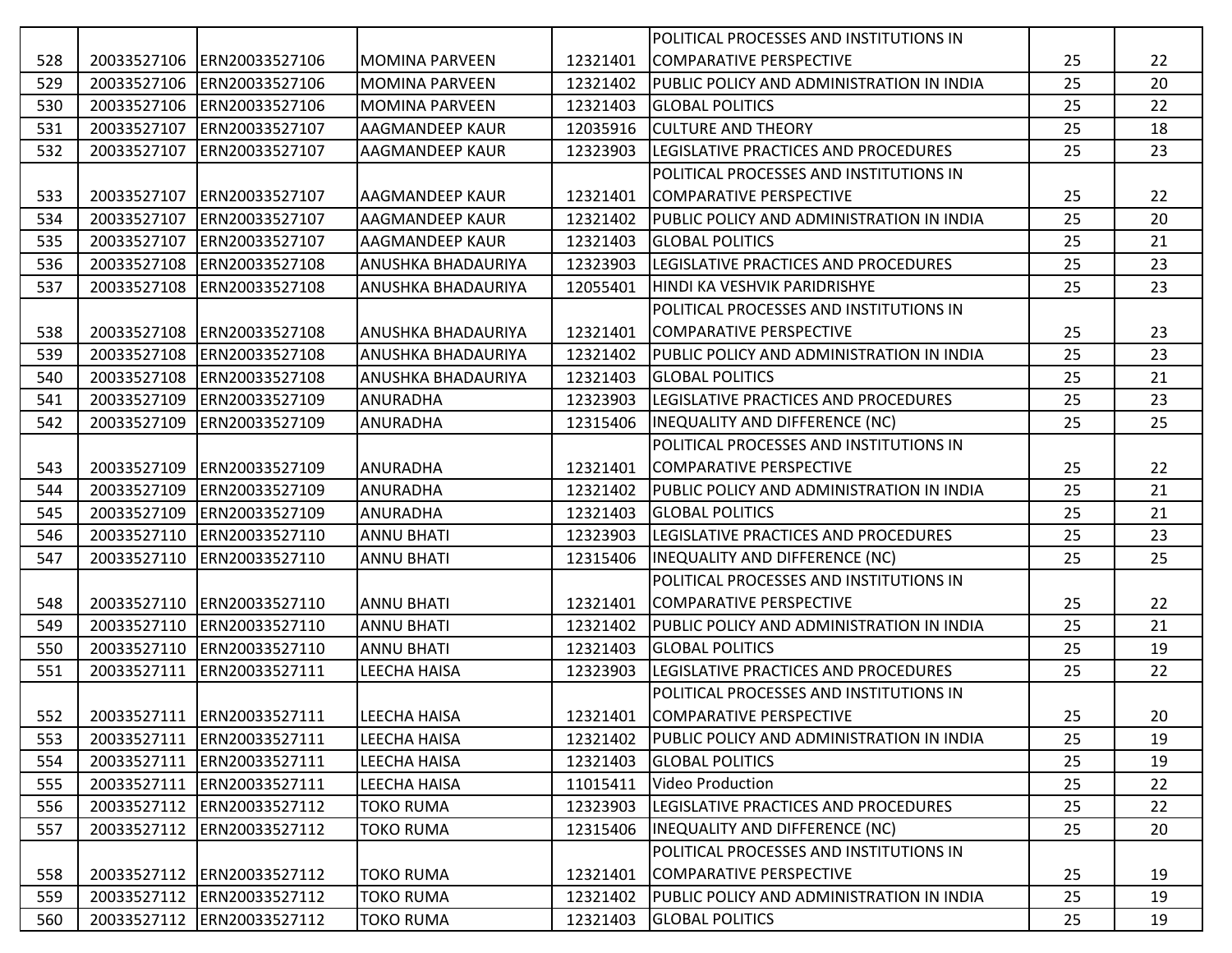| 561 |             | 20033527113 ERN20033527113  | PRIYANSHI SWARNKAR     | 12275401 | <b>INDIAN ECONOMY-II OR</b>                      | 25 | 23 |
|-----|-------------|-----------------------------|------------------------|----------|--------------------------------------------------|----|----|
| 562 | 20033527113 | ERN20033527113              | PRIYANSHI SWARNKAR     | 12323903 | LEGISLATIVE PRACTICES AND PROCEDURES             | 25 | 21 |
|     |             |                             |                        |          | POLITICAL PROCESSES AND INSTITUTIONS IN          |    |    |
| 563 | 20033527113 | ERN20033527113              | PRIYANSHI SWARNKAR     | 12321401 | COMPARATIVE PERSPECTIVE                          | 25 | 21 |
| 564 | 20033527113 | ERN20033527113              | PRIYANSHI SWARNKAR     | 12321402 | IPUBLIC POLICY AND ADMINISTRATION IN INDIA       | 25 | 0  |
| 565 |             | 20033527113 ERN20033527113  | PRIYANSHI SWARNKAR     | 12321403 | <b>GLOBAL POLITICS</b>                           | 25 | 18 |
| 566 | 20033527114 | ERN20033527114              | <b>BABITA</b>          | 12323903 | LEGISLATIVE PRACTICES AND PROCEDURES             | 25 | 19 |
| 567 | 20033527114 | ERN20033527114              | <b>BABITA</b>          | 12055401 | HINDI KA VESHVIK PARIDRISHYE                     | 25 | 23 |
|     |             |                             |                        |          | POLITICAL PROCESSES AND INSTITUTIONS IN          |    |    |
| 568 | 20033527114 | ERN20033527114              | <b>BABITA</b>          | 12321401 | COMPARATIVE PERSPECTIVE                          | 25 | 23 |
| 569 | 20033527114 | ERN20033527114              | <b>BABITA</b>          | 12321402 | PUBLIC POLICY AND ADMINISTRATION IN INDIA        | 25 | 23 |
| 570 | 20033527114 | ERN20033527114              | <b>BABITA</b>          | 12321403 | <b>GLOBAL POLITICS</b>                           | 25 | 21 |
| 571 |             | 20033527115  ERN20033527115 | <b>SAMIKSHA PRASAD</b> | 12275401 | <b>INDIAN ECONOMY-II OR</b>                      | 25 | 24 |
| 572 |             | 20033527115  ERN20033527115 | <b>SAMIKSHA PRASAD</b> | 12323903 | <b>ILEGISLATIVE PRACTICES AND PROCEDURES</b>     | 25 | 24 |
|     |             |                             |                        |          | POLITICAL PROCESSES AND INSTITUTIONS IN          |    |    |
| 573 | 20033527115 | ERN20033527115              | <b>SAMIKSHA PRASAD</b> | 12321401 | <b>COMPARATIVE PERSPECTIVE</b>                   | 25 | 20 |
| 574 | 20033527115 | ERN20033527115              | <b>SAMIKSHA PRASAD</b> | 12321402 | PUBLIC POLICY AND ADMINISTRATION IN INDIA        | 25 | 23 |
| 575 | 20033527115 | ERN20033527115              | <b>SAMIKSHA PRASAD</b> | 12321403 | <b>GLOBAL POLITICS</b>                           | 25 | 20 |
| 576 | 20033527116 | ERN20033527116              | <b>SHREYA KESHRI</b>   | 12323903 | LEGISLATIVE PRACTICES AND PROCEDURES             | 25 | 23 |
| 577 | 20033527116 | ERN20033527116              | <b>SHREYA KESHRI</b>   | 12315406 | INEQUALITY AND DIFFERENCE (NC)                   | 25 | 25 |
|     |             |                             |                        |          | POLITICAL PROCESSES AND INSTITUTIONS IN          |    |    |
| 578 |             | 20033527116 ERN20033527116  | <b>SHREYA KESHRI</b>   | 12321401 | COMPARATIVE PERSPECTIVE                          | 25 | 22 |
| 579 | 20033527116 | ERN20033527116              | <b>SHREYA KESHRI</b>   | 12321402 | <b>PUBLIC POLICY AND ADMINISTRATION IN INDIA</b> | 25 | 23 |
| 580 | 20033527116 | ERN20033527116              | <b>SHREYA KESHRI</b>   | 12321403 | <b>GLOBAL POLITICS</b>                           | 25 | 23 |
| 581 | 20033527117 | ERN20033527117              | <b>TAGE DEEMEEN</b>    | 12321403 | <b>GLOBAL POLITICS</b>                           | 25 | 16 |
| 582 | 20033527117 | ERN20033527117              | <b>TAGE DEEMEEN</b>    | 12323903 | LEGISLATIVE PRACTICES AND PROCEDURES             | 25 | 21 |
| 583 | 20033527117 | ERN20033527117              | <b>TAGE DEEMEEN</b>    | 12315406 | INEQUALITY AND DIFFERENCE (NC)                   | 25 | 13 |
|     |             |                             |                        |          | POLITICAL PROCESSES AND INSTITUTIONS IN          |    |    |
| 584 | 20033527117 | ERN20033527117              | <b>TAGE DEEMEEN</b>    | 12321401 | COMPARATIVE PERSPECTIVE                          | 25 | 20 |
| 585 | 20033527117 | ERN20033527117              | <b>TAGE DEEMEEN</b>    | 12321402 | PUBLIC POLICY AND ADMINISTRATION IN INDIA        | 25 | 20 |
| 586 |             | 20033527118  ERN20033527118 | <b>JYOTI KUMARI</b>    |          | 12323903  LEGISLATIVE PRACTICES AND PROCEDURES   | 25 | 17 |
|     |             |                             |                        |          | POLITICAL PROCESSES AND INSTITUTIONS IN          |    |    |
| 587 |             | 20033527118  ERN20033527118 | <b>JYOTI KUMARI</b>    | 12321401 | COMPARATIVE PERSPECTIVE                          | 25 | 23 |
| 588 | 20033527118 | ERN20033527118              | <b>JYOTI KUMARI</b>    | 12321402 | PUBLIC POLICY AND ADMINISTRATION IN INDIA        | 25 | 23 |
| 589 |             | 20033527118  ERN20033527118 | <b>JYOTI KUMARI</b>    | 12321403 | <b>GLOBAL POLITICS</b>                           | 25 | 21 |
| 590 |             | 20033527118 ERN20033527118  | <b>JYOTI KUMARI</b>    | 12295404 | Sustainable Resource Development                 | 25 | 23 |
| 591 |             | 20033527119  ERN20033527119 | <b>SOHANA PARVEEN</b>  | 12323903 | LEGISLATIVE PRACTICES AND PROCEDURES             | 25 | 20 |
| 592 |             | 20033527119  ERN20033527119 | <b>SOHANA PARVEEN</b>  | 12315406 | INEQUALITY AND DIFFERENCE (NC)                   | 25 | 12 |
|     |             |                             |                        |          | POLITICAL PROCESSES AND INSTITUTIONS IN          |    |    |
| 593 |             | 20033527119  ERN20033527119 | <b>SOHANA PARVEEN</b>  | 12321401 | COMPARATIVE PERSPECTIVE                          | 25 | 23 |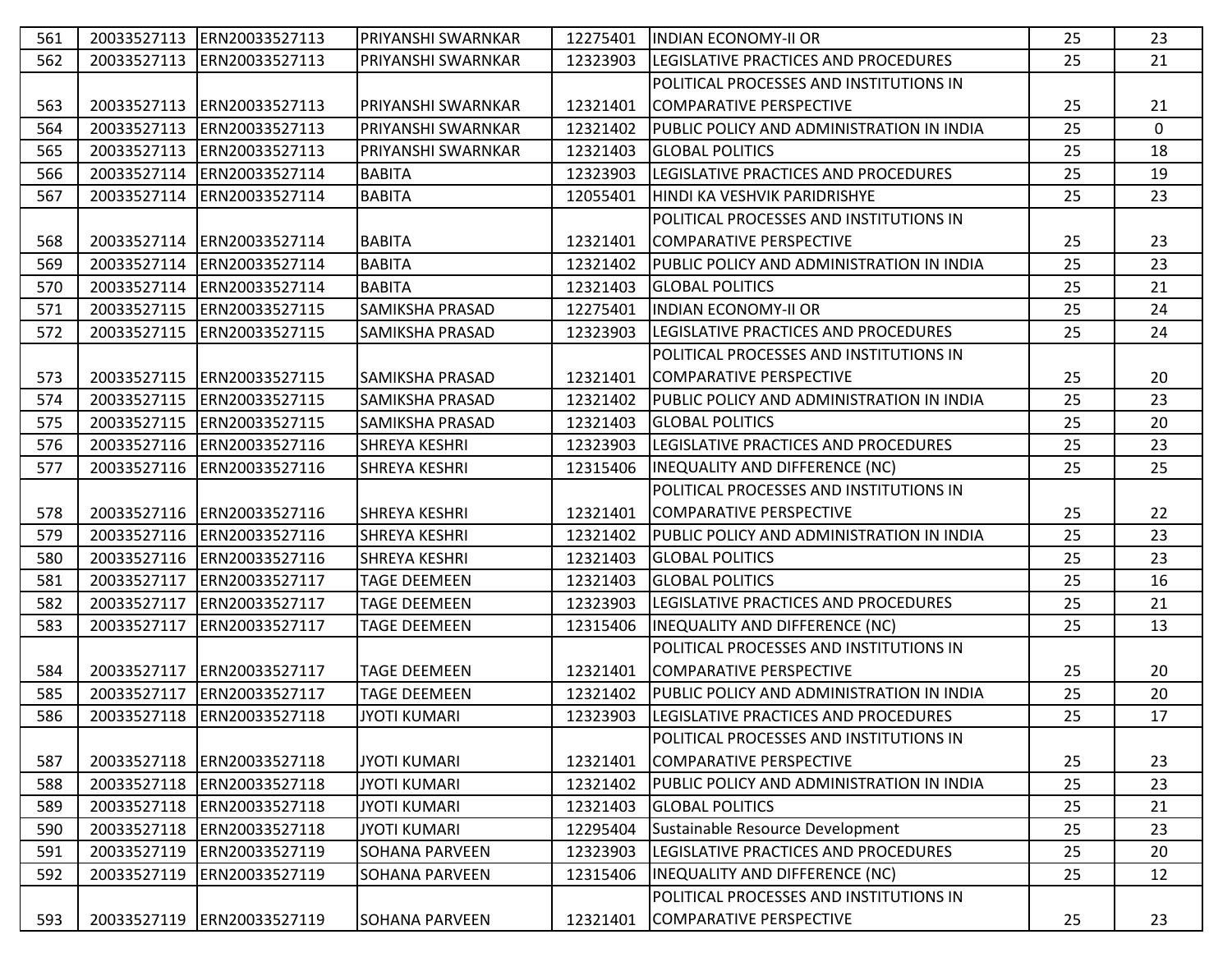| 594 |             | 20033527119 ERN20033527119  | <b>SOHANA PARVEEN</b> | 12321402 | PUBLIC POLICY AND ADMINISTRATION IN INDIA | 25 | 23 |
|-----|-------------|-----------------------------|-----------------------|----------|-------------------------------------------|----|----|
| 595 | 20033527119 | ERN20033527119              | <b>SOHANA PARVEEN</b> | 12321403 | <b>GLOBAL POLITICS</b>                    | 25 | 21 |
| 596 | 20033527120 | ERN20033527120              | <b>VANSHIKA GERA</b>  | 12295404 | Sustainable Resource Development          | 25 | 8  |
| 597 | 20033527120 | ERN20033527120              | <b>VANSHIKA GERA</b>  | 12323903 | LEGISLATIVE PRACTICES AND PROCEDURES      | 25 | 21 |
|     |             |                             |                       |          | POLITICAL PROCESSES AND INSTITUTIONS IN   |    |    |
| 598 | 20033527120 | ERN20033527120              | <b>VANSHIKA GERA</b>  | 12321401 | COMPARATIVE PERSPECTIVE                   | 25 | 21 |
| 599 | 20033527120 | ERN20033527120              | <b>VANSHIKA GERA</b>  | 12321402 | PUBLIC POLICY AND ADMINISTRATION IN INDIA | 25 | 18 |
| 600 | 20033527120 | ERN20033527120              | <b>VANSHIKA GERA</b>  | 12321403 | <b>GLOBAL POLITICS</b>                    | 25 | 19 |
| 601 |             | 20033527121 ERN20033527121  | <b>KRISHIKA YADAV</b> | 12035916 | <b>CULTURE AND THEORY</b>                 | 25 | 15 |
| 602 | 20033527121 | ERN20033527121              | <b>KRISHIKA YADAV</b> | 12323903 | LEGISLATIVE PRACTICES AND PROCEDURES      | 25 | 22 |
|     |             |                             |                       |          | POLITICAL PROCESSES AND INSTITUTIONS IN   |    |    |
| 603 | 20033527121 | ERN20033527121              | <b>KRISHIKA YADAV</b> | 12321401 | COMPARATIVE PERSPECTIVE                   | 25 | 20 |
| 604 | 20033527121 | ERN20033527121              | <b>KRISHIKA YADAV</b> | 12321402 | PUBLIC POLICY AND ADMINISTRATION IN INDIA | 25 | 20 |
| 605 | 20033527121 | ERN20033527121              | <b>KRISHIKA YADAV</b> | 12321403 | <b>GLOBAL POLITICS</b>                    | 25 | 19 |
| 606 |             | 20033527122 ERN20033527122  | <b>ANJALI JAISWAL</b> | 12323903 | LEGISLATIVE PRACTICES AND PROCEDURES      | 25 | 20 |
|     |             |                             |                       |          | POLITICAL PROCESSES AND INSTITUTIONS IN   |    |    |
| 607 | 20033527122 | ERN20033527122              | <b>ANJALI JAISWAL</b> | 12321401 | COMPARATIVE PERSPECTIVE                   | 25 | 23 |
| 608 | 20033527122 | ERN20033527122              | <b>ANJALI JAISWAL</b> | 12321402 | PUBLIC POLICY AND ADMINISTRATION IN INDIA | 25 | 23 |
| 609 | 20033527122 | ERN20033527122              | ANJALI JAISWAL        | 12321403 | <b>GLOBAL POLITICS</b>                    | 25 | 20 |
| 610 | 20033527122 | ERN20033527122              | <b>ANJALI JAISWAL</b> | 11015411 | <b>Video Production</b>                   | 25 | 22 |
| 611 | 20033527123 | ERN20033527123              | <b>AKANKSHA YADAV</b> | 12323903 | LEGISLATIVE PRACTICES AND PROCEDURES      | 25 | 20 |
| 612 | 20033527123 | ERN20033527123              | <b>AKANKSHA YADAV</b> | 12055401 | HINDI KA VESHVIK PARIDRISHYE              | 25 | 23 |
|     |             |                             |                       |          | POLITICAL PROCESSES AND INSTITUTIONS IN   |    |    |
| 613 |             | 20033527123 ERN20033527123  | <b>AKANKSHA YADAV</b> | 12321401 | COMPARATIVE PERSPECTIVE                   | 25 | 23 |
| 614 | 20033527123 | ERN20033527123              | <b>AKANKSHA YADAV</b> | 12321402 | PUBLIC POLICY AND ADMINISTRATION IN INDIA | 25 | 22 |
| 615 |             | 20033527123 ERN20033527123  | AKANKSHA YADAV        | 12321403 | <b>GLOBAL POLITICS</b>                    | 25 | 20 |
| 616 |             | 20033527124 ERN20033527124  | <b>PREETI</b>         | 12323903 | LEGISLATIVE PRACTICES AND PROCEDURES      | 25 | 22 |
|     |             |                             |                       |          | POLITICAL PROCESSES AND INSTITUTIONS IN   |    |    |
| 617 |             | 20033527124 ERN20033527124  | <b>PREETI</b>         | 12321401 | COMPARATIVE PERSPECTIVE                   | 25 | 20 |
| 618 |             | 20033527124 ERN20033527124  | <b>PREETI</b>         | 12321402 | PUBLIC POLICY AND ADMINISTRATION IN INDIA | 25 | 20 |
| 619 |             | 20033527124 ERN20033527124  | <b>PREETI</b>         | 12321403 | <b>GLOBAL POLITICS</b>                    | 25 | 18 |
| 620 |             | 20033527124 ERN20033527124  | <b>PREETI</b>         | 22415404 | Project management and Techniques         | 25 | 19 |
| 621 | 20033527125 | ERN20033527125              | ASHMA MAKAKMAYUM      | 12323903 | LEGISLATIVE PRACTICES AND PROCEDURES      | 25 | 19 |
|     |             |                             |                       |          | POLITICAL PROCESSES AND INSTITUTIONS IN   |    |    |
| 622 |             | 20033527125  ERN20033527125 | ASHMA MAKAKMAYUM      | 12321401 | COMPARATIVE PERSPECTIVE                   | 25 | 22 |
| 623 |             | 20033527125  ERN20033527125 | ASHMA MAKAKMAYUM      | 12321402 | PUBLIC POLICY AND ADMINISTRATION IN INDIA | 25 | 20 |
| 624 |             | 20033527125 ERN20033527125  | ASHMA MAKAKMAYUM      | 12321403 | <b>GLOBAL POLITICS</b>                    | 25 | 21 |
| 625 |             | 20033527125  ERN20033527125 | ASHMA MAKAKMAYUM      | 12295404 | Sustainable Resource Development          | 25 | 20 |
| 626 |             | 20033527126 ERN20033527126  | <b>DEEPIKA YADAV</b>  | 12275401 | <b>INDIAN ECONOMY-II OR</b>               | 25 | 25 |
| 627 |             | 20033527126 ERN20033527126  | DEEPIKA YADAV         | 12323903 | LEGISLATIVE PRACTICES AND PROCEDURES      | 25 | 23 |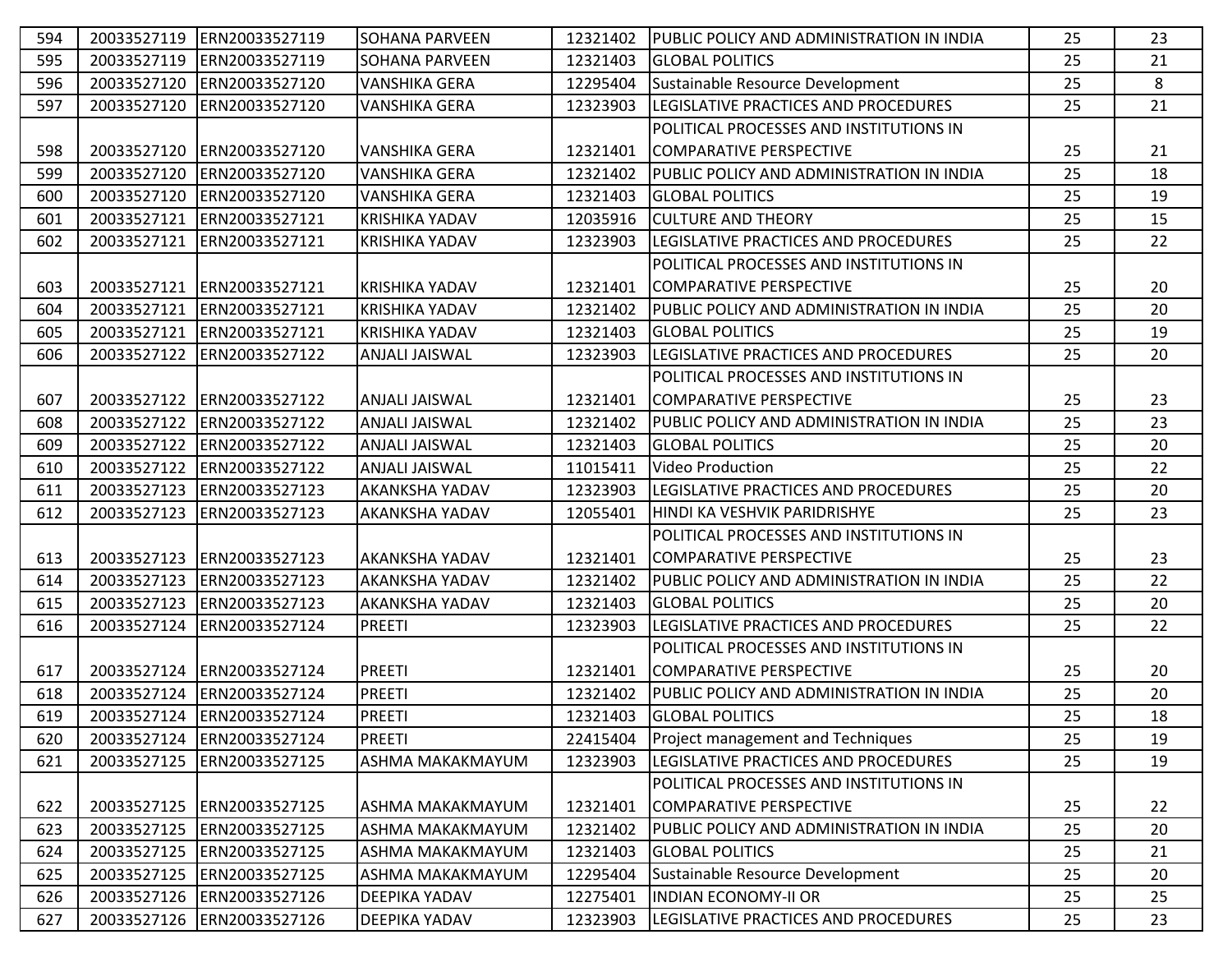|     |             |                                |                          |          | POLITICAL PROCESSES AND INSTITUTIONS IN   |    |    |
|-----|-------------|--------------------------------|--------------------------|----------|-------------------------------------------|----|----|
| 628 |             | 20033527126 ERN20033527126     | <b>DEEPIKA YADAV</b>     | 12321401 | COMPARATIVE PERSPECTIVE                   | 25 | 22 |
| 629 |             | 20033527126 ERN20033527126     | <b>DEEPIKA YADAV</b>     | 12321402 | PUBLIC POLICY AND ADMINISTRATION IN INDIA | 25 | 20 |
| 630 |             | 20033527126 ERN20033527126     | <b>DEEPIKA YADAV</b>     | 12321403 | <b>GLOBAL POLITICS</b>                    | 25 | 21 |
| 631 | 20033527127 | ERN20033527127                 | <b>STANZIN DOLKAR</b>    | 12323903 | LEGISLATIVE PRACTICES AND PROCEDURES      | 25 | 20 |
|     |             |                                |                          |          | POLITICAL PROCESSES AND INSTITUTIONS IN   |    |    |
| 632 | 20033527127 | ERN20033527127                 | <b>STANZIN DOLKAR</b>    | 12321401 | COMPARATIVE PERSPECTIVE                   | 25 | 20 |
| 633 | 20033527127 | ERN20033527127                 | <b>STANZIN DOLKAR</b>    | 12321402 | PUBLIC POLICY AND ADMINISTRATION IN INDIA | 25 | 20 |
| 634 | 20033527127 | ERN20033527127                 | <b>STANZIN DOLKAR</b>    | 12321403 | <b>GLOBAL POLITICS</b>                    | 25 | 19 |
| 635 | 20033527127 | ERN20033527127                 | <b>STANZIN DOLKAR</b>    | 12295404 | Sustainable Resource Development          | 25 | 19 |
| 636 | 20033527128 | ERN20033527128                 | <b>SHIVANI CHAUDHARY</b> | 12135906 | <b>FUNDAMENTALS OF INDIAN PHILOSOPHY</b>  | 25 | 24 |
| 637 | 20033527128 | ERN20033527128                 | SHIVANI CHAUDHARY        | 12323903 | LEGISLATIVE PRACTICES AND PROCEDURES      | 25 | 22 |
|     |             |                                |                          |          | POLITICAL PROCESSES AND INSTITUTIONS IN   |    |    |
| 638 |             | 20033527128 ERN20033527128     | <b>SHIVANI CHAUDHARY</b> | 12321401 | COMPARATIVE PERSPECTIVE                   | 25 | 22 |
| 639 | 20033527128 | ERN20033527128                 | <b>SHIVANI CHAUDHARY</b> | 12321402 | PUBLIC POLICY AND ADMINISTRATION IN INDIA | 25 | 22 |
| 640 |             | 20033527128 ERN20033527128     | <b>SHIVANI CHAUDHARY</b> | 12321403 | <b>GLOBAL POLITICS</b>                    | 25 | 18 |
| 641 | 20033527129 | ERN20033527129                 | PARIDHI                  | 12323903 | LEGISLATIVE PRACTICES AND PROCEDURES      | 25 | 22 |
|     |             |                                |                          |          | POLITICAL PROCESSES AND INSTITUTIONS IN   |    |    |
| 642 | 20033527129 | ERN20033527129                 | PARIDHI                  | 12321401 | COMPARATIVE PERSPECTIVE                   | 25 | 21 |
| 643 | 20033527129 | ERN20033527129                 | PARIDHI                  | 12321402 | PUBLIC POLICY AND ADMINISTRATION IN INDIA | 25 | 22 |
| 644 | 20033527129 | ERN20033527129                 | <b>PARIDHI</b>           | 12321403 | <b>GLOBAL POLITICS</b>                    | 25 | 18 |
| 645 | 20033527129 | ERN20033527129                 | PARIDHI                  | 11015411 | <b>Video Production</b>                   | 25 | 23 |
| 646 | 20033527130 | ERN20033527130                 | NIHARIKA MISHRA          | 12323903 | LEGISLATIVE PRACTICES AND PROCEDURES      | 25 | 19 |
| 647 | 20033527130 | ERN20033527130                 | NIHARIKA MISHRA          | 12315406 | INEQUALITY AND DIFFERENCE (NC)            | 25 | 22 |
|     |             |                                |                          |          | POLITICAL PROCESSES AND INSTITUTIONS IN   |    |    |
| 648 | 20033527130 | ERN20033527130                 | <b>NIHARIKA MISHRA</b>   | 12321401 | <b>COMPARATIVE PERSPECTIVE</b>            | 25 | 23 |
| 649 | 20033527130 | ERN20033527130                 | <b>NIHARIKA MISHRA</b>   | 12321402 | PUBLIC POLICY AND ADMINISTRATION IN INDIA | 25 | 20 |
| 650 |             | 20033527130 ERN20033527130     | <b>NIHARIKA MISHRA</b>   | 12321403 | <b>GLOBAL POLITICS</b>                    | 25 | 21 |
| 651 |             | 20033527131 ERN20033527131     | <b>RIGZIN DOLKAR</b>     | 12323903 | LEGISLATIVE PRACTICES AND PROCEDURES      | 25 | 22 |
|     |             |                                |                          |          | POLITICAL PROCESSES AND INSTITUTIONS IN   |    |    |
|     |             | 652 20033527131 ERN20033527131 | RIGZIN DOLKAR            |          | 12321401 COMPARATIVE PERSPECTIVE          | 25 | 21 |
| 653 |             | 20033527131 ERN20033527131     | RIGZIN DOLKAR            | 12321402 | PUBLIC POLICY AND ADMINISTRATION IN INDIA | 25 | 20 |
| 654 | 20033527131 | ERN20033527131                 | RIGZIN DOLKAR            | 12321403 | <b>GLOBAL POLITICS</b>                    | 25 | 20 |
| 655 | 20033527131 | ERN20033527131                 | RIGZIN DOLKAR            | 12295404 | Sustainable Resource Development          | 25 | 20 |
| 656 |             | 20033527132 ERN20033527132     | <b>VANSHITA BAKSHI</b>   | 12035916 | <b>CULTURE AND THEORY</b>                 | 25 | 14 |
| 657 | 20033527132 | ERN20033527132                 | <b>VANSHITA BAKSHI</b>   | 12323903 | LEGISLATIVE PRACTICES AND PROCEDURES      | 25 | 19 |
|     |             |                                |                          |          | POLITICAL PROCESSES AND INSTITUTIONS IN   |    |    |
| 658 |             | 20033527132 ERN20033527132     | <b>VANSHITA BAKSHI</b>   | 12321401 | COMPARATIVE PERSPECTIVE                   | 25 | 24 |
| 659 | 20033527132 | ERN20033527132                 | <b>VANSHITA BAKSHI</b>   | 12321402 | PUBLIC POLICY AND ADMINISTRATION IN INDIA | 25 | 23 |
| 660 |             | 20033527132 ERN20033527132     | <b>VANSHITA BAKSHI</b>   | 12321403 | <b>GLOBAL POLITICS</b>                    | 25 | 21 |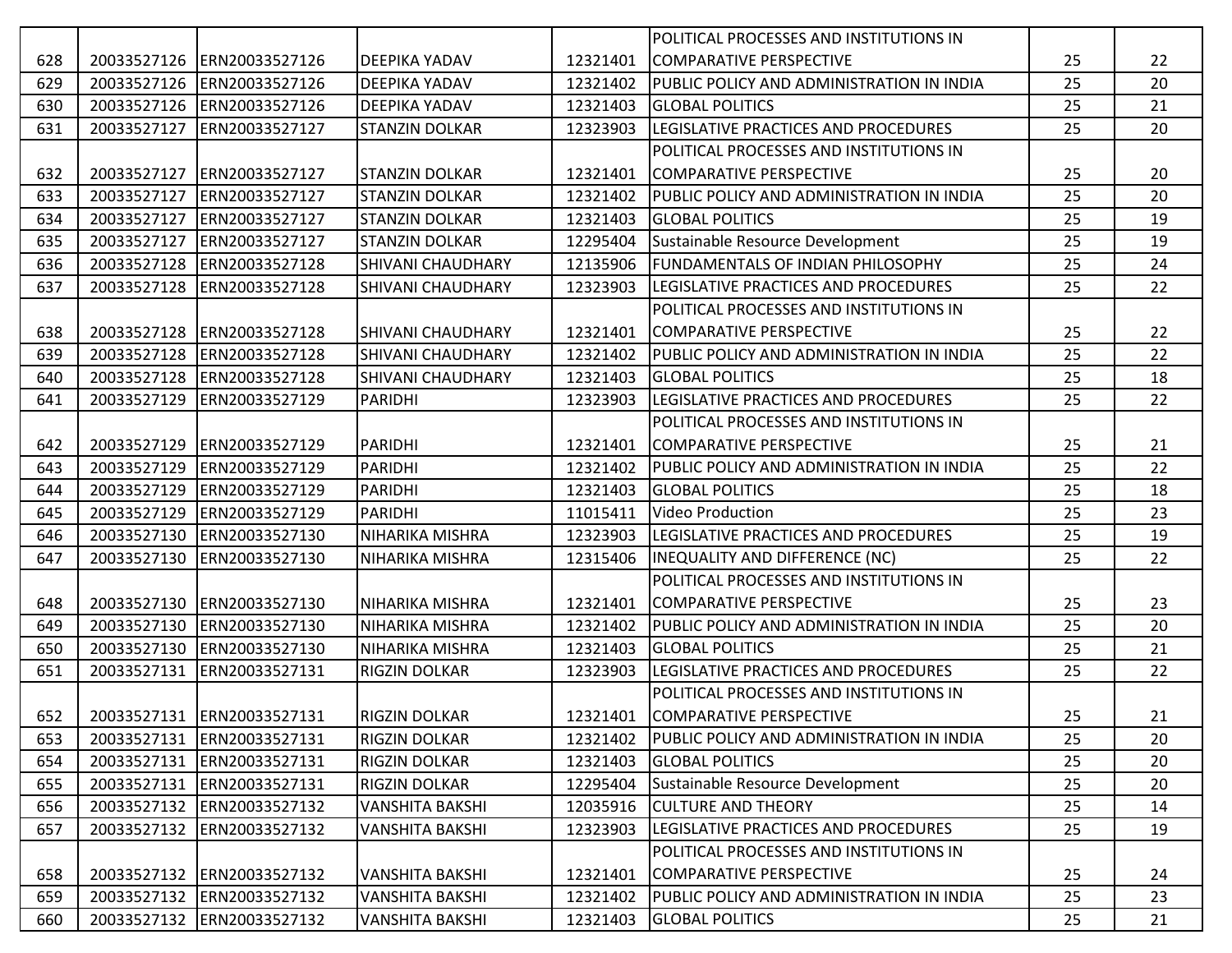| 661 |             | 20033527133 ERN20033527133   | <b>NEHA SHARMA</b>     | 12323903 | <b>LEGISLATIVE PRACTICES AND PROCEDURES</b>    | 25 | 21 |
|-----|-------------|------------------------------|------------------------|----------|------------------------------------------------|----|----|
|     |             |                              |                        |          | POLITICAL PROCESSES AND INSTITUTIONS IN        |    |    |
| 662 | 20033527133 | ERN20033527133               | <b>NEHA SHARMA</b>     | 12321401 | COMPARATIVE PERSPECTIVE                        | 25 | 22 |
| 663 | 20033527133 | ERN20033527133               | <b>NEHA SHARMA</b>     | 12321402 | PUBLIC POLICY AND ADMINISTRATION IN INDIA      | 25 | 19 |
| 664 | 20033527133 | ERN20033527133               | <b>NEHA SHARMA</b>     | 12321403 | <b>GLOBAL POLITICS</b>                         | 25 | 23 |
| 665 | 20033527133 | ERN20033527133               | <b>NEHA SHARMA</b>     | 11015411 | <b>Video Production</b>                        | 25 | 24 |
| 666 | 20033527134 | ERN20033527134               | SONAM ANGMO            | 12323903 | LEGISLATIVE PRACTICES AND PROCEDURES           | 25 | 21 |
|     |             |                              |                        |          | POLITICAL PROCESSES AND INSTITUTIONS IN        |    |    |
| 667 | 20033527134 | ERN20033527134               | <b>SONAM ANGMO</b>     | 12321401 | COMPARATIVE PERSPECTIVE                        | 25 | 22 |
| 668 | 20033527134 | ERN20033527134               | <b>SONAM ANGMO</b>     | 12321402 | PUBLIC POLICY AND ADMINISTRATION IN INDIA      | 25 | 23 |
| 669 |             | 20033527134 ERN20033527134   | <b>SONAM ANGMO</b>     | 12321403 | <b>GLOBAL POLITICS</b>                         | 25 | 19 |
| 670 | 20033527134 | ERN20033527134               | <b>SONAM ANGMO</b>     | 12295404 | Sustainable Resource Development               | 25 | 20 |
| 671 |             | 20033527135 20KALCBHPS000103 | <b>RIYA NAIN</b>       | 12323903 | LEGISLATIVE PRACTICES AND PROCEDURES           | 25 | 21 |
|     |             |                              |                        |          | <b>POLITICAL PROCESSES AND INSTITUTIONS IN</b> |    |    |
| 672 | 20033527135 | 20KALCBHPS000103             | <b>RIYA NAIN</b>       | 12321401 | COMPARATIVE PERSPECTIVE                        | 25 | 22 |
| 673 | 20033527135 | 20KALCBHPS000103             | <b>RIYA NAIN</b>       | 12321402 | PUBLIC POLICY AND ADMINISTRATION IN INDIA      | 25 | 20 |
| 674 | 20033527135 | 20KALCBHPS000103             | <b>RIYA NAIN</b>       | 12321403 | <b>GLOBAL POLITICS</b>                         | 25 | 21 |
| 675 | 20033527135 | 20KALCBHPS000103             | <b>RIYA NAIN</b>       | 12295404 | Sustainable Resource Development               | 25 | 19 |
| 676 | 20033527136 |                              | 20527156 ANSHIKA SINGH | 12323903 | LEGISLATIVE PRACTICES AND PROCEDURES           | 25 | 20 |
| 677 | 20033527136 |                              | 20527156 ANSHIKA SINGH | 12315406 | INEQUALITY AND DIFFERENCE (NC)                 | 25 | 14 |
|     |             |                              |                        |          | POLITICAL PROCESSES AND INSTITUTIONS IN        |    |    |
|     |             |                              |                        |          |                                                |    |    |
| 678 | 20033527136 |                              | 20527156 ANSHIKA SINGH | 12321401 | COMPARATIVE PERSPECTIVE                        | 25 | 23 |
| 679 | 20033527136 |                              | 20527156 ANSHIKA SINGH | 12321402 | PUBLIC POLICY AND ADMINISTRATION IN INDIA      | 25 | 20 |
| 680 | 20033527136 |                              | 20527156 ANSHIKA SINGH | 12321403 | <b>GLOBAL POLITICS</b>                         | 25 | 21 |
| 681 | 20033527137 | ERN20033527137               | <b>NEHA DAGAR</b>      | 12323903 | LEGISLATIVE PRACTICES AND PROCEDURES           | 25 | 21 |
|     |             |                              |                        |          | POLITICAL PROCESSES AND INSTITUTIONS IN        |    |    |
| 682 | 20033527137 | ERN20033527137               | <b>NEHA DAGAR</b>      | 12321401 | COMPARATIVE PERSPECTIVE                        | 25 | 23 |
| 683 | 20033527137 | ERN20033527137               | <b>NEHA DAGAR</b>      | 12321402 | PUBLIC POLICY AND ADMINISTRATION IN INDIA      | 25 | 22 |
| 684 | 20033527137 | ERN20033527137               | <b>NEHA DAGAR</b>      | 12321403 | <b>GLOBAL POLITICS</b>                         | 25 | 20 |
| 685 | 20033527137 | ERN20033527137               | <b>NEHA DAGAR</b>      | 11015411 | <b>Video Production</b>                        | 25 | 24 |
| 686 | 20033527138 | ERN20033527138               | <b>MUSKAN MAHOR</b>    | 12323903 | LEGISLATIVE PRACTICES AND PROCEDURES           | 25 | 21 |
| 687 | 20033527138 | ERN20033527138               | <b>MUSKAN MAHOR</b>    | 12315406 | <b>INEQUALITY AND DIFFERENCE (NC)</b>          | 25 | 14 |
|     |             |                              |                        |          | POLITICAL PROCESSES AND INSTITUTIONS IN        |    |    |
| 688 | 20033527138 | ERN20033527138               | <b>MUSKAN MAHOR</b>    | 12321401 | COMPARATIVE PERSPECTIVE                        | 25 | 23 |
| 689 | 20033527138 | ERN20033527138               | <b>MUSKAN MAHOR</b>    | 12321402 | PUBLIC POLICY AND ADMINISTRATION IN INDIA      | 25 | 23 |
| 690 | 20033527138 | ERN20033527138               | <b>MUSKAN MAHOR</b>    | 12321403 | <b>GLOBAL POLITICS</b>                         | 25 | 21 |
| 691 | 20033527139 | 20KALCBHPS000004             | <b>AASTHA MISHRA</b>   | 12323903 | LEGISLATIVE PRACTICES AND PROCEDURES           | 25 | 22 |
|     |             |                              |                        |          | POLITICAL PROCESSES AND INSTITUTIONS IN        |    |    |
| 692 | 20033527139 | 20KALCBHPS000004             | <b>AASTHA MISHRA</b>   | 12321401 | COMPARATIVE PERSPECTIVE                        | 25 | 21 |